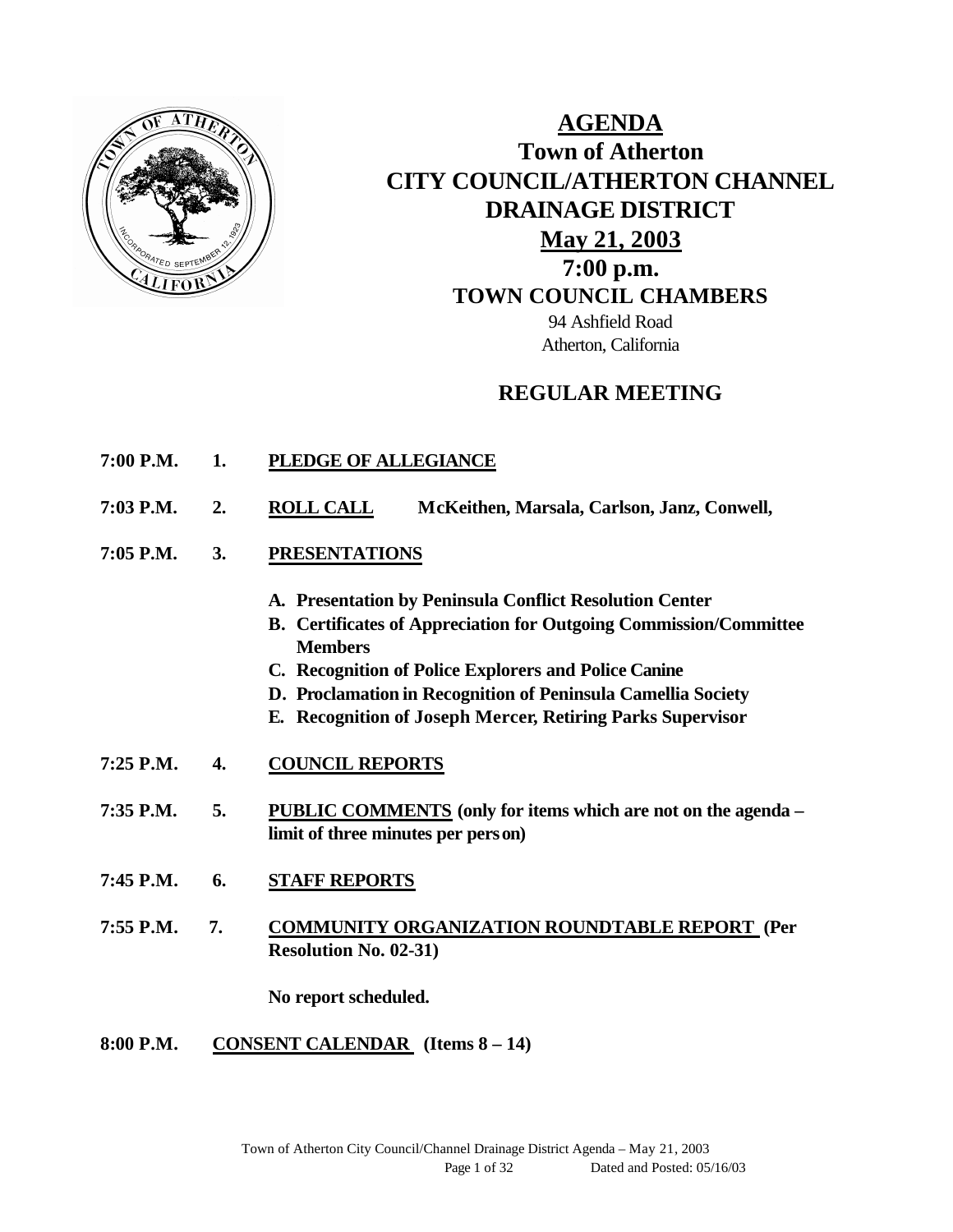- **8. APPROVAL OF MINUTES OF SPECIAL AND REGULAR COUNCIL MEETINGS OF APRIL 16, 2003**
- **9. APPROVAL OF BILLS AND CLAIMS FOR APRIL 2003 IN THE AMOUNT OF \$778,629**
- **10. ACCEPTANCE OF MONTHLY FINANCIAL REPORT FOR APRIL 2003**
- **11. ACCEPTANCE OF QUARTERLY INVESTMENT REPORT FOR THE QUARTER ENDED MARCH 31, 2003**
- **12. APPROVAL OF PLANS AND SPECIFICATIONS FOR ELENA AVENUE – ATHERTON CHANNEL BOX CULVERT REPLACEMENT**

**Recommendation: Approve the plans and specifications for the Elena Avenue - Atherton Channel Box Culvert Replacement, Project 03-006.**

#### **13. ADOPTION OF AMENDED PARK FEE RESOLUTION**

**Recommendation: Adopt a resolution modifying wedding and social event fees at Holbrook-Palmer Park and rescinding Resolution No. 03-07.**

**14. APPOINTMENT TO MIDPENINSULA COMMUNITY MEDIA CENTER BOARD** 

**Recommendation: Accept the recommendation of the City Council Screening Committee to nominate a representative to the Mid-peninsula Community Media Center Board.**

**PUBLIC HEARING (Item 15)**

## **8:05 P.M. 15. PUBLIC HEARING – APPEAL OF PLANNING COMMISSION DECISION TO DENY A HERITAGE TREE REMOVAL PERMIT AT 77 FLOOD CIRCLE**

**Recommendation: Open public hearing, hear testimony, close public hearing. Consider approval of the appeal, approving the Heritage Tree Removal Permit based on the findings stated in the staff report.**

**REGULAR AGENDA (Items 16 - 21)**

## **8:25 P.M. 16. CONSIDERATION OF ADOPTION OF A RESOLUTION ESTABLISHING NO PARKING ZONES ON OAK GROVE AVENUE**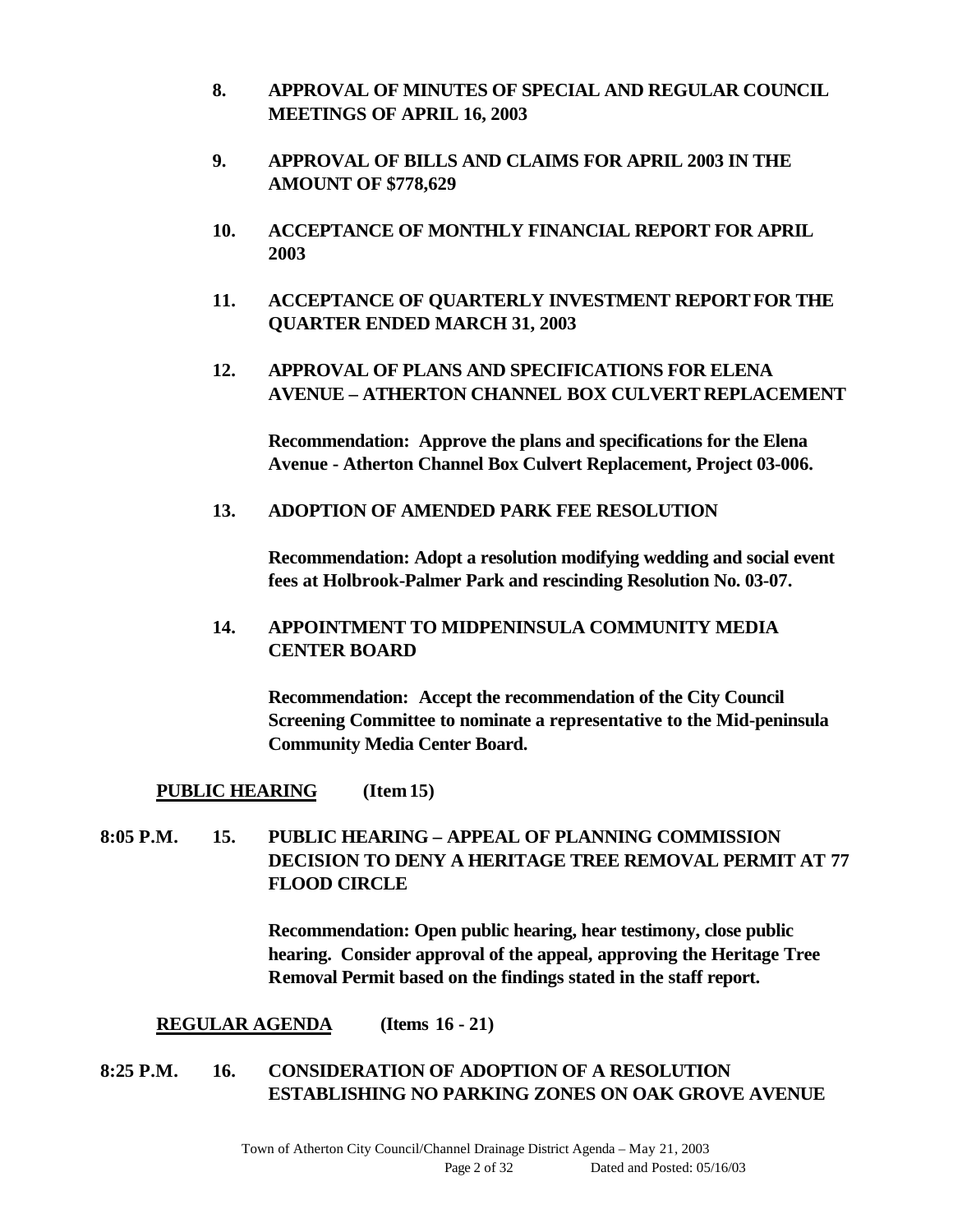| 8:40 P.M.   | 17. | Recommendation: Adopt a resolution establishing temporary No Parking<br>Zones on both sides of Oak Grove Avenue, between Oak Grove Avenue<br>Cul-de-sac and Edge Road, on Monday through Friday, between the hours<br>of 9:00 a.m. and 3:00 p.m. from May 22, 2003 to June 13, 2003.<br><b>CONSIDERATION OF A RESOLUTION IN SUPPORT OF</b><br>REBUILDING A NEW, STATE-OF-THE-ART SEQUOIA HOSPITAL IN<br><b>REDWOOD CITY</b> |
|-------------|-----|-----------------------------------------------------------------------------------------------------------------------------------------------------------------------------------------------------------------------------------------------------------------------------------------------------------------------------------------------------------------------------------------------------------------------------|
|             |     | Recommendation: Consider a resolution in support of rebuilding a new,<br>state-of-the-art Sequoia Hospital in Redwood City.                                                                                                                                                                                                                                                                                                 |
| 8:55 P.M.   | 18. | <b>CONSIDERATION OF THE ATHERTON CIVIC INTEREST LEAGUE</b><br>"ATHERTON PRIDE" PROJECT                                                                                                                                                                                                                                                                                                                                      |
|             |     | Recommendation: Consider the request of the Atherton Civic Interest<br>League to endorse the League's "Atherton Pride" Project.                                                                                                                                                                                                                                                                                             |
| $9:15$ P.M. | 19. | <b>APPROVAL OF DESIGN DEVELOPMENT PLANS FOR THE PUBLIC</b><br><b>WORKS STREET CORPORATION YARD REMODEL PROJECT</b>                                                                                                                                                                                                                                                                                                          |
|             |     | Recommendation: Approve the Design Development plans for the Public<br><b>Works Street Corporation Yard Remodel project.</b>                                                                                                                                                                                                                                                                                                |
| 9:30 P.M.   | 20. | <b>CONSIDERATION OF SUSTAINABLE SAN MATEO COUNTY</b><br><b>GRANT REQUEST</b>                                                                                                                                                                                                                                                                                                                                                |
|             |     | Recommendation: Consider the request from Sustainable San Mateo<br>County for a grant in the amount of \$1,500, and provide direction to staff if<br>appropriate.                                                                                                                                                                                                                                                           |
| 9:40 P.M.   | 21. | <b>CONSIDERATION OF AUTHORIZING THE MAYOR TO SIGN</b><br>LETTERS ON BEHALF OF THE CITY COUNCIL IN SUPPORT OF<br><b>ASSEMBLY BILL 1546 AND ASSEMBLY CONSTITUTIONAL</b><br>AMENDMENT 10, AT THE REQUEST OF THE CITY/COUNTY<br><b>ASSOCIATION OF GOVERNMENTS (C/CAG)</b>                                                                                                                                                       |
|             |     | Recommendation: Consider authorizing the Mayor to sign letters on behalf<br>of the City Council in support of Assembly Bill 1546 and Assembly<br>Constitutional Amendment 10, at the request of the City/County<br><b>Association of Governments (C/CAG).</b>                                                                                                                                                               |
| 9:50 P.M.   | 22. | <b>PUBLIC COMMENTS</b>                                                                                                                                                                                                                                                                                                                                                                                                      |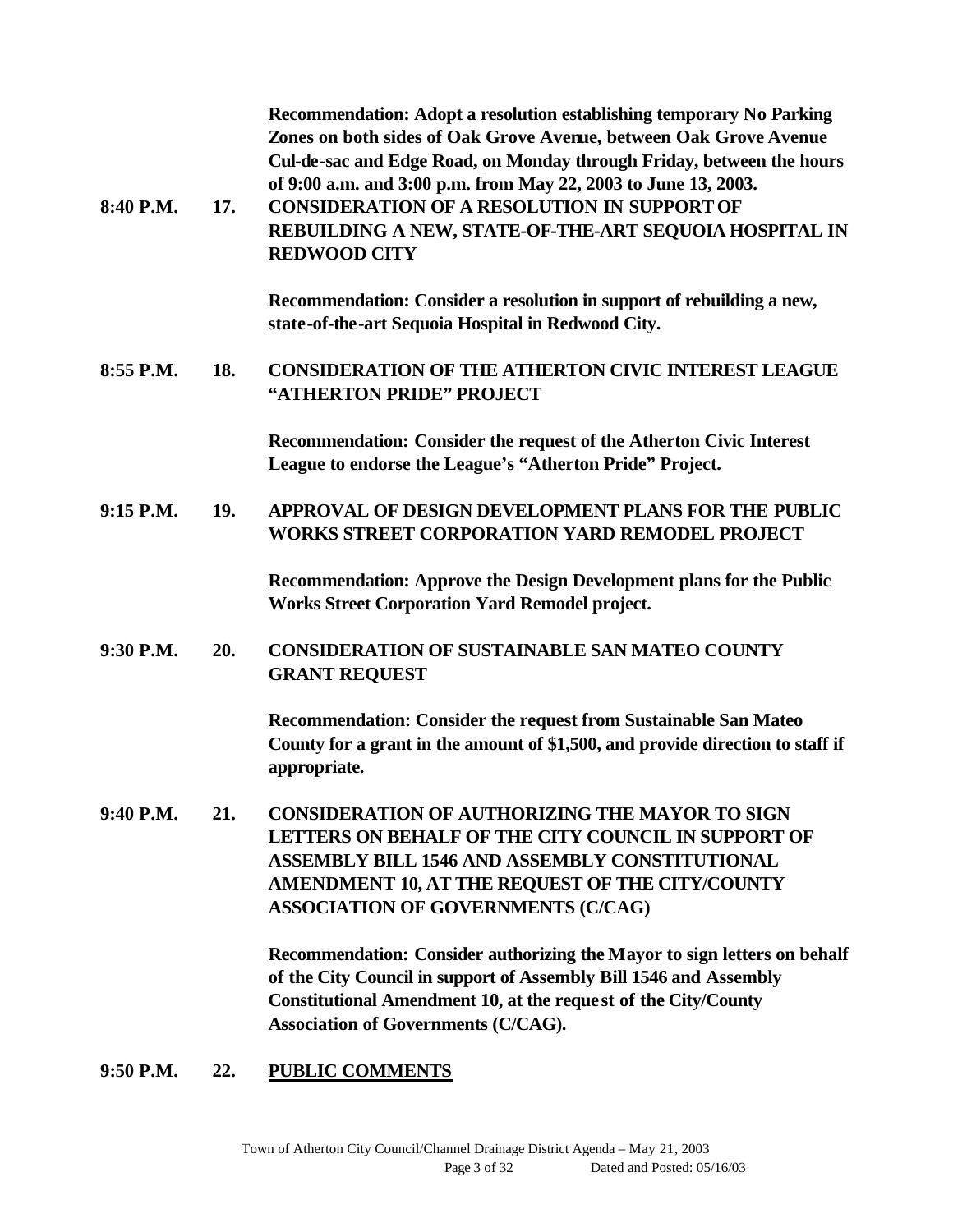#### **10:00 P.M. 23. ADJOURNMENT**

*Agendas and staff reports may be accessed on the Town website at: www.ci.atherton.ca.us* F *Please contact the City Clerk's Office at 650.752.0529 with any questions*

Pursuant to the Americans with Disabilities Act, if you need special assistance in this meeting, please contact the City Clerk's Office at (650) 752-0529. Notification of 48 hours prior to the meeting will enable the City to make reasonable arrangements to ensure accessibility to this meeting. (29 CRF 35.104 ADA Title II)



# **Draft Minutes Town of Atherton CITY COUNCIL/ATHERTON CHANNEL DRAINAGE DISTRICT April 16, 2003 6:00 P.M. Meeting Room Town Administrative Offices 91 Ashfield Road, Atherton Special Meeting**

**Vice Mayor McKeithen called the meeting to order at 6:00 p.m.**

#### **1. ROLL CALL**

**PRESENT: Kathy McKeithen Charles E. Marsala Alan B. Carlson William R. Conwell**

**ABSENT: James R. Janz (Excused absence)**

**City Manager Jim Robinson and City Attorney Marc Hynes were present.**

**2. PUBLIC COMMENTS**

**There were no public comments.**

**3. CLOSED SESSION**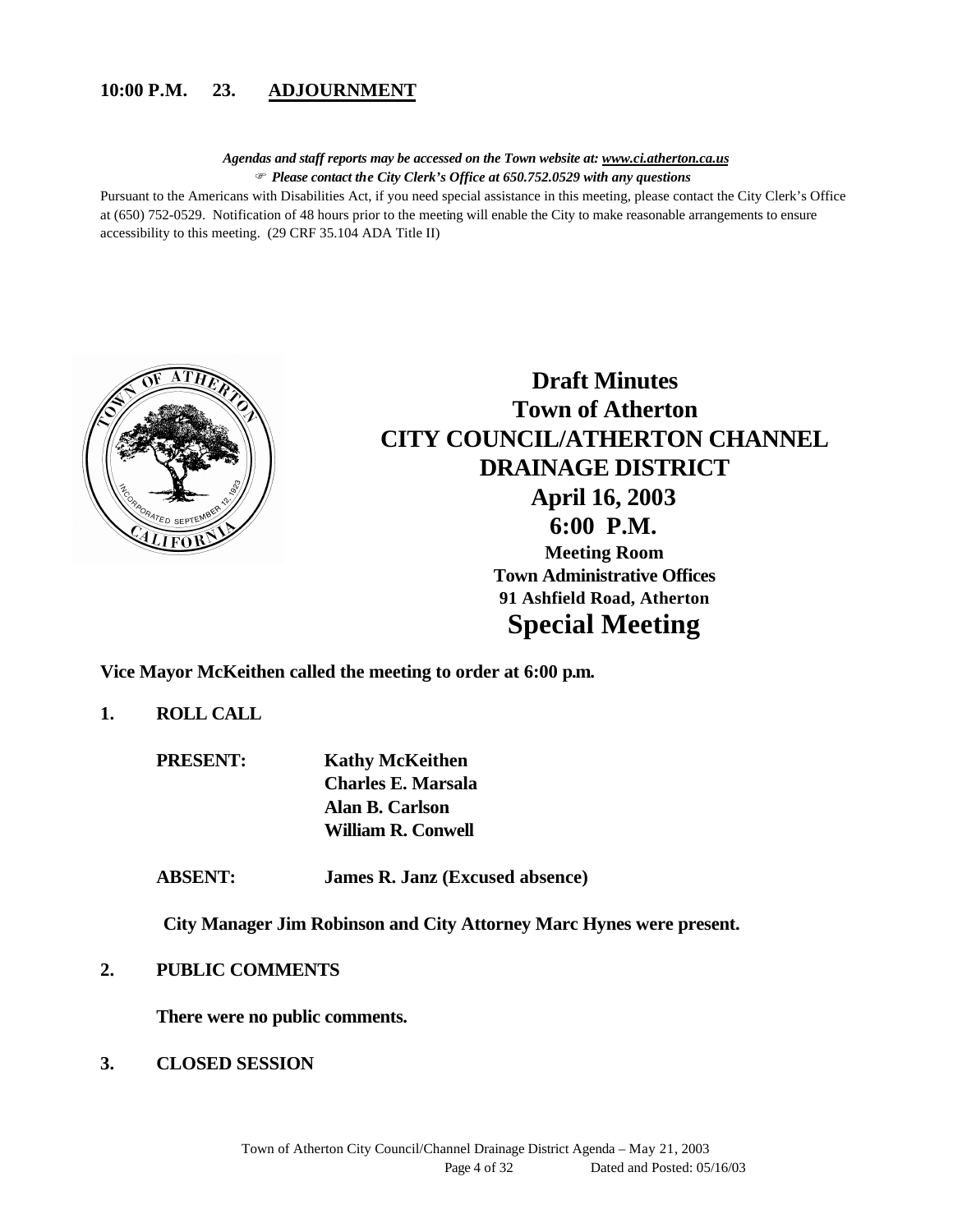**The Council adjourned to Closed Session at 6:10 p.m.**

#### **4. RECONVENE TO OPEN SESSION**

**The Council reconvened to Open Session at 7:00 p.m. The following action was taken:**

 **A. CONFERENCE WITH LEGAL COUNSEL – EXISTING LITIGATION – pursuant to Government Code Section 54956.9 (a) Teamsters Local No. 856 v. City of Atherton**

**Direction was given to the City Attorney.**

 **B. CONFERENCE WITH LEGAL COUNSEL – EXISTING LITIGATION – pursuant to Government Code Section 54956.9 (a) Stephen Chaput v. Town of Atherton Patrick McTaggart v. Town of Atherton**

**Direction was given to the Town-retained legal counsel.**

#### **5. ADJOURN**

**The meeting adjourned at 7:05 p.m.**

**Respectfully submitted,**

**\_\_\_\_\_\_\_\_\_\_\_\_\_\_\_\_\_\_\_\_\_\_\_\_\_\_\_\_ Kathy McKeithen, Vice Mayor**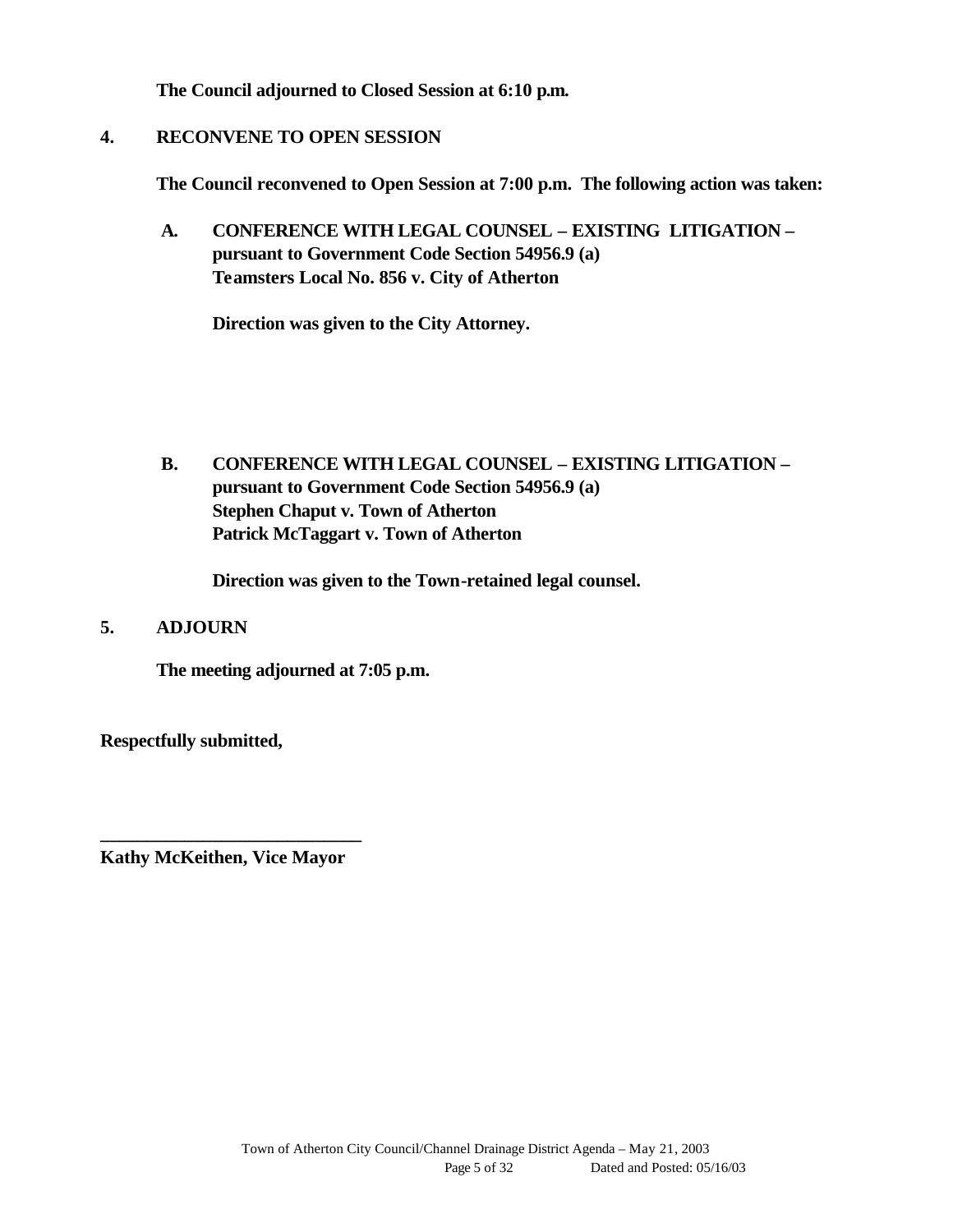

**Draft Minutes Town of Atherton CITY COUNCIL/ATHERTON CHANNEL DRAINAGE DISTRICT April 16, 2003 7:00 p.m. TOWN COUNCIL CHAMBERS** 94 Ashfield Road

**REGULAR MEETING**

Atherton, California

**Vice Mayor McKeithen called the meeting to order at 7:11 p.m.**

- **1. PLEDGE OF ALLEGIANCE**
- **2. ROLL CALL**

**PRESENT: Kathy McKeithen Charles E. Marsala Alan B. Carlson William R. Conwell**

**ABSENT: James R. Janz (Excused absence)**

**City Manager Jim Robinson and City Attorney Marc Hynes were present.**

#### **3. PRESENTATIONS**

**F. Presentation by Sequoia Hospital Glenna Vaskelis, Sequoia Hospital Administrator, presented the hospital's plans to rebuild and relocate. Janet Simonds, 26 Wilburn Avenue, spoke from the audience.**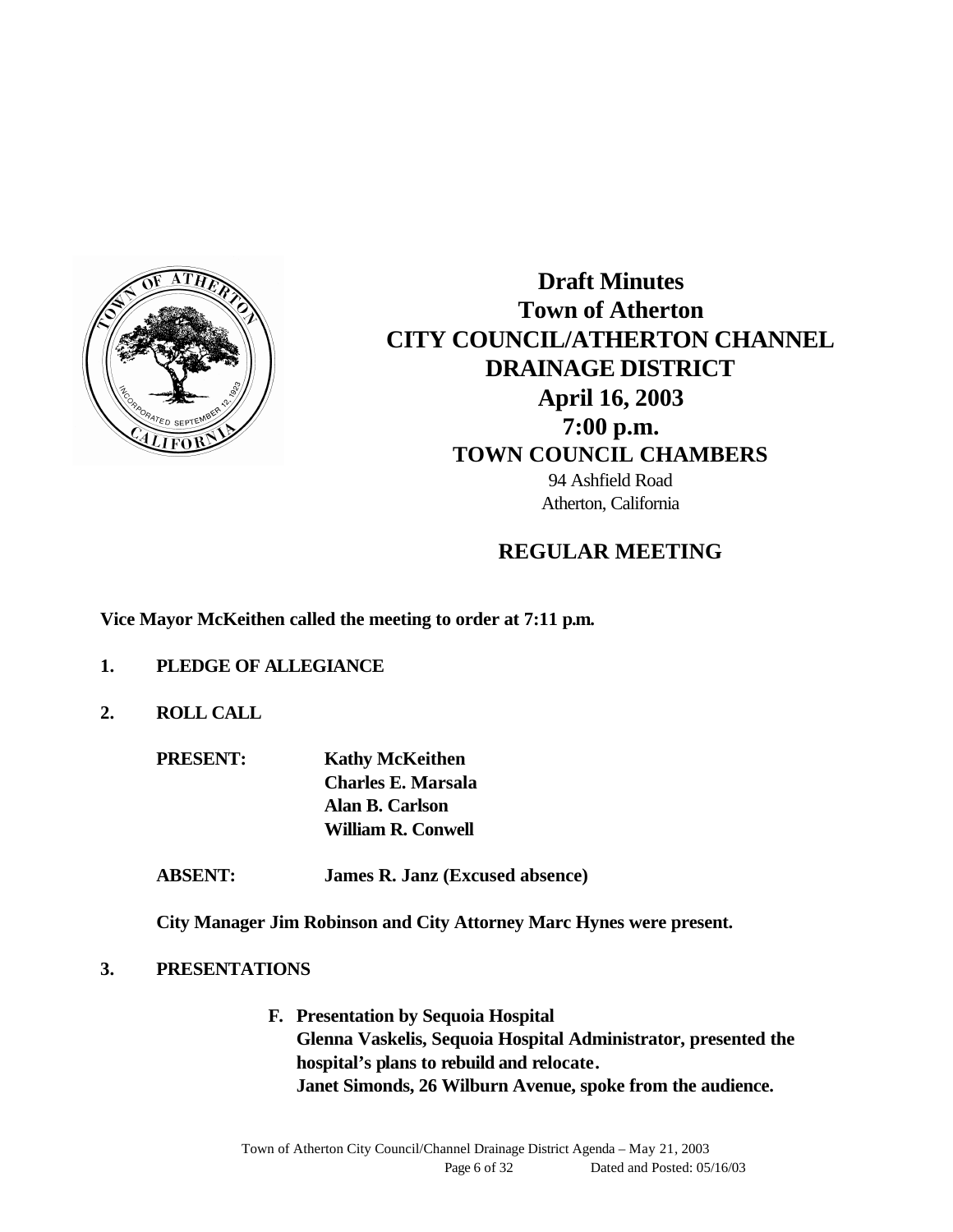**The Council asked to have an item placed on the May 21, 2003 City Council agenda to consider a resolution of endorsement.**

- **G. Earth Day Proclamation Vice Mayor McKeithen read a Proclamation declaring April 22, 2003 as "Earth Day".**
- **H. Relay for Life Proclamation**

**Vice Mayor McKeithen presented a Proclamation to Art Ferranti recognizing the Menlo Park/Redwood City "Relay for Life", an American Cancer Society Fundraiser which will be held at Sequoia High School on May 17 and 18, 2003.**

**I. Recognition of Service for Cliff Temps Vice Mayor McKeithen presented a plaque to retiring Public Works Director Cliff Temps and commended him for his years of service to the Town. City Manager Jim Robinson announced that a reception in honor of Mr. Temps will be held on Tuesday, April 22 at the Holbrook-Palmer Park Pavilion from 4:00 p.m. to 7:00 p.m.** 

## **4. COUNCIL REPORTS**

- **Council Member Conwell reported on the San Francisco Airport Roundtable meeting. Air traffic volume at SFO is down. The Criminal Justice Commission met today. The Commission receives approximately \$200,000 annually in state funds which are granted to various community groups. Council Member Conwell also reported on the City/County Association of Governments meeting.**
- **Council Member Carlson referred to a letter addressed to the Council from several residents with concerns about a construction site on Stern Lane. City Attorney Marc Hynes stated that the Building Official has noticed the owner to construct a safety fence around the property. Staff will report back on this item at the next Council next meeting. Council Member Carlson attended the Channel Drainage Sub-committee meeting on March 31. He reported on the April 8, 2003 Transportation Subcommittee meeting. The Sub-committee recommended the placement of no parking signs on Oak Grove Avenue. Two resident advisors, John Ruggeiro and Bob Huber, were appointed to the Sub-committee. Caltrain representatives made a presentation at the meeting regarding future plans for improvements.**
- **Council Member Marsala reported on the State's proposed reductions to cities of Vehicle License Fees. He announced the League of California Cities' Legislative Action Days on May 14 and 15 in Sacramento, and the County of San Mateo's "County Open House" on May 6. Council Member Marsala commended staff for ensuring that the Town is in full compliance with waste reduction regulations and noted that BFI has expanded the recycling program. He reported that the Library JPA is meeting to address the Library budget deficit. The Dames Luncheon will be held on May 9, and the ACIL town forum will be held on May 22.**
- **Vice Mayor McKeithen noted that the City Manager has been assured by County Hazmat that they are prepared to deal with any emergencies involving hazardous**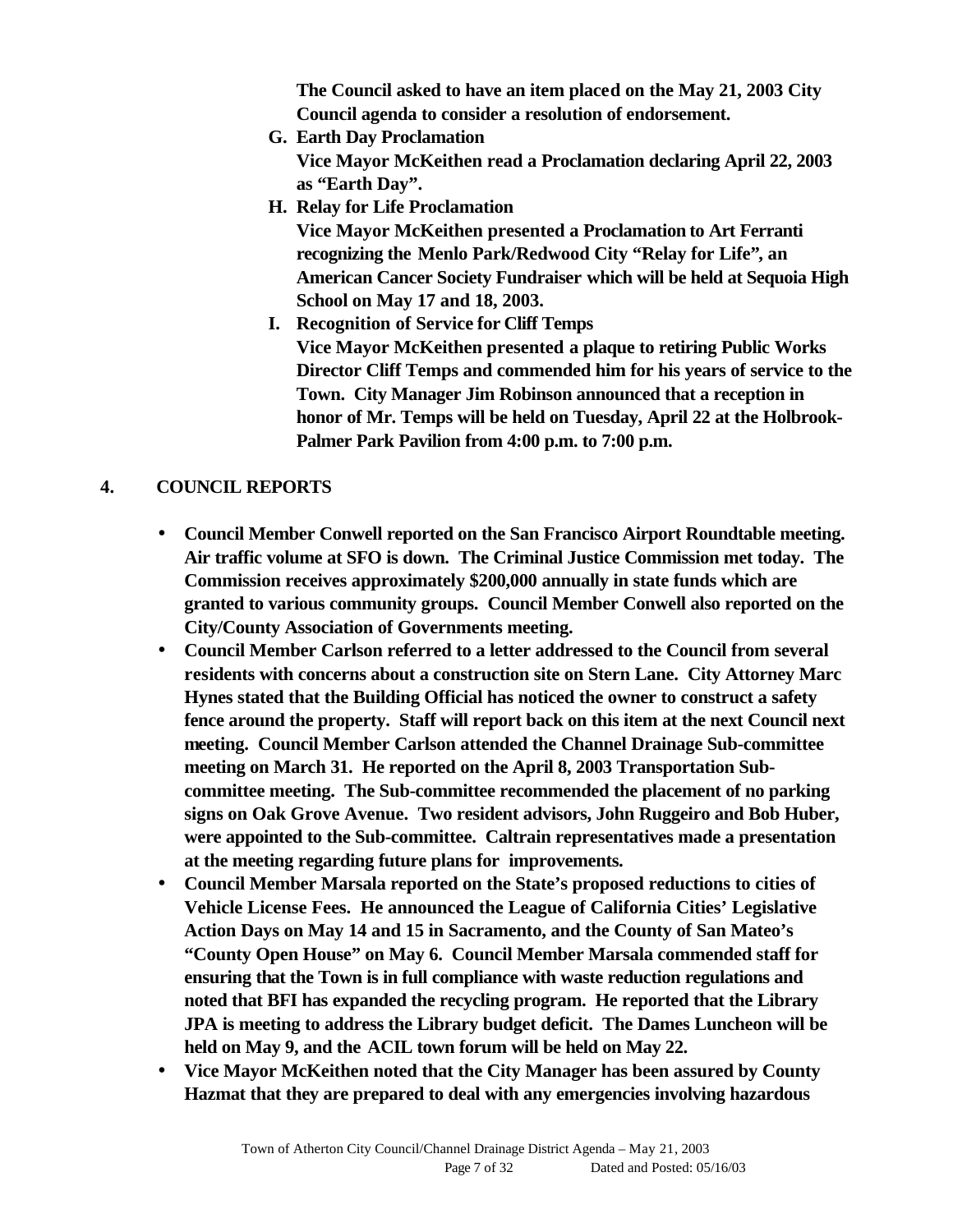**material transported by train through Town. She reported that the County Open House on May 6 will begin at 7:30 a.m. and will include interactive activities for children and adults. Sheriff Horsley will give a status report on homeland security, and the Fire Station will also be open to the public. The County Office of Emergency Services Council will meet Thursday, April 17, at 5:30 p.m. in the Jury Room, County Center. The last meeting of the Atherton Channel District Sub-committee meeting was canceled because the Committee conducted a tour of the channel with representatives of the Army Corps. of Engineers, and the California Water Quality Control Board. The engineering firm of BKF, and the environmental firm, H.T. Harvey, talked about setting priorities for improvements to the channel. The next meeting will be held Monday, April 28, at 8:00 a.m. in the Council Chambers.**

#### **5. PUBLIC COMMENTS**

**The following members of the audience spoke:**

- **Byrne Bernhard, Toyon Road, regarding traffic on Oak Grove.**
- **Charlie Ramorino, Gresham Lane, representing ACIL, asked the Council for endorsement of the ACIL "Atherton Pride" project. The Vice Mayor asked for this item to be put on the May meeting agenda.**
- **Bob Jenkins, Irving Avenue, asked the Council to develop a proclamation in support of the war effort and honoring those in the armed forces who have been killed or wounded in Iraq. Mr. Jenkins was told to submit his request to the City Manager for consideration for a proclamation memorializing those in the armed forces, but the broader issue of support of the war would have to be put on the agenda for approval. No action was taken by the Council.**
- **Denise Kupperman, Tree Committee Chair, announced the Town Arbor Day celebration which will be held Saturday, May 3, at 10:00 a.m. on the east side of the Pavilion in Holbrook-Palmer Park. The area around the Pavilion will be planted. The Committee's newsletter, the Atherton Tree News, was recently mailed to residents.**

#### **6. STAFF REPORTS**

- **City Manager Jim Robinson followed up from last meeting with a report on the use of the well at Holbrook-Palmer Park for an emergency water supply. Darren Duncan, California Water Service General Manager, will be present at the May Council meeting to discuss emergency water issues. The City Manager reported on the annual costs for car washing. The spring issue of the Athertonian was just sent out to residents, and the community calendar is now available on the Town website.**
- **City Attorney Marc Hynes reported out of the Closed Session held at 6:00 p.m.**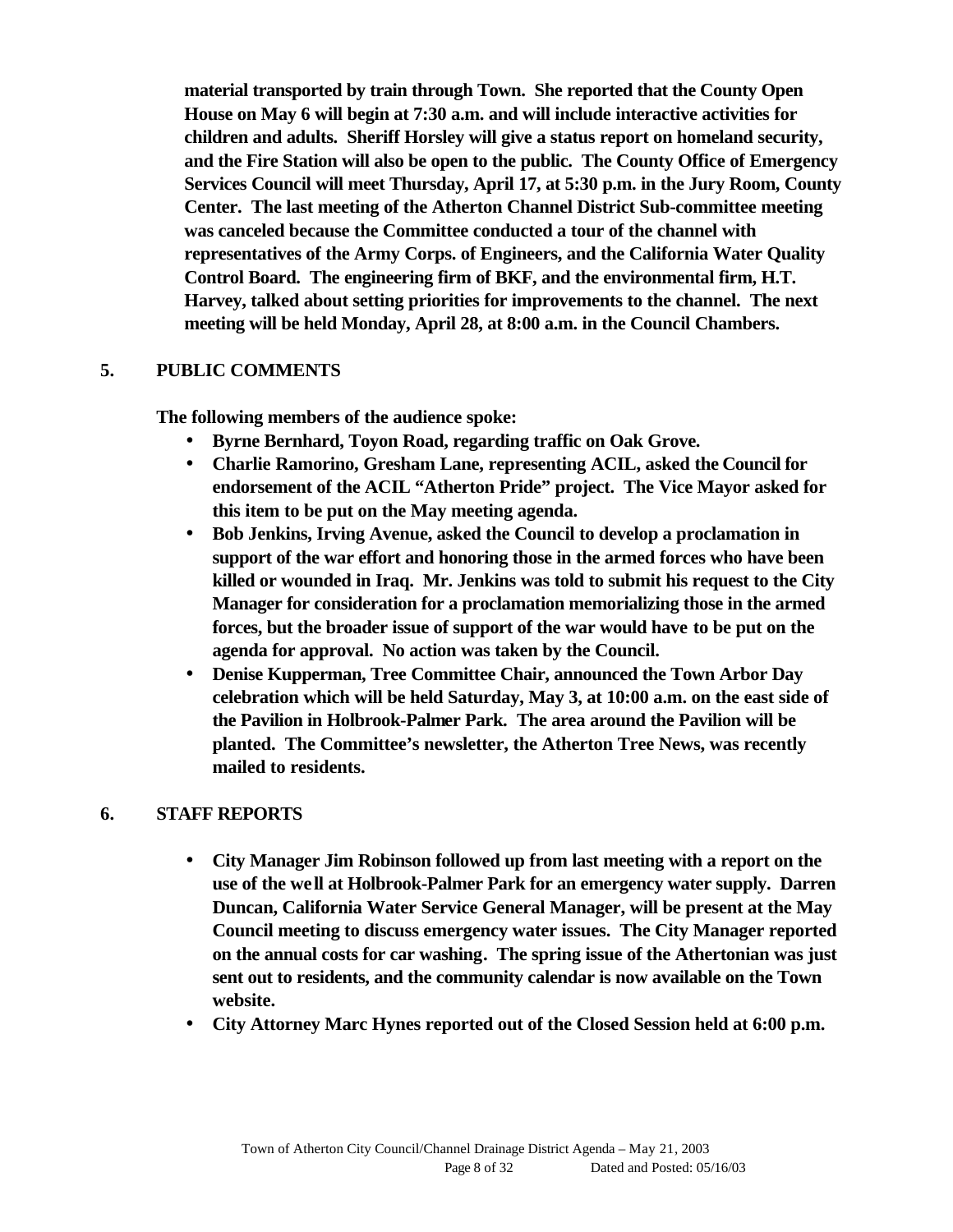- **A. CONFERENCE WITH LEGAL COUNSEL EXISTING LITIGATION – pursuant to Government Code Section 54956.9 (a) Teamsters Local No. 856 v. City of Atherton Direction was given to the City Attorney.**
- **B. CONFERENCE WITH LEGAL COUNSEL EXISTING LITIGATION – pursuant to Government Code Section 54956.9 (a) Stephen Chaput v. Town of Atherton Patrick McTaggart v. Town of Atherton Direction was given to the Town-retained defense counsel.**

#### **7. COMMUNITY ORGANIZATION ROUNDTABLE REPORT**

**Atherton Arts Committee - Fran Eastman, Chair of the Atherton Arts Committee, updated the City Council on upcoming events and discussed the Committee's space needs. The City Council recommended that the Arts Committee meet with the Park and Recreation Commission on issues related to space needs, and return to the Council with recommendations.** 

#### **CONSENT CALENDAR**

**Council Member Conwell asked for clarification on Item No. 17. Chief Bob Brennan stated that the proposed purchase of two police vehicles would not increase the number of vehicles owned by the Town.**

**MOTION – to approve the Consent Agenda as presented.** 

**M/S Conwell/Carlson Ayes: 4 Noes: 0 Absent: 1(Janz) Abstain: 0**

- **8. APPROVED MINUTES OF SPECIAL AND REGULAR COUNCIL MEETINGS OF MARCH 19, 2003**
- **9. APPROVED BILLS AND CLAIMS FOR MARCH 2003 IN THE AMOUNT OF \$666,856**
- **10. ACCEPTED MONTHLY FINANCIAL REPORT FOR MARCH 2003**
- **11. AWARDED CONTRACTS FOR HOLBROOK-PALMER PARK PARKING LOT PATCHING AND SEALING, PROJECT 03-003, AND ATHERTON AVENUE RECONSTRUCTION, PROJECT 03-004**

**Awarded the contracts for Holbrook-Palmer Park Parking Lot Patching and Sealing, Project 03-003, to Silicon Valley Paving, Inc. for \$28,723.95, and for Atherton Avenue Reconstruction, Project 03-004, to G. Bortolotto & Co., Inc. for \$292,094.79.**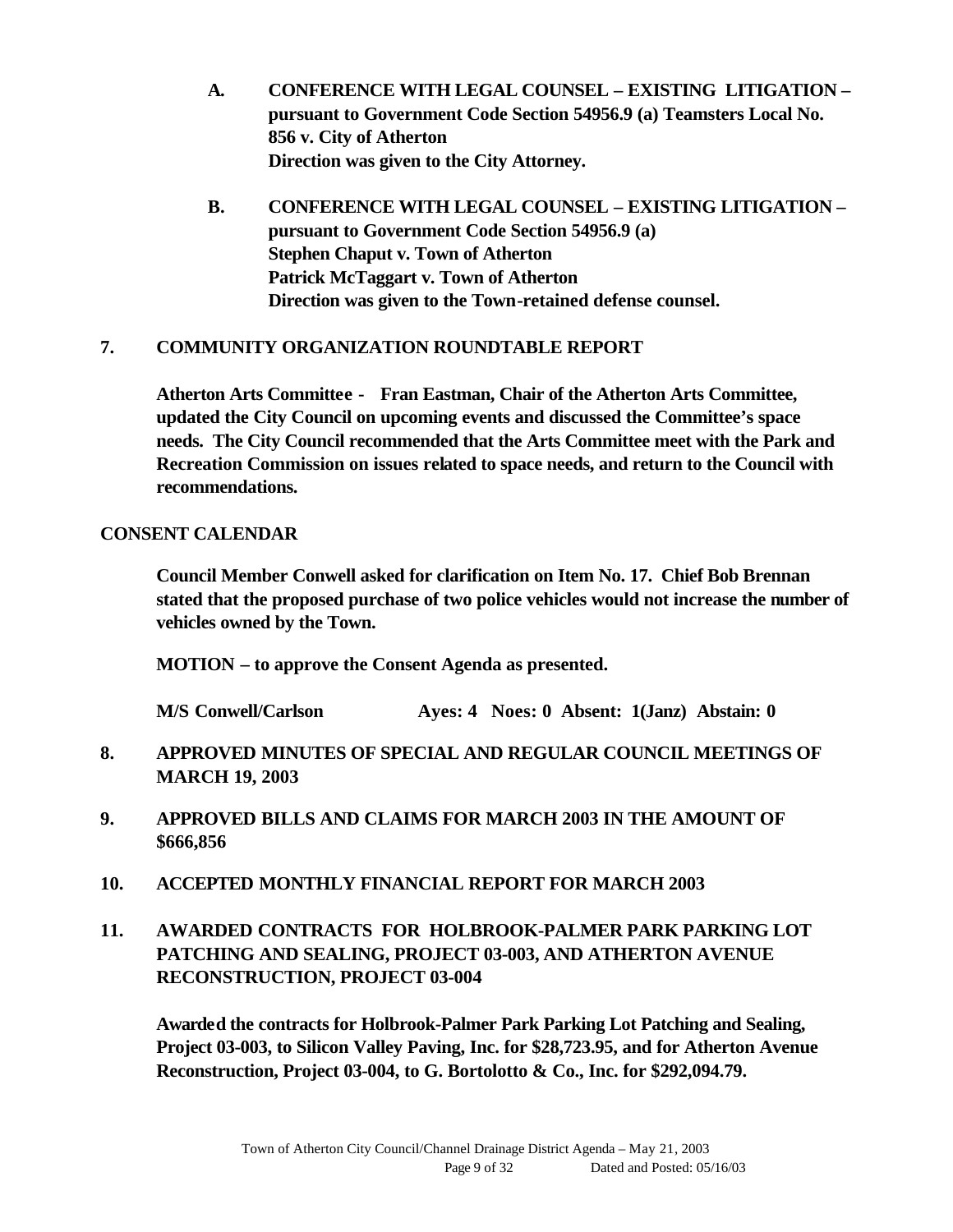- **12. ACCEPTED WORK AND APPROVED RECORDING A NOTICE OF COMPLETION FOR MIDDLEFIELD ROAD PAVEMENT AND STORM DRAINAGE IMPROVEMENTS, PROJECT 01-005**
- **13. APPROVED RESOLUTION NO. 03-06 OF THE CITY COUNCIL OF THE TOWN OF ATHERTON AUTHORIZING CONTINUED PARTICIPATION IN THE CITY/COUNTY ASSOCIATION OF GOVERNMENTS OF SAN MATEO COUNTY (C/CAG) AND APPROVAL OF THE JOINT POWERS AGREEMENT AND AUTHORIZING THE MAYOR TO EXECUTE THE JOINT POWERS AGREEMENT**
- **14. ADOPTED ORDINANCE NO. 539 OF THE CITY COUNCIL OF THE TOWN OF ATHERTON AMENDING SECTIONS 17.36.195 AND 17.08.070 REGULATING RETAINING WALLS AND BUILDING HEIGHT WITHIN THE TOWN OF ATHERTON**

**Adopted Ordinance No. 539 amending Atherton Municipal Code Section 17.36.195 adding a height requirement for retaining walls, and Code Section 17.08.070 adding a requirement that decorative roof elements must be included in the maximum building height, and waived second reading.**

**15. ADOPTED ORDINANCE NO. 540 OF THE CITY COUNCIL OF THE TOWN OF ATHERTON AMENDING THE ATHERTON MUNICIPAL CODE SECTION 12.06 REGULATING ENCROACHMENTS WITHIN THE PUBLIC RIGHT-OF-WAY WITHIN THE TOWN OF ATHERTON**

**Adopted Ordinance No. 540 amending Atherton Municipal Code Section 12.06 relating to encroachments allowing for the construction of new entrance gate structures within the Town of Atherton, and waived second reading.**

**16. ADOPTED ORDINANCE NO. 541 OF THE CITY COUNCIL OF THE TOWN OF ATHERTON AUTHORIZING AN AMENDMENT TO THE CONTRACT BETWEEN THE CITY COUNCIL OF THE TOWN OF ATHERTON AND THE BOARD OF ADMINISTRATION OF THE CALIFORNIA PUBLIC EMPLOYEES' RETIREMENT SYSTEM** 

**Adopted Ordinance No. 541 authorizing an amendment to the contract between the City Council of the Town of Atherton and the Board of Administration of the California Public Employees' Retirement System to provide Section 21024 (Military Service Credit as Public Service) for local miscellaneous members, and waived second reading.**

## **17. APPROVED PURCHASE OF TWO POLICE VEHICLES FOR FISCAL YEAR 2002- 2003 FROM SERRAMONTE FORD IN THE AMOUNT OF \$48,545.59.**

**18. APPROVED REVISED CITY COUNCIL RULES OF PROCEDURE**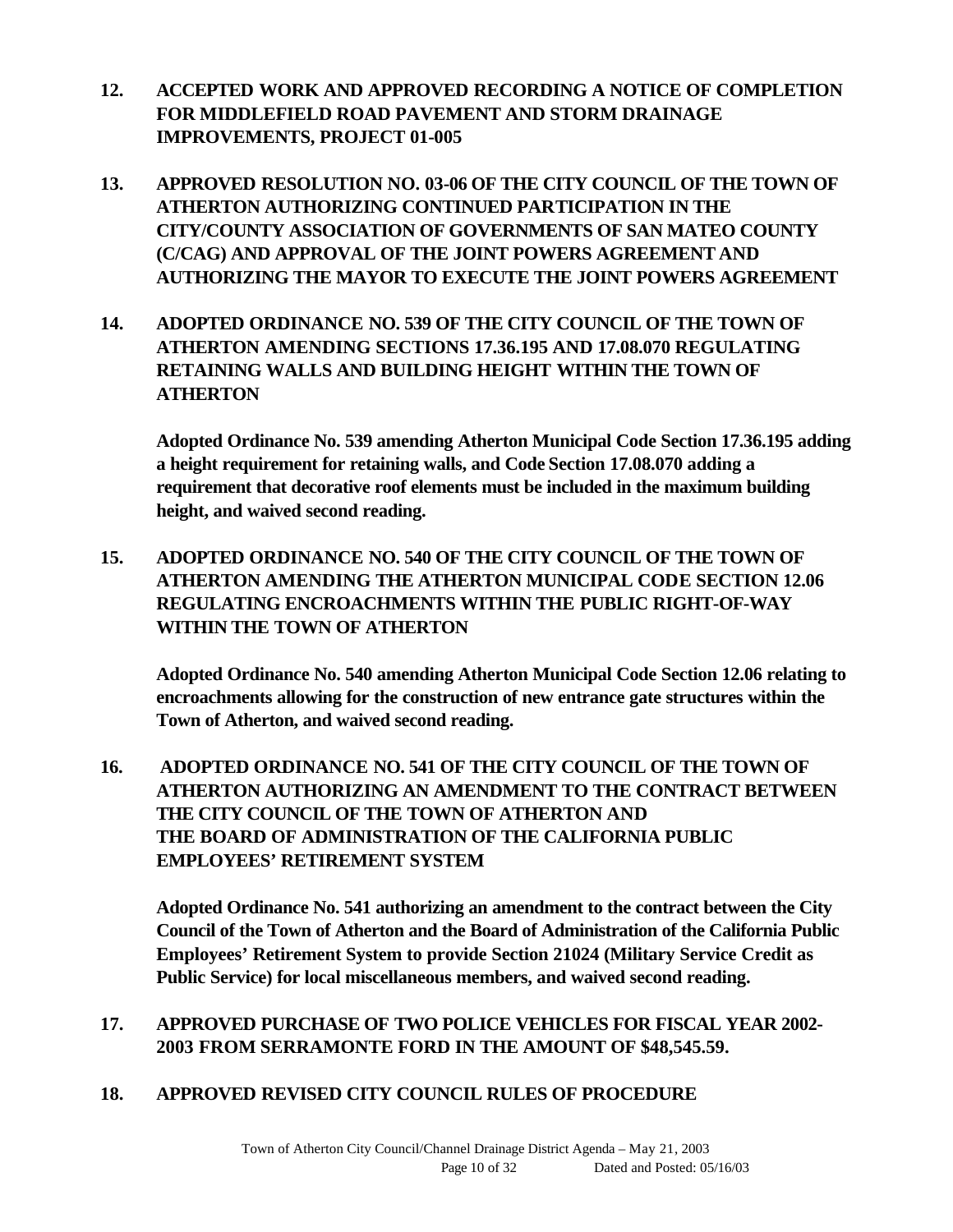**Approved a revision to Section 9.3 of the City Council Rules of Procedure providing for the appointment and selection process of citizen advisors to City Council sub-committees.** 

## **19. APPROVED A PROCLAMATION DECLARING APRIL 28 TO MAY 4, 2003 AS "MOSQUITO AND VECTOR CONTROL AND WEST NILE VIRUS AWARENESS WEEK"**

#### **REGULAR AGENDA**

## **20. APPOINTMENT OF COMMISSION AND COMMITTEE MEMBERS**

**Council Member Conwell presented the City Council Screening Committee's recommendations for appointments to the openings on Town commissions and committees.** 

**MOTION – to accept the recommendation of the City Council Screening Committee and make the following appointments to Town commissions and committees effective May 1, 2003:**

| <b>Planning Commission:</b>                  | Rose Hau (reappointed)                                 |
|----------------------------------------------|--------------------------------------------------------|
| (Four year term)                             | <b>Robert Andrews (reappointed)</b>                    |
| <b>General Plan Committee:</b>               | <b>Phil Thaure</b>                                     |
| (Two year term)                              | Lida Urbanek                                           |
|                                              | <b>Kristi Waldron</b>                                  |
| <b>Park and Recreation Committee:</b>        | <b>Mike McPherson (reappointed)</b>                    |
| (Four year term)                             | <b>Paul Tonelli (reappointed)</b>                      |
|                                              | <b>John P. Davey</b>                                   |
|                                              | <b>Jim Massey (H-P Park Foundation Representative)</b> |
|                                              | <b>Marilee Gardner (Atherton Dames Representative)</b> |
| <b>Audit Committee:</b><br>(Three year term) | <b>Robert C. Wilson</b>                                |
| <b>M/S Conwell/Marsala</b>                   | Ayes: 4 Noes: 0 Absent: 1 (Janz) Abstain: 0            |

## **21. CONSIDER APPOINTMENT OF A RESIDENT ADVISOR TO THE TRANSPORTATION SUB-COMMITTEE**

**Council Member Carlson stated that since Mayor Janz was unable to attend this Council meeting, he would like to move that this item be continued.**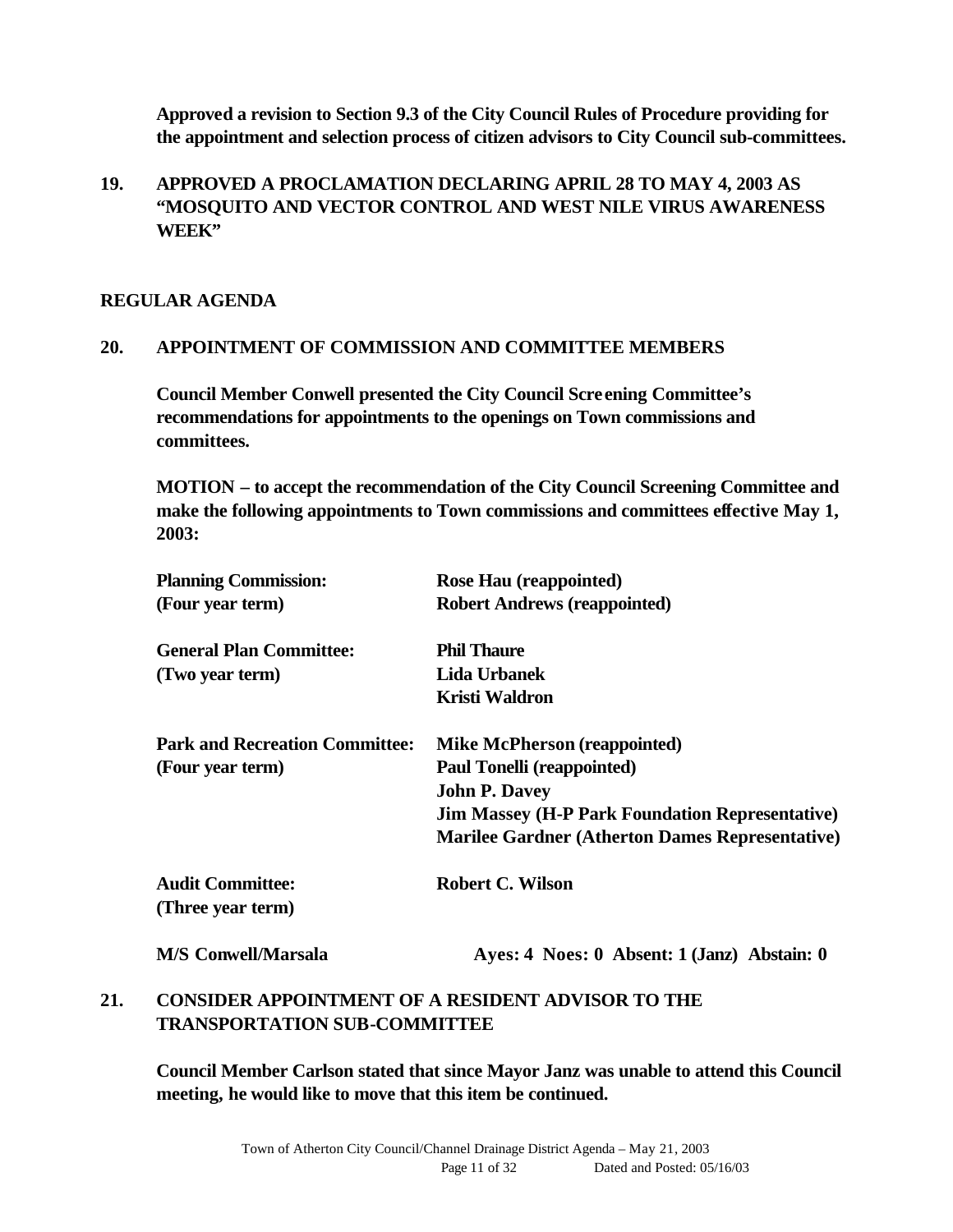**MOTION – Council Member Carlson moved to continue this item to the May City Council meeting.**

**Motion died for lack of a second.**

**Discussion continued. Council Member Carlson stated his reasons for not voting for an applicant for the position of Resident Advisor to the Transportation Sub-committee. Council Member Marsala spoke in favor of the appointment.** 

**The following members of the audience spoke: John Ruggeiro, Stockbridge Avenue Frances Lee, MacBain Avenue Janet Simonds, Wilburn Avenue Jean Schaaf, Stockbridge Avenue Robert Simonds, Wilburn Avenue Virginia Ruggeiro, Stockbridge Avenue John Sisson, Belleau Avenue**

**Vice Mayor McKeithen noted that Resident Advisors are non-voting members of the committee and spoke on the need for representation from different neighborhoods.**

**MOTION – to appoint Lou Paponis as a Resident Advisor to the Transportation Committee.**

**M/S Conwell/Marsala**

| <b>Roll Call Vote as Follows:</b> |                |
|-----------------------------------|----------------|
| <b>Marsala:</b>                   | Aye            |
| <b>Carlson:</b>                   | N <sub>0</sub> |
| <b>Conwell:</b>                   | Aye            |
| <b>McKeithen:</b>                 | Aye            |
| (Janz - Absent)                   |                |

**Mr. Paponis spoke from the audience.**

## **22. DISCUSSION AND POSSIBLE ACTION - NOISE ORDINANCE STANDARDS**

**Town Planner Neal Martin presented the staff report for this item. Under the current ordinance, any noise in excess of 60 dBA during daytime hours and 50 dBA during nighttime hours is in violation. The current ordinance was adopted by the Council on October 20, 1999. General Plan Committee member, Sandy Kaye, has suggested that the "C" weighting scale be substituted for the "A" weighting scale.**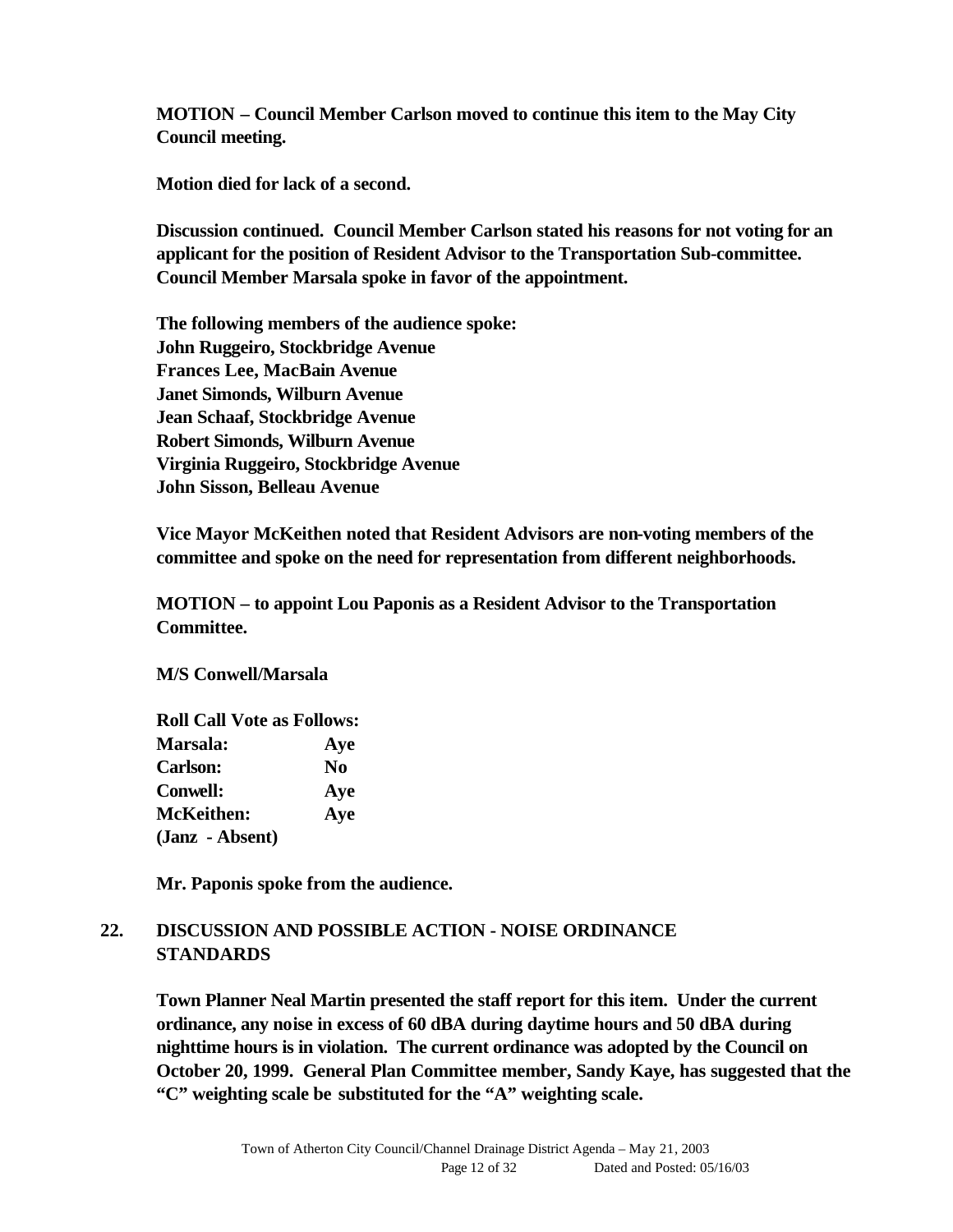**Council Member Carlson stated that this item came before the General Plan Committee where it was recommended that no change be made to the ordinance. Vice Mayor McKeithen stated that she had asked that this item be placed on the agenda, and that the noise standard is not reflected in the General Plan. According to the Town Planner, the noise standard is in the ordinance and it is not necessary for the noise standard to be in the General Plan.** 

**Council Member Conwell expressed his concerns with enforcement of the noise ordinance. Vice Mayor McKeithen referred to a report issued by an acoustical expert regarding the need to update the Town's ordinance.**

**Discussion ensued regarding the use of the noise scale in the current ordinance and the measurement of noise. Council Member Marsala expressed concerns that if the scale were changed, everyday activities measured as peak noise might become illegal. It was determined that the Town does not receive many noise complaints, and a change to the ordinance is not warranted at this time.**

**The Town Planner stated that the General Plan Committee looked at the noise ordinance in the context of the overall General Plan review. The General Plan Committee asked the Planning Commission to make a determination on what noise scale should be included in the General Plan. The Planning Commission decided they should not address a noise scale in the General Plan.**

**The following members spoke from the audience: Sandy Kaye, Shearer Drive Vit Eckersdorf, Shearer Drive Robert Huber, Frederick Avenue**

**MOTION – to take no action to change the current noise ordinance.** 

**M/S Carlson/Conwell Ayes: 4 Noes: 0 Absent: 1(Janz) Abstain: 0**

## **23. AMENDMENT OF CAPITAL IMPROVEMENT PROGRAM TO INCLUDE HOLBROOK-PALMER PARK MAIN HOUSE PATIO IMPROVEMENT PROJECT AND AWARD OF CONTRACT TO BRAGATO CONSTRUCTION CO., INC. FOR \$22,750**

**Public Works Director Cliff Temps presented the staff report for this item. This project is proposed as a the result of the loss of a large oak tree in the patio area of the Main House in Holbrook-Palmer Park. The Park and Recreation Commission recommended that the area where the tree was removed should be finished in the manner of the surrounding area. Although this project is not in the Capital Improvement Budget, savings in other projects will more than cover the cost.**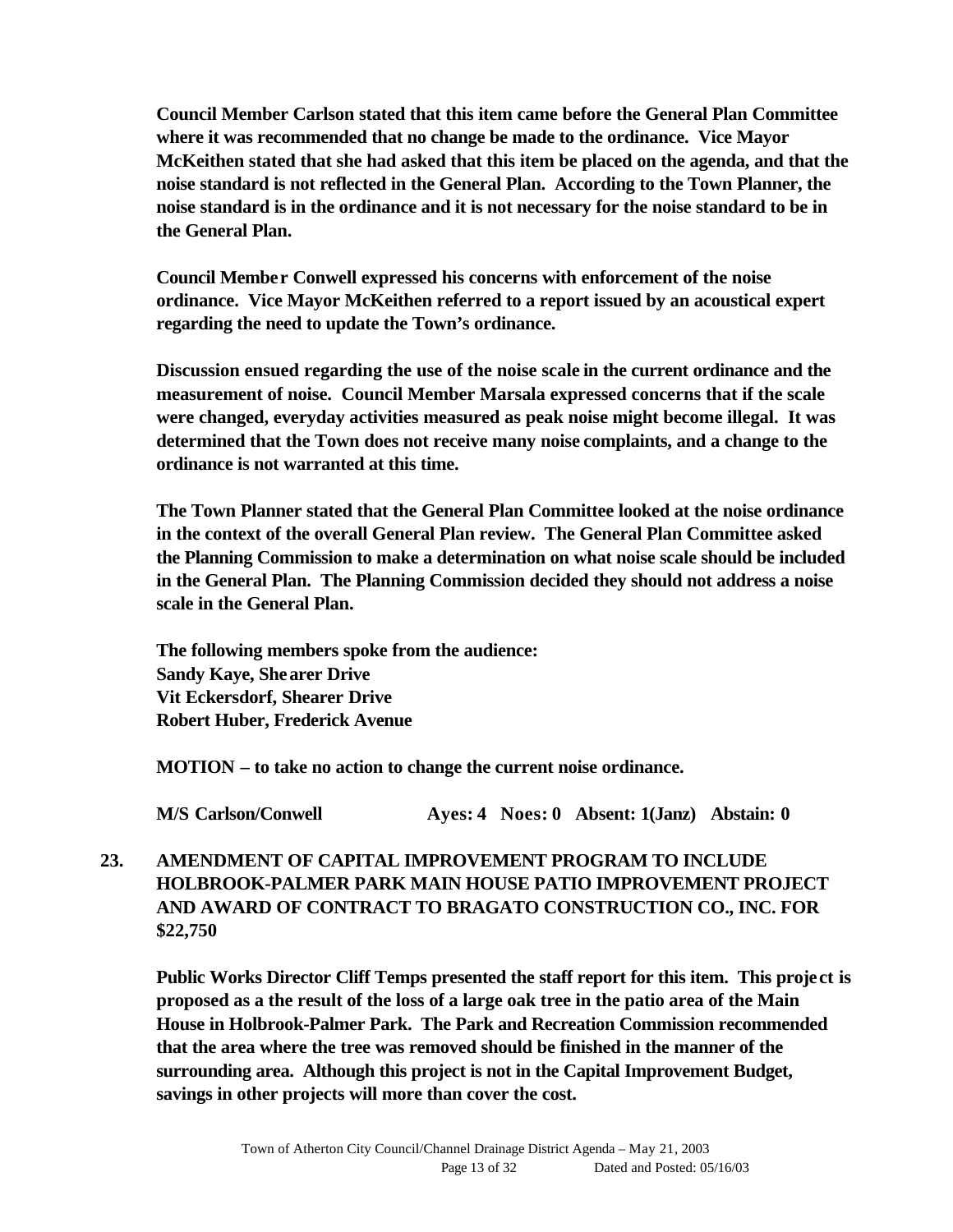**MOTION – to amend the Capital Improvement Program to include the Holbrook-Palmer Park Main House Patio Improvement Project and award a contract to Bragato Construction Co., Inc. for \$22,750.**

**M/S Conwell/Marsala Ayes: 4 Noes: 0 Absent: 1(Janz) Abstain: 0**

## **24. DISCUSSION AND POSSIBLE ACTION – AMENDMENT TO RESOLUTION SETTING PARK FACILITIES USE FEES**

**City Manager Jim Robinson presented the staff report for this item. Park Program Manager Jean Cardona conducted a survey of other facilities to compare the Town's rental fees for weddings and social events. She concluded that rental fees for wedding and social events could be increased while remaining competitive with other localities.** 

**It is proposed to increase fees by \$200 for residents and \$500 for non-residents in order to accurately cover the costs incurred by the Town. Park and Recreation Commission Chair Mike McPherson spoke on the proposed fee increase. The Park and Recreation Commission recommended that the fees be increased as proposed.** 

**MOTION – to adopt Resolution No. 03-07 modifying fees for social events at Holbrook-Palmer Park with the change in the second paragraph to include that the fees could be increased by \$200 per event for residents and by \$500 per event for non-residents.**

**M/S McKeithen/Marsala Ayes: 4 Noes: 0 Absent: 1(Janz) Abstain: 0**

## **25. SET A DATE FOR A SPECIAL CITY COUNCIL MEETING IN JUNE TO CONSIDER THE DRAFT FISCAL YEAR 2003-2004 BUDGET**

**The Council tentatively set Monday June 16, 6:00 p.m. as the date and time for a Special Council Meeting to consider the Draft Fiscal Year 2003-2004 Budget. Staff will contact Mayor Jim Janz to see if he is available.**

#### **26. PUBLIC COMMENTS**

**There were no public comments.**

#### **27. ADJOURNMENT**

**The meeting adjourned at 10:55 p.m.**

**Respectfully submitted,**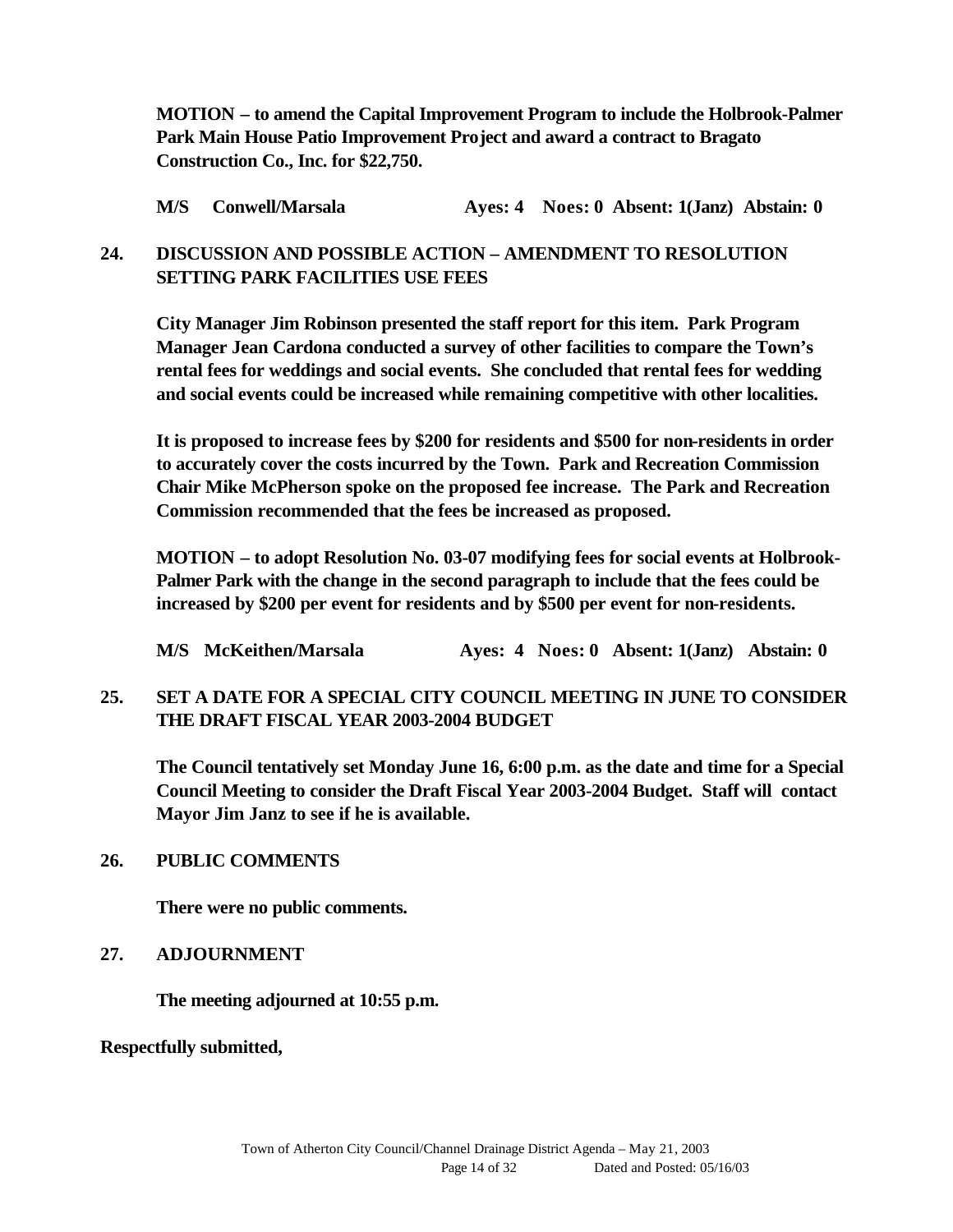**Sharon Barker, City Clerk**

**\_\_\_\_\_\_\_\_\_\_\_\_\_\_\_\_\_\_\_\_\_\_\_\_\_\_\_**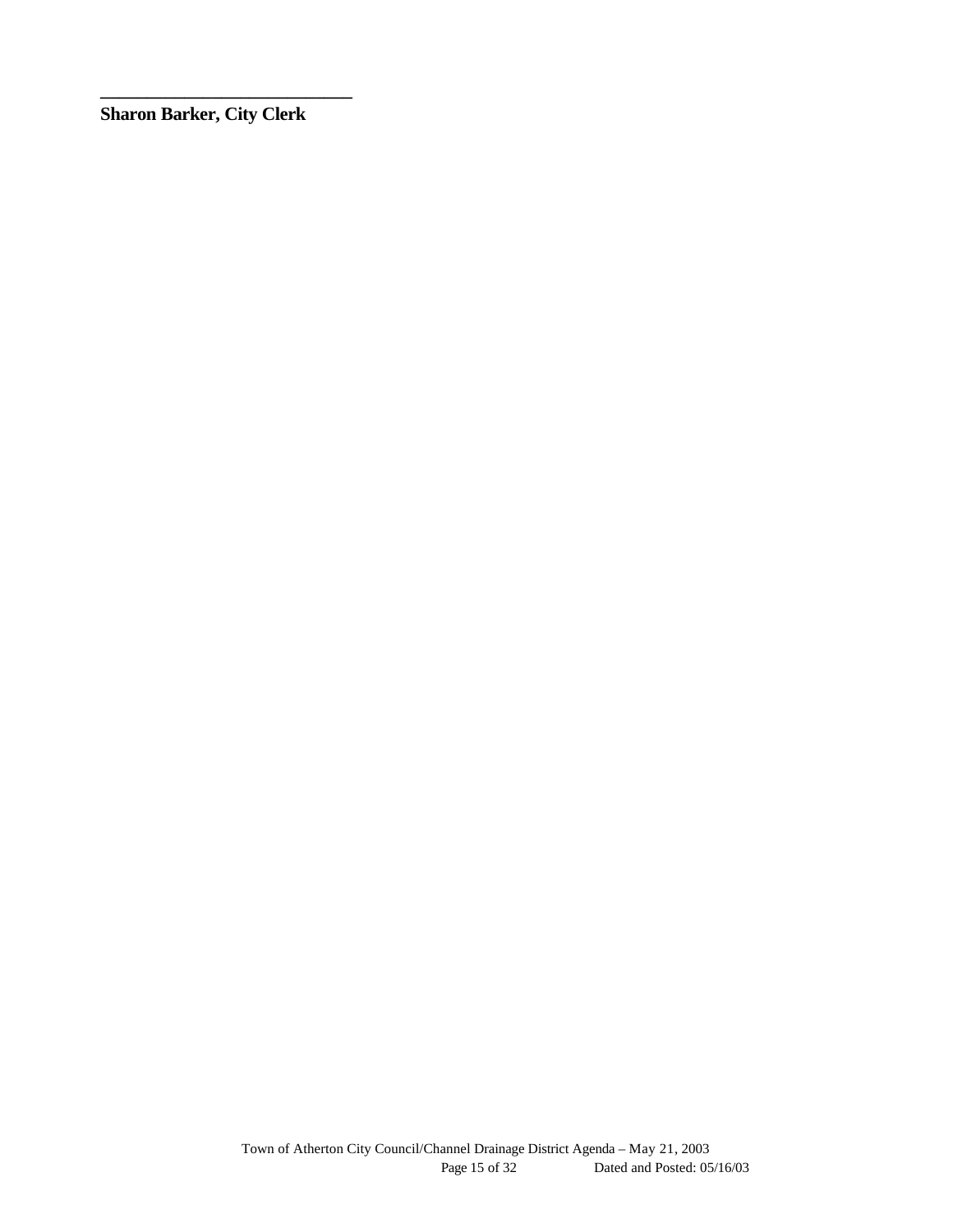#### **TOWN OF ATHERTON**

# CLAIMS LIST

April, 2003

| Payroll Checks              | $2168 - 2264$   | \$ 43,598 |
|-----------------------------|-----------------|-----------|
| <b>Electronic Transfers</b> |                 | 287,059   |
| A/P Checks                  | $15144 - 15322$ | 447.972   |
|                             |                 |           |

TOTAL \$ 778,629

I, James H. Robinson, City Manager of the Town of Atherton, do hereby certify under penalty of perjury that the demands listed above, check numbers 2168 through 2264 (Payroll) and 15144 through 15322 (Accounts Payable), and Electronic Transfers for Employees Federal Payroll Taxes and fees, inclusive, amount to \$778,629 are true and correct, and that there are funds for payment.

> James H. Robinson City Manager

\_\_\_\_\_\_\_\_\_\_\_\_\_\_\_\_\_\_\_\_\_\_\_\_\_\_\_\_\_\_\_

\_\_\_\_\_\_\_\_\_\_\_\_\_\_\_\_\_\_\_\_\_\_\_\_\_\_\_\_\_\_\_

The above claims, Payroll check numbers 2168 through 2264, Accounts Payable check numbers 15144 through 15322 and Electronic Transfers for employees federal payroll taxes and fees, amount to \$778,629; and are hereby approved for payment.

> Jim Janz Mayor, Town of Atherton

|            | <b>SOURCE OF FUNDS</b>                |           |  |
|------------|---------------------------------------|-----------|--|
| <b>101</b> | General Fund                          | \$552,554 |  |
| 105        | Tennis Fund                           |           |  |
| 201        | <b>Special Parcel Tax</b>             | 13,425    |  |
| 202        | Transportation                        | 63,878    |  |
| 203        | Gas Tax Fund                          |           |  |
| 210        | Road Construction Impact Fees         | 9,373     |  |
| 213        | Library Special Revenue Fund          |           |  |
| 401        | <b>General Capital Projects</b>       | 380       |  |
| 402        | <b>Storm Drainage</b>                 |           |  |
| 403        | <b>Atherton Channel District</b>      | 9,495     |  |
| 404        | Park Playground Improvement           |           |  |
| 405        | Middlefield Road Rehab.               |           |  |
| 406        | <b>Facilities Construction</b>        | 20,679    |  |
| 610        | Vehicle Replacement                   |           |  |
| 611        | Computer Maint. & Replacement         | 4,443     |  |
| 612        | <b>Administrative Services</b>        | 3,061     |  |
| 614        | <b>Workers Compensation Insurance</b> | 20,391    |  |
| 715        | <b>Evans Estate</b>                   | 4,596     |  |
| 730        | H-P Park Improvement                  |           |  |
| 740        | <b>Tree Committee</b>                 | 2,240     |  |
|            | <b>TOTAL</b>                          | \$778,629 |  |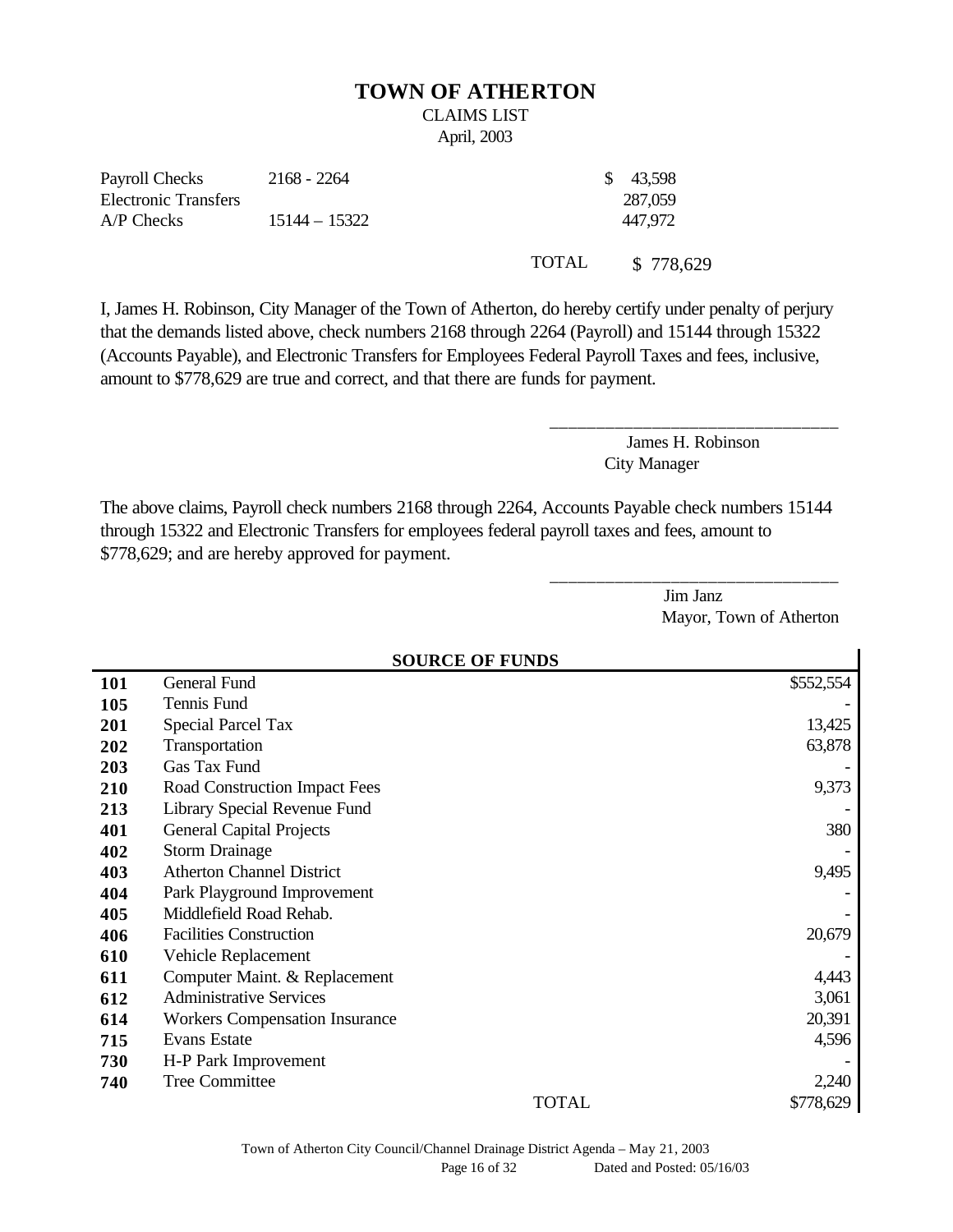**Item No. 10** 



## **CITY COUNCIL STAFF REPORT**

- **TO: HONORABLE MAYOR AND CITY COUNCIL**
- **FROM: JOHN P. JOHNS, FINANCE DIRECTOR**
- **DATE: FOR THE MEETING OF May 21, 2003**

## **SUBJECT: MONTHLY FINANCIAL REPORT FOR APRIL, 2003**

#### **RECOMMENDATION:**

Receive and file Monthly Financial Report for April, 2003.

#### **INTRODUCTION:**

The attached schedules show revenues and expenditures and fund balance for all funds as of February 28<sup>th</sup>, 2003.

#### **HIGHLIGHTS**

April General Fund revenues amounted to \$1,222,980, including a \$771,000 apportionment of current year secured property taxes and  $$129,000$  in building permit fee revenue. As of April  $30<sup>th</sup>$ , the General Fund has realized \$5,652,839 in revenues compared to a mid-year revised estimate of \$7,012,180 for FY 2002-03. Based upon an examination of revenue collection activity of the past several years, we believe that FY 2002-03 General Fund revenues will meet, or slightly exceed our revised budget estimate.

For the ten months ended April  $30<sup>th</sup>$ , 2002 General Fund expenditures have amounted to \$5,798,155 or 81 percent of the \$7,181,387 appropriations general fund appropriations. Given current expenditure trends, we continue to expect that total General Fund expenditures will be within the \$7,181,387 revised appropriations for FY 2002-03.

With the exception of Measure A transportation sales tax revenues and Gas Tax revenues, special revenue fund and capital projects fund revenues are tracking favorably with current year budget estimates.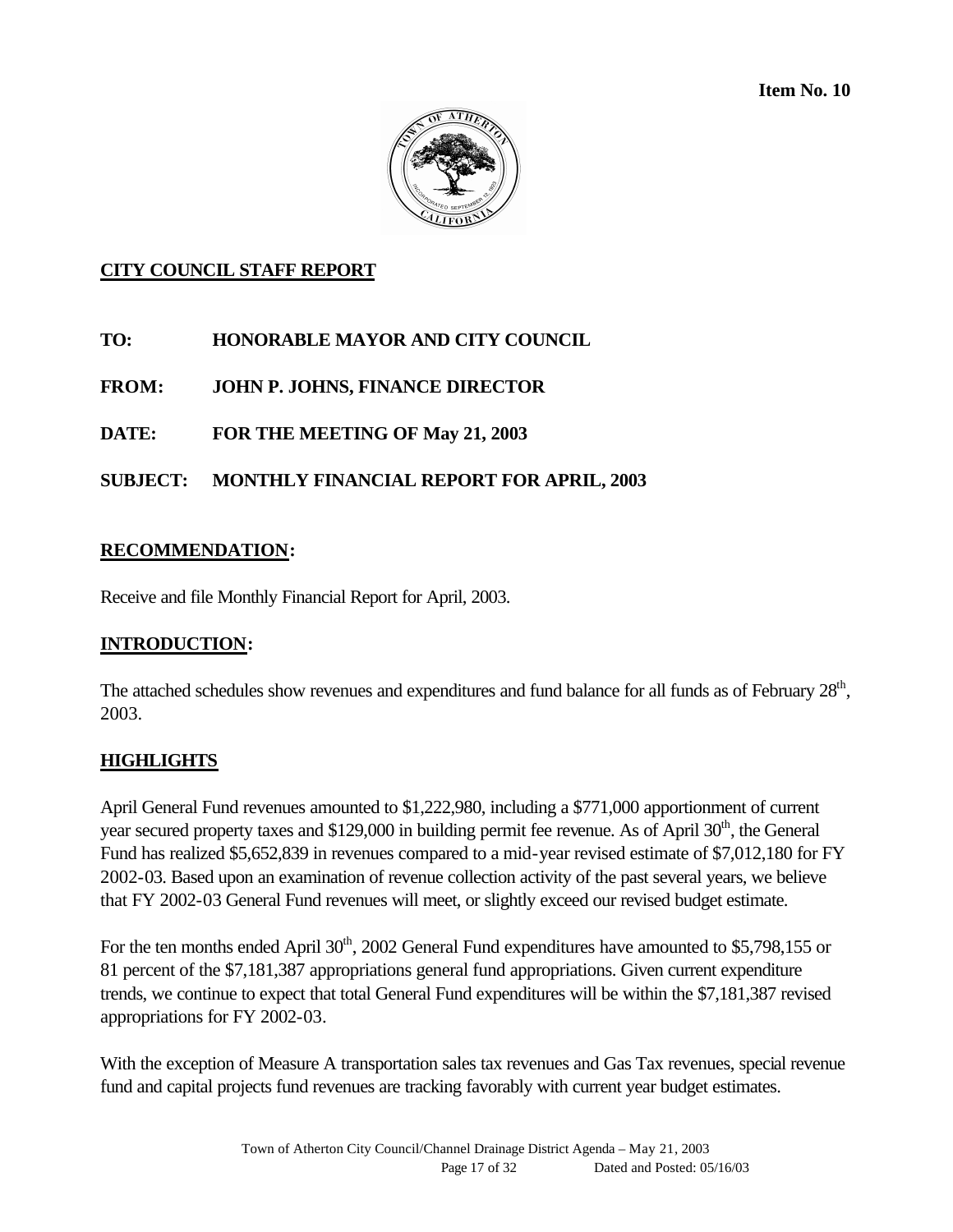Additionally, the favorable pricing that Public Works has received for recently awarded construction contracts appear to have offset the unfavorable variances we expect to encounter from the Measure A and from the gas tax special revenue funds.

\_\_\_\_\_\_\_\_\_\_\_\_\_\_\_\_\_\_\_\_\_\_\_\_ \_\_\_\_\_\_\_\_\_\_\_\_\_\_\_\_\_\_\_\_\_\_\_\_\_

## **FISCAL IMPACT:**

Informational only.

Prepared by: Approved by:

Finance Director City Manager

John P. Johns James H. Robinson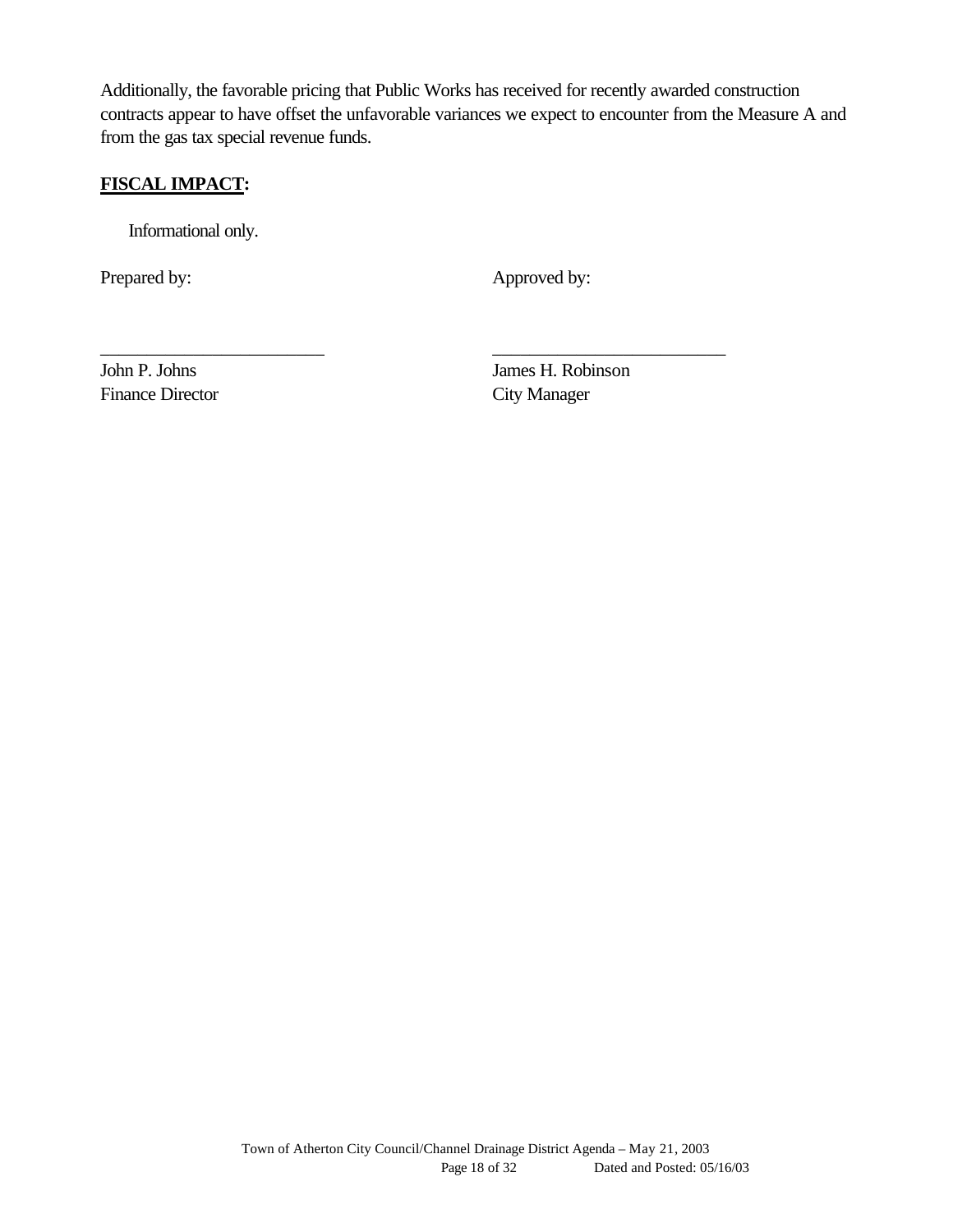# **TOWN OF ATHERTON Revenue Summary For the Month Ended April 30th, 2003**

| Fund | <b>Revenue Source</b>              | 2002-03<br><b>Estimate</b> | <b>Current Period</b><br><b>Revenues</b> | <b>Year to Date</b><br><b>Revenues</b> | $\frac{0}{0}$<br><b>Received</b> |
|------|------------------------------------|----------------------------|------------------------------------------|----------------------------------------|----------------------------------|
|      | Property Tax                       | \$<br>2,854,574            | 723,473                                  | \$<br>2,561,218                        | 90%                              |
|      | Sales and Use Tax                  | 133,714                    | 11,695                                   | 145,404                                | 109%                             |
|      | Other Taxes                        | 802,157                    | 253,952                                  | 686,472                                | 86%                              |
|      | Licenses & Permits                 | 1,357,400                  | 139,118                                  | 1,030,527                              | 76%                              |
|      | Fines & Forfeitures                | 70,286                     | 5,752                                    | 57,210                                 | 81%                              |
|      | Revenue from Other Agencies        | 202,000                    | 10,092                                   | 144,635                                | 72%                              |
|      | <b>Charges for Services</b>        | 451,349                    | 17,450                                   | 323,357                                | 72%                              |
|      | Investment & Rental Income         | 284,400                    | 57,704                                   | 258,814                                | 91%                              |
|      | <b>Other Revenues</b>              | 12,300                     | 3,744                                    | 23,202                                 | 189%                             |
|      | <b>Total General Fund Revenues</b> | 6,168,180                  | 1.222.980                                | 5,230,839                              | 85%                              |
|      | Interfund (Operating) Transfers In | 844,000                    | $\bar{a}$                                | 422,000                                | 50%                              |
|      | 101 General Fund Total             | 7,012,180                  | 1.222.980                                | 5,652,839                              | 81%                              |
|      | <b>Special Revenue Funds:</b>      |                            |                                          |                                        |                                  |
| 105  | Tennis                             | 9,000                      | 800                                      | 7,010                                  | 78%                              |
| 201  | Special Parcel Tax                 | 1,570,000                  | 381,654                                  | 1,416,543                              | 90%                              |
| 202  | Transportation                     | 270,000                    | 13,581                                   | 157,231                                | 58%                              |
| 203  | Street Improvement (Gas Tax)       | 200,000                    | 21,724                                   | 131,509                                | 66%                              |
| 208  | Police on the Street               |                            | ÷,                                       |                                        |                                  |
| 209  | Law Enforcement                    | 100,000                    |                                          | 100,997                                | 101%                             |
| 210  | Road Construction Impact Fees      | 400,000                    | 58,968                                   | 303,244                                | 76%                              |
| 211  | <b>State Park Grants Fund</b>      | 89,259                     | ä,                                       |                                        | 0%                               |
| 213  | Library                            | 20,000                     | 2,525                                    | 83,468                                 | 417%                             |
|      | Total                              | 2,638,259                  | 479,252                                  | 2,200,002                              | 83%                              |
|      | <b>Capital Project Funds:</b>      |                            |                                          |                                        |                                  |
| 401  | Capital Improvement                | 10,000                     |                                          | 84,722                                 | 847%                             |
| 402  | <b>Storm Drainage</b>              | 10,000                     |                                          |                                        | 0%                               |
| 403  | Channel Drainage District          | 52,280                     | 10,322                                   | 36,458                                 | 70%                              |
| 404  | Park Playground Improvement        |                            |                                          | 2,205                                  | 0%                               |
| 405  | Middlefield Road Grants            | 1,200,000                  |                                          | 1,246,936                              | 104%                             |
| 406  | <b>Facilities Construction</b>     | 22,000                     |                                          |                                        | 0%                               |
|      | Total                              | 1,294,280                  | 10,322                                   | 1,370,321                              | 106%                             |
|      | <b>Internal Service Funds:</b>     |                            |                                          |                                        |                                  |
| 610  | Vehicle Replacement                | 39,400                     | 19,700                                   | 39,403                                 | 100%                             |
| 611  | <b>Information Technology</b>      | 91,371                     | 45,686                                   | 91,373                                 | 100%                             |
| 612  | <b>Administrative Services</b>     | 406,256                    | 118,129                                  | 236,257                                | 58%                              |
| 614  | Workers Compensation Insurance     | 80,129                     |                                          | 40,782                                 | 51%                              |
|      | Total                              | 617,156                    | 183,515                                  | 407,815                                | 66%                              |
|      | <b>Trust and Agency Funds:</b>     |                            |                                          |                                        |                                  |
| 715  | <b>Evans Creative Design</b>       | 116,900                    | 4,838                                    | 54,879                                 | 47%                              |
| 730  | H-P Park Improvement               |                            |                                          |                                        | $0\%$                            |
| 731  | MA Little League                   |                            |                                          |                                        | 0%                               |
| 740  | Tree Committee                     |                            | 2,350                                    | 5,448                                  |                                  |
|      |                                    |                            |                                          |                                        |                                  |
|      | Total                              | 116,900                    | 7,188                                    | 60,327                                 | 52%                              |
|      | <b>Total Revenues</b>              | 11,678,775                 | 1,903,257                                | 9,691,304                              | 83%                              |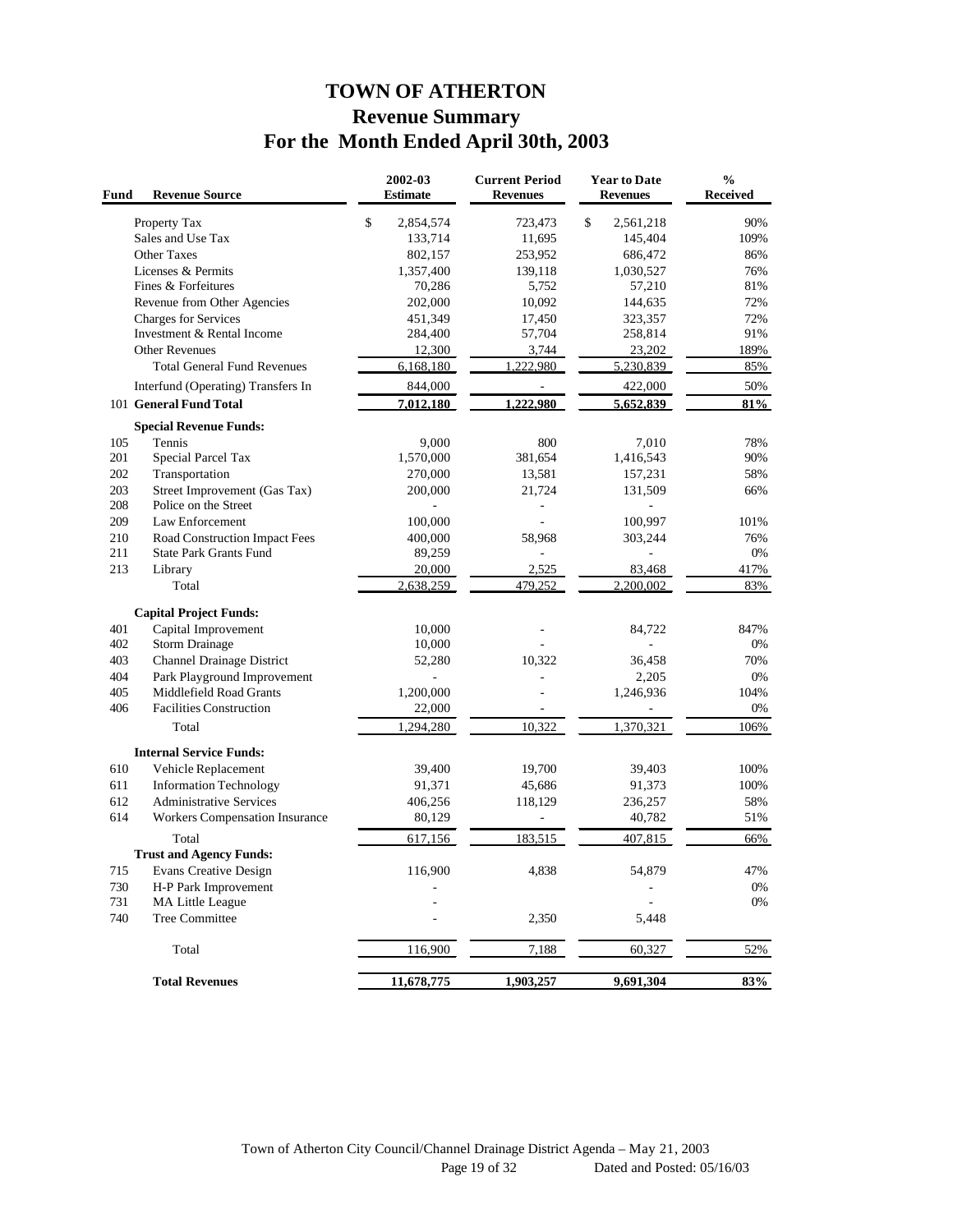# **TOWN OF ATHERTON Expenditure Summary For the Month Ended April 30th, 2003**

| <b>Fund</b> | <b>Description</b>                     | 2002-03         | <b>Current Period</b> | <b>Year to Date</b> | $\%$         |
|-------------|----------------------------------------|-----------------|-----------------------|---------------------|--------------|
|             | <b>Department</b>                      | <b>Budget</b>   | <b>Expenditures</b>   | <b>Expenditures</b> | <b>Spent</b> |
| 101         | General Fund                           |                 |                       |                     |              |
|             | 11 City Council                        | \$<br>21,623    | \$<br>1,149           | 17,407              | 81%          |
|             | 12 City Manager                        | 472,961         | 61,951                | 416,300             | 88%          |
|             | 16 City Attorney                       | 185,734         | 21,775                | 121,720             | 66%          |
|             | 18 Finance                             | 381,727         | 44,787                | 309,573             | 81%          |
|             | 25 Building                            | 860,798         | 91,490                | 751,812             | 87%          |
|             | 40 Police                              | 3,569,831       | 352,561               | 2,827,373           | 79%          |
|             | 50 Public Works                        | 1,588,713       | 136,989               | 1,353,970           | 85%          |
|             | Contingency                            | 100,000         |                       |                     | 0%           |
|             | <b>Total General Fund Expenditures</b> | 7,181,387       | 710,702               | 5,798,155           | 81%          |
|             | Interfund (Operating) Transfers Out    |                 |                       |                     | 0%           |
|             | 101 General Fund Total                 | \$<br>7,181,387 | \$<br>710,702         | \$<br>5,798,155     | 81%          |
|             | <b>Special Revenue Funds:</b>          |                 |                       |                     |              |
| 105         | Tennis                                 | 29,946          | 232                   | 3,805               | 13%          |
| 201         | Special Parcel Tax                     | 1,480,309       | 13,425                | 1,008,501           | 68%          |
| 202         | Transportation                         | 273,992         | 63,878                | 176,851             | 65%          |
| 203         | Street Improvement (Gas Tax)           | 155,319         |                       | 54,308              | 35%          |
| 208         | Police on the Street                   | 40,000          |                       | 20,000              | 50%          |
| 209         | Law Enforcement                        | 100,000         |                       | 100,000             | 100%         |
| 210         | Road Impact Fees                       | 684,294         | 6,740                 | 25,744              | 4%           |
| 211         | <b>State Park Grants</b>               | 89,259          |                       |                     | 0%           |
| 213         | Library Fund                           | 25,384          |                       | 38,741              | 153%         |
|             | Total                                  | 2,878,503       | 84,275                | 1,427,950           | 50%          |
|             | <b>Capital Project Funds:</b>          |                 |                       |                     |              |
| 401         | Capital Improvement                    | 396,861         | 18,244                | 118,339             | 0%           |
| 402         | <b>Storm Drainage</b>                  |                 | 1,730                 | 64,767              |              |
| 403         | <b>Channel Drainage District</b>       |                 | 6,359                 |                     | 0%           |
| 404         | Park Playground Fund                   | 90,848          |                       | 48,163              |              |
| 405         | Middlefield Road Grants                | 1,299,000       |                       | 31,664<br>933,265   | 72%          |
| 406         | <b>Facilities Construction</b>         | 198,454         | 14,000                | 122,039             | 0%           |
|             | Total                                  | 1,985,163       | 40,333                | 1,318,237           | 66%          |
|             |                                        |                 |                       |                     |              |
|             | <b>Internal Service Funds:</b>         |                 |                       |                     |              |
| 610         | Vehicle Replacement                    | 45,000          |                       |                     | 0%           |
| 611         | <b>Information Technology</b>          | 100,500         | 9,834                 | 62,946              | 63%          |
| 612         | <b>Administrative Services</b>         | 325,335         | 11,283                | 228,698             | 70%          |
| 614         | Workers Compensation Insurance         | 95,000          | 25,000                | 86,659              | 91%          |
|             | Total                                  | 565,835         | 46,117                | 378,303             | 67%          |
|             | <b>Trust and Agency Funds:</b>         |                 |                       |                     |              |
| 715         | <b>Evans Creative Design</b>           | 84,750          | 3,936                 | 53,682              | 63%          |
| 730         | H-P Park Improvement                   |                 |                       |                     | $0\%$        |
| 731         | <b>MA Little League</b>                |                 |                       |                     | 0%           |
| 740         | Tree Committee                         | 730             | 698                   | 3,364               | 461%         |
|             | Total                                  | 85,480          | 4,634                 | 57,046              | 67%          |
|             | <b>Total Expenditures</b>              | 12,696,368      | <u>886,061</u>        | 8,979,691           | 71%          |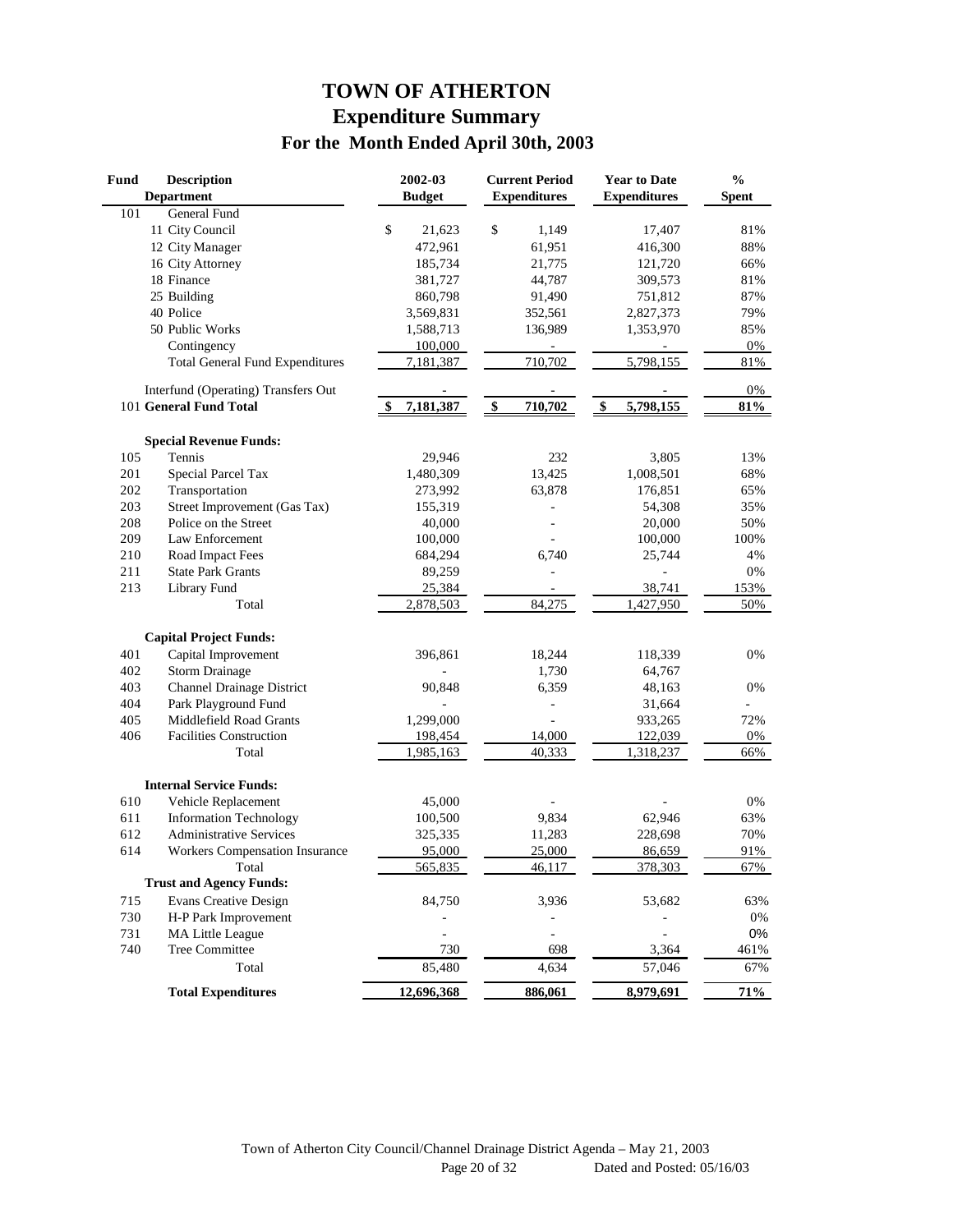## **April 30th, 2003 Fiscal Year 2002-03 Budget Summary TOWN OF ATHERTON**

| Fund | <b>Description</b>                    | <b>Beginning</b><br><b>Fund Balance</b><br><b>July 1, 2002</b> | <b>Revenues</b><br>to Date | <b>Transfers</b><br>to Date | <b>Expenditures</b><br><b>To Date</b> | <b>Ending</b><br><b>Fund Balance</b><br>to Date |
|------|---------------------------------------|----------------------------------------------------------------|----------------------------|-----------------------------|---------------------------------------|-------------------------------------------------|
|      | 101 General Fund                      | 5,194,187                                                      | 5,230,839                  | 422,000                     | 5,798,155                             | 5,048,871                                       |
|      | <b>Special Revenue Funds:</b>         |                                                                |                            |                             |                                       |                                                 |
| 105  | Tennis                                | 21,926                                                         | 7,010                      |                             | 3,805                                 | 25,131                                          |
| 201  | Special Municipal Tax                 | 847,820                                                        | 1,416,543                  |                             | 1,008,501                             | 1,255,862                                       |
| 202  | Transportation                        | 26,779                                                         | 157,231                    |                             | 176,851                               | 7,159                                           |
| 203  | Street Improvement (Gas Tax)          | 85,697                                                         | 131,509                    |                             | 54,308                                | 162,898                                         |
| 208  | Police on the Street                  | 44,434                                                         |                            |                             | 20,000                                | 24,434                                          |
| 209  | Law Enforcement                       | 9,121                                                          | 100,997                    |                             | 100,000                               | 10,118                                          |
| 210  | Road Construction Impact Fees         | 646,417                                                        | 303,244                    |                             | 25,744                                | 923,917                                         |
| 213  | Library Special Revenue Fund          | 400,000                                                        | $\frac{1}{2}$              |                             | 38,741                                | 361,259                                         |
|      | Sub Total                             | 2,082,194                                                      | 2,116,534                  |                             | 1,427,950                             | 2,770,778                                       |
|      | <b>Capital Projects Funds:</b>        |                                                                |                            |                             |                                       |                                                 |
| 401  | Capital Improvement                   | 446,802                                                        | 84,722                     |                             | 118,339                               | 413,185                                         |
| 402  | <b>Storm Drainage</b>                 | 56,786                                                         |                            |                             | 64,767                                | (7,981)                                         |
| 403  | <b>Channel Drainage District</b>      | 445,509                                                        | 36,458                     |                             | 48,163                                | 433,804                                         |
| 404  | Park Playground Improvement           | 58,417                                                         | 2,205                      |                             | 31,664                                | 28,958                                          |
| 405  | Middlefield Road Grants               | (173)                                                          | 1,246,936                  |                             | 933,265                               | 313,498                                         |
| 406  | <b>Facilities Construction</b>        | 447,477                                                        | $\overline{\phantom{0}}$   |                             | 122,039                               | 325,438                                         |
|      | Sub Total                             | 1,454,818                                                      | 1,370,321                  | $\overline{\phantom{a}}$    | 1,318,237                             | 1,506,902                                       |
|      | <b>Internal Service Fund</b>          |                                                                |                            |                             |                                       |                                                 |
| 610  | Vehicle Replacement                   | 357,952                                                        | 39,403                     |                             |                                       | 397,355                                         |
| 611  | <b>Information Technology</b>         | 54,979                                                         | 91,373                     |                             | 62,946                                | 83,406                                          |
| 612  | <b>Administrative Services</b>        | 6,143                                                          | 236,257                    |                             | 228,698                               | 13,702                                          |
| 614  | <b>Workers Compensation Insurance</b> | (51, 490)                                                      | 40,782                     |                             | 86,659                                | (97, 367)                                       |
|      | Sub Total                             | 367,584                                                        | 407,815                    | $\overline{a}$              | 378,303                               | 397,096                                         |
|      | <b>Trust and Agency Funds</b>         |                                                                |                            |                             |                                       |                                                 |
| 715  | <b>Evans Creative Design</b>          | 116,028                                                        | 54,879                     |                             | 53,682                                | 117,225                                         |
| 730  | H-P Park Improvement                  | 5,851                                                          |                            |                             |                                       | 5,851                                           |
| 731  | MA Little League                      | 4,821                                                          |                            |                             |                                       | 4,821                                           |
| 740  | <b>Tree Committee</b>                 | 226                                                            | 2,350                      |                             | 3,364                                 | (788)                                           |
|      | Sub Total                             | 126,926                                                        | 57,229                     | $\overline{a}$              | 57,046                                | 127,109                                         |
|      | <b>Grand Total</b>                    | 9,225,709<br>\$                                                | \$<br>9,182,738            | \$<br>422,000               | \$<br>8,979,691                       | \$<br>9,850,756                                 |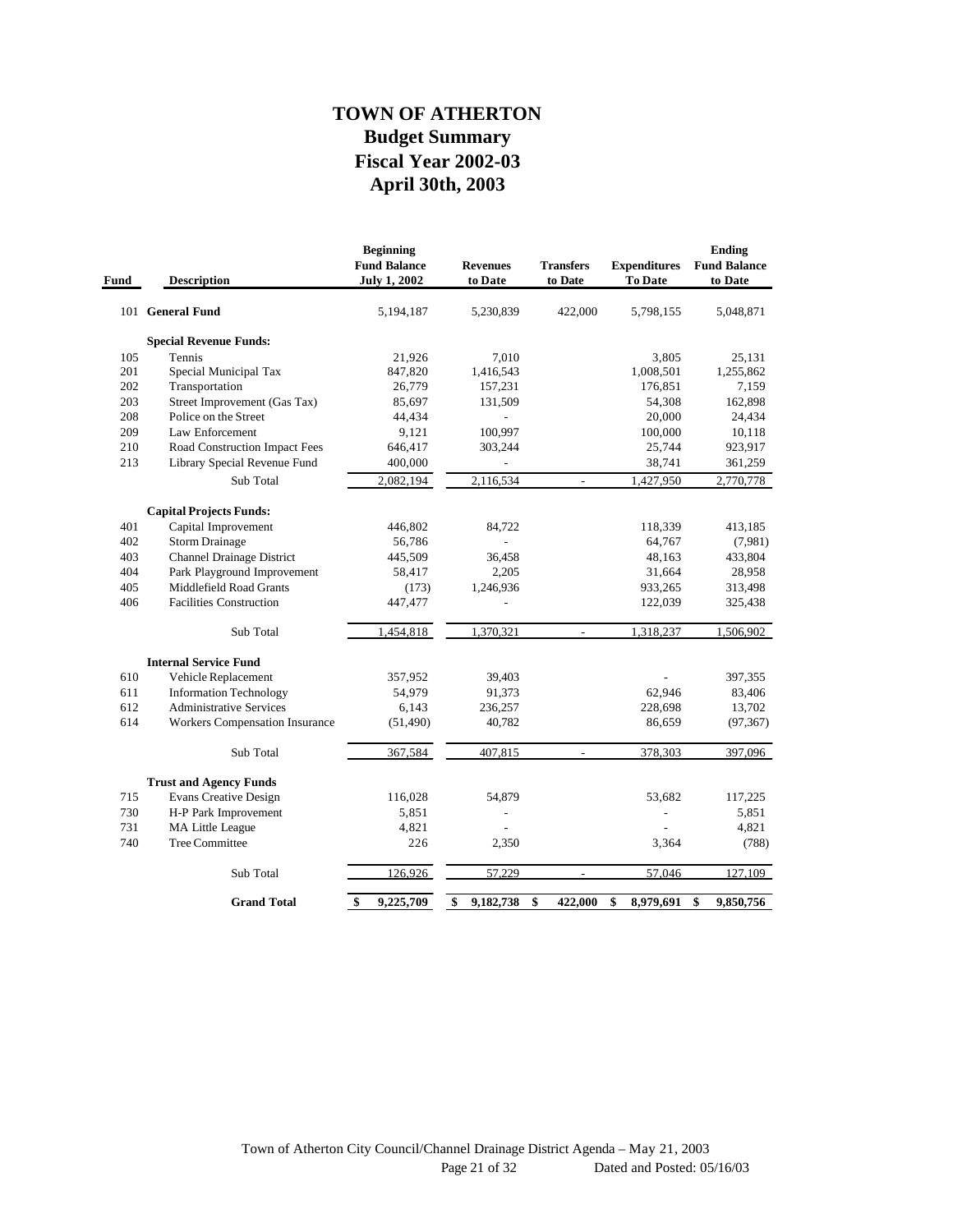**Item No. 11** 



## **CITY COUNCIL STAFF REPORT**

## **TO: HONORABLE MAYOR AND CITY COUNCIL**

**FROM: JOHN P. JOHNS, FINANCE DIRECTOR**

## **DATE: FOR THE MEETING OF MAY 21, 2003**

## **SUBJECT: QUARTERLY INVESTMENT REPORT, MARCH, 2003**

#### **RECOMMENDATION:**

Note, receipt and file.

#### **INTRODUCTION:**

This is the quarterly status report of the Town's investments in the Local Agency Investment Fund (LAIF) and the San Mateo County Investment Pool (SMCIP) for the quarter ending March  $31<sup>st</sup>$ , 2001.

#### DISCUSSION:

As of March 31<sup>st</sup>, 2003 the Town had a total investment of **\$9,231,512.** The total interest earning for the quarter ending March 31<sup>st</sup> amounted to \$68,826. The funds are invested in the San Mateo County Investment Pool (SMCIP) and the Local Agency Investment Fund (LAIF).

**Investment at SMCIP:** San Mateo County Investment Pool is created and managed by County Treasurer. As of March 31<sup>st</sup>, the County's investment pool carried investments with a total par value of \$2.1 billion and an average duration to maturity of 2.3 years. The Town's investment with the San Mateo County Investment Pool as of March  $31<sup>st</sup>$  amounted to \$6,169,203 or 67 percent of the town's total investment holdings. Attachment 1 to this staff report provides a summary of the composition of the San Mateo county investment pool according to investment vehicle.

**Investment in LAIF:** Local Agency Investment Fund (LAIF) is created and managed by the State Treasurer. As of March 31<sup>st</sup>, LAIF had total assets of \$54 billion and an average duration to maturity of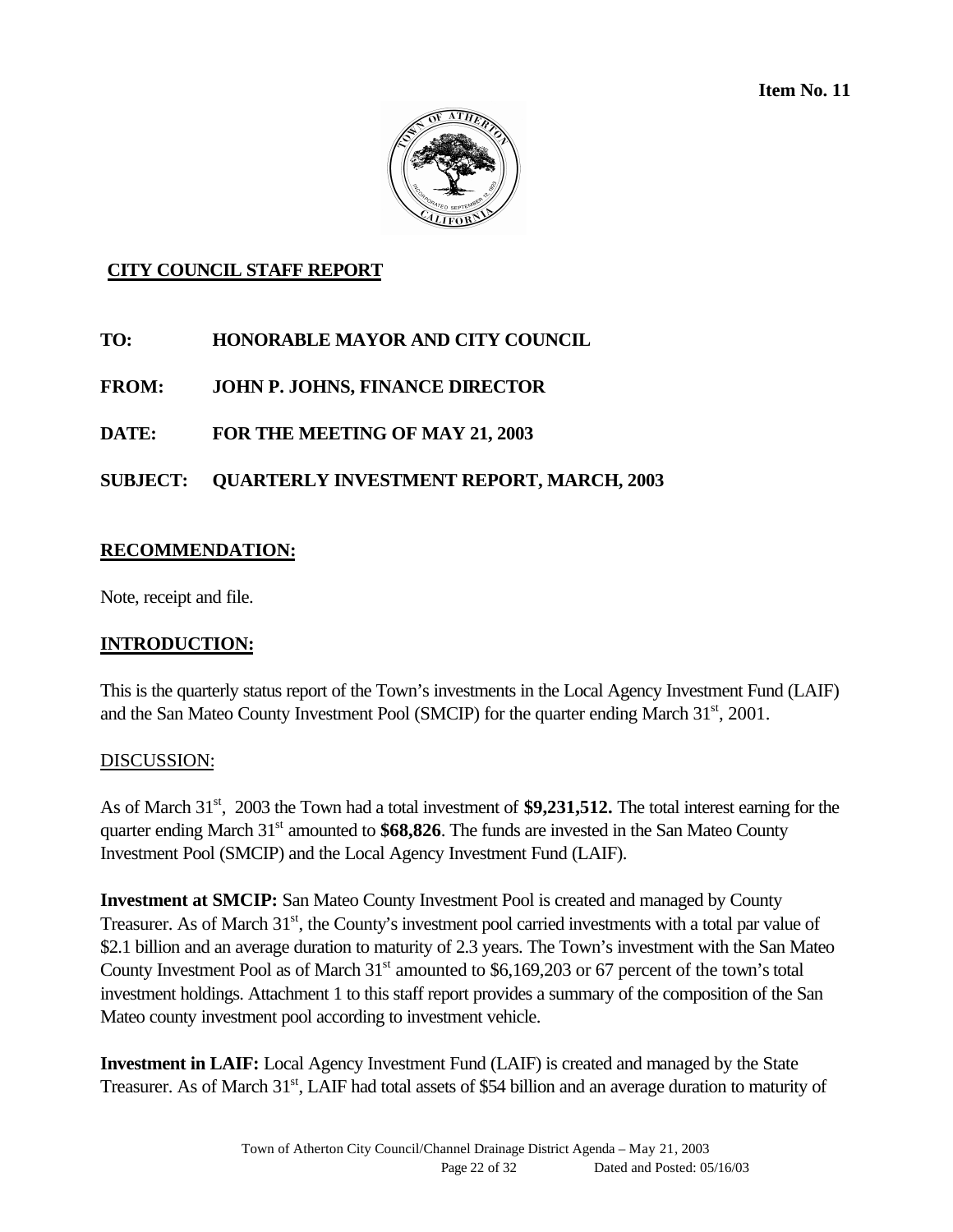about 170 days. The Town's investment with LAIF as of March  $31<sup>st</sup>$ , amounted to \$3,062,309 or 33 percent of the total funds invested. Attachment 2 to this report provides a summary of the composition of the LAIF according to investment fund.

During the first quarter of 2003, the reported effective yield of the LAIF amounted to 1.984 percent. This compares to an average net earnings reported by the San Mateo County Investment Pool of 3.49 percent.

Attachment 3 to this report provides an explanation of the difference in yields between the Local Agency Investment Fund and the San Mateo County Investment Pool. In summary, the San Mateo County Treasurer attributes the higher yield primarily to its ability to hold investments for a longer duration than the State Local Agency Investment fund.

## **FISCAL IMPACT:**

Informational only.

Prepared by: Approved by: Approved by:

Finance Director City Manager

John P. Johns James H. Robinson

## ATTACHMENTS:

- 1. Monthly investment summary, San Mateo County Investment Pool
- 2. Monthly investment summary, State of California Local Agency Investment Fund
- 3. Lee Buffington April 10, 2003 Memorandum to Investment Pool Participants

\_\_\_\_\_\_\_\_\_\_\_\_\_\_\_\_\_\_\_\_\_\_\_\_ \_\_\_\_\_\_\_\_\_\_\_\_\_\_\_\_\_\_\_\_\_\_\_\_\_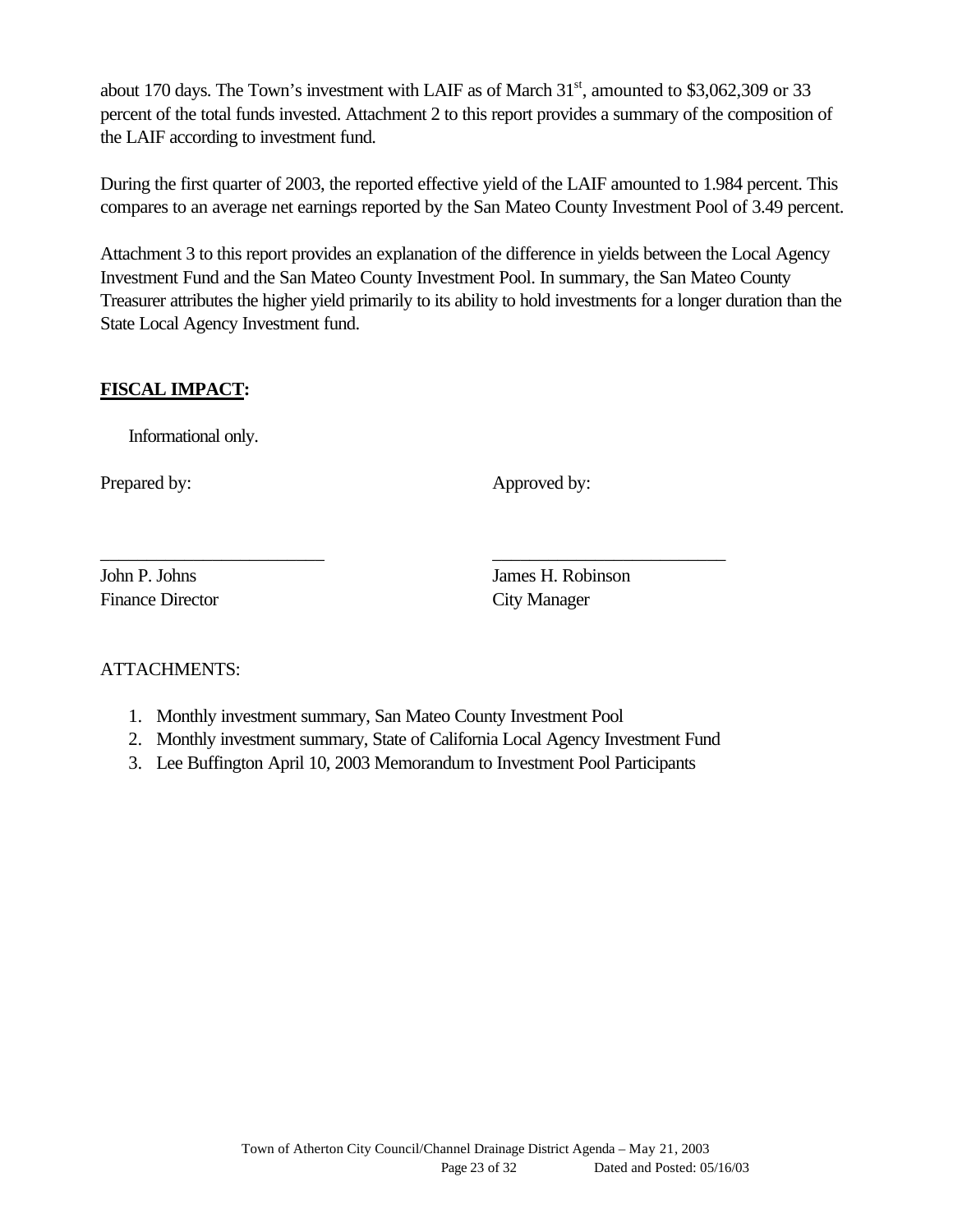

# **Town of Atherton**

# **CITY COUNCIL STAFF REPORT**

## **TO: HONORABLE MAYOR AND CITY COUNCIL**

## **FROM: DUNCAN JONES, PUBLIC WORKS DIRECTOR**

**DATE: FOR THE MEETING OF MAY 21, 2003**

## **SUBJECT: APPROVAL OF PLANS AND SPECIFICATIONS ELENA AVENUE - ATHERTON CHANNEL BOX CULVERT REPLACEMENT**

#### **RECOMMENDATION:**

Pass a motion to approve the plans and specifications for the Elena Avenue – Atherton Channel Box Culvert Replacement, Project 03-006.

#### **INTRODUCTION:**

The adopted Capital Improvement Program includes funds for designing and constructing enlarged replacements for existing box culverts at the Elena Avenue and Barry Lane street crossings of the Atherton Channel. The need for these replacements was made clear by waters overflowing both street crossings during the last El Nino winter and was confirmed to be very high priority in the Nolte study.

## **ANALYSIS**:

The Elena Avenue Atherton Channel box culvert is budgeted for construction in FY 2002-03, and the Barry Lane box culvert is budgeted for construction in FY 2003-04.

The City Council approved the contract for design of both culverts at the August 21, 2002 City Council meeting. The Elena Avenue box culvert plans and specifications are ready to be advertised for construction.

Permits for construction of the Elena Avenue box culvert have been approved by the California Department of Fish and Game and the California Water Quality Control Board. Bids will be received in June for award at the June 18 City Council meeting. Construction will commence in July.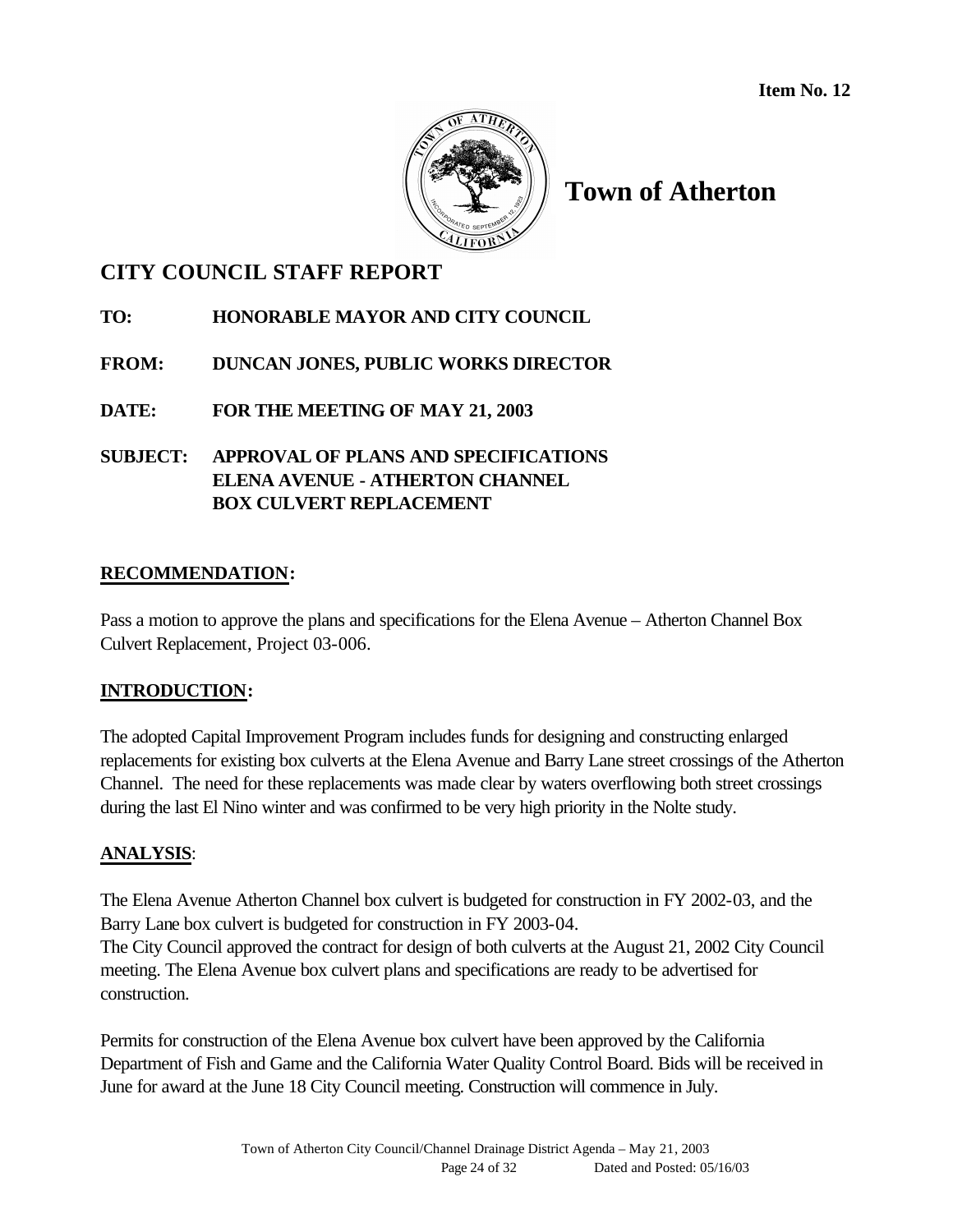## **FISCAL IMPACT:**

The Engineer's Estimate for the Elena Avenue - Atherton Channel box culvert project is \$157,211.25. In addition, a 10% construction contingency of \$15, 721.13 would bring the total estimate to \$179,932.38. \$200,000 from Parcel Tax funds is budgeted for the project in the FY 2003-04.

#### **CONCLUSION**:

The plans for this project are consistent with the Capital Improvement Program and should be approved.

Prepared By: Approved:

Duncan L. Jones, PE James Robinson Public Works Director City Manager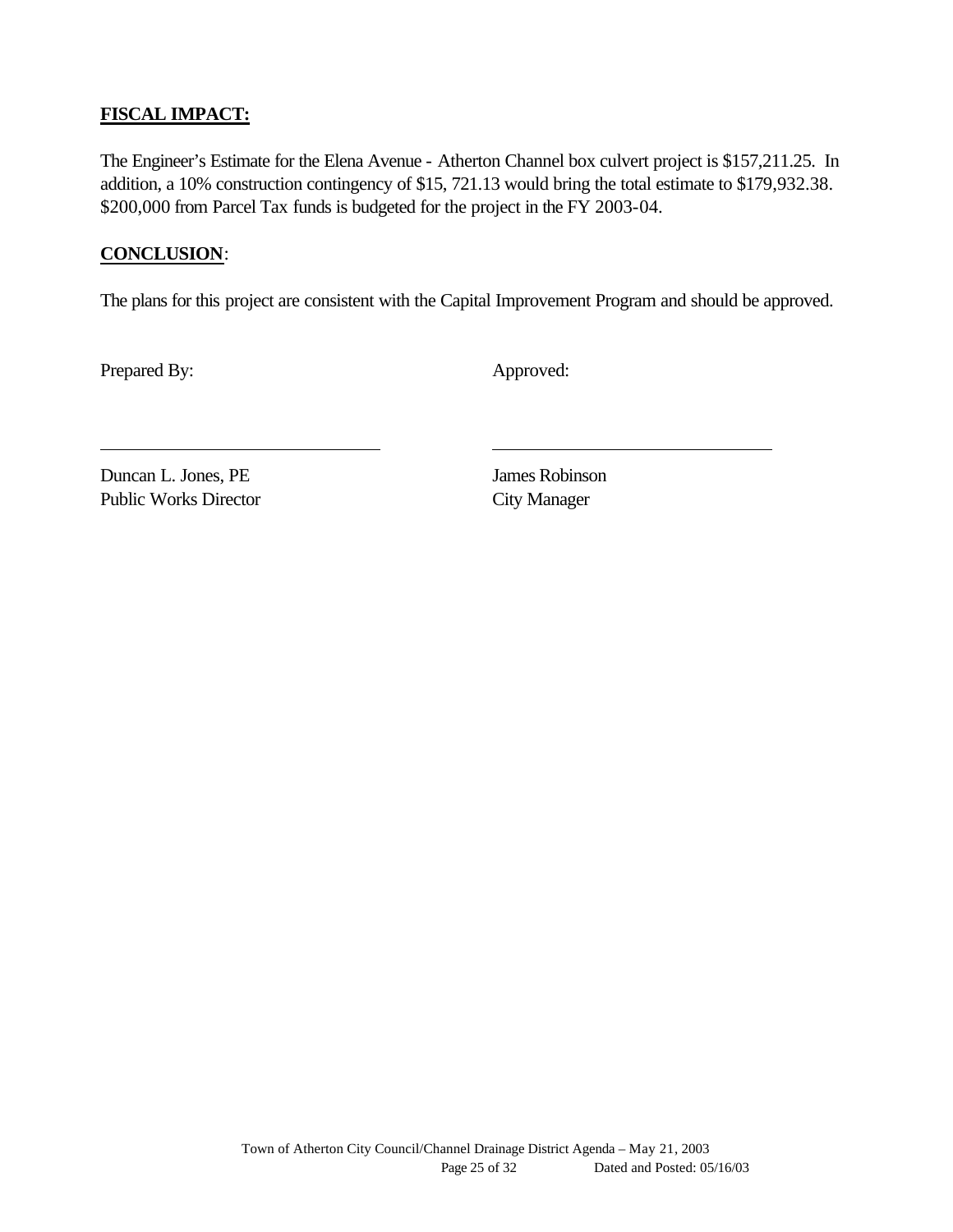**Item No. 13** 



#### **CITY COUNCIL STAFF REPORT**

- **TO: HONORABLE MAYOR AND CITY COUNCIL**
- **FROM: JOHN P JOHNS, FINANCE DIRECTOR**
- **DATE: FOR THE MEETING OF APRIL 16, 2003**
- **SUBJECT PROPOSED MODIFICATION TO WEDDING AND SOCIAL EVENT FEES AT HOLBROOK PALMER PARK**

#### **RECOMMENDATION**

Modify the fee resolution for weddings and social events at Holbrook Palmer Park.

#### **DISCUSSION**

At the April 16, 2003 Regular City Council Meeting, the Council approved a revision in the fees for weddings and social events. However, the fees recommended by staff and adopted by Council were not fully consistent with those that had been approved by the Park and Recreation Commission. Accordingly, staff recommends that Council modify proposed changes to the Parks fee schedule and recommends approval of such changes.

The following table illustrates the effect of adopting the proposed change in the wedding and social event schedule.

| <b>Classification</b> | Rates<br>Recommended<br>and Approved<br>4/21/03 | Rates Approved Difference<br><b>By the Parks</b><br>and Recreation<br><b>Commission</b> |               |
|-----------------------|-------------------------------------------------|-----------------------------------------------------------------------------------------|---------------|
| <b>Resident</b>       |                                                 |                                                                                         |               |
| $1 - 100$ Guests      | \$2,500                                         | \$2,500                                                                                 | $\mathbf s$ - |
| $101 - 200$ Guests    | \$3,000                                         | \$3,000                                                                                 | \$ -          |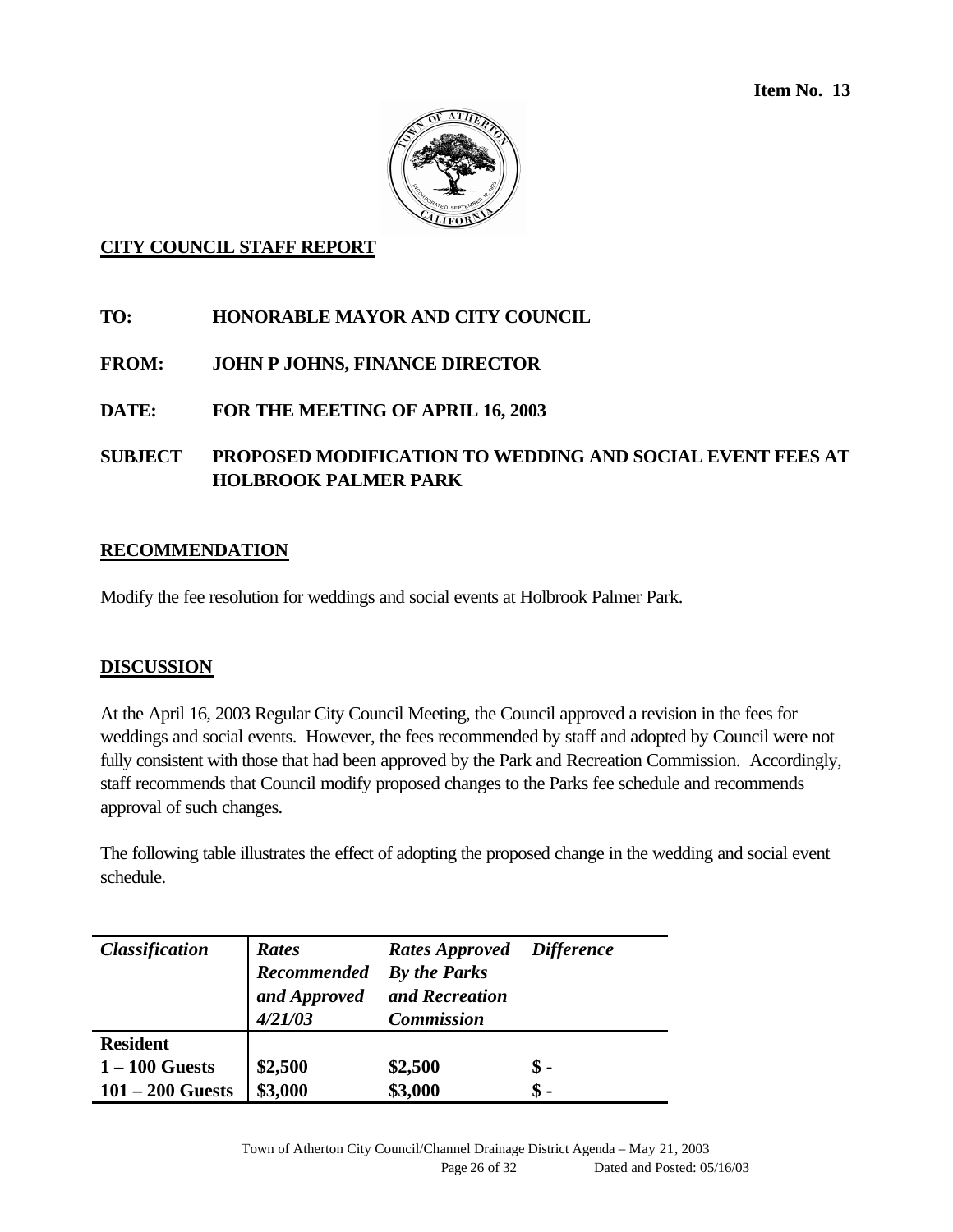| <b>Non-Resident</b> |         |         |           |  |
|---------------------|---------|---------|-----------|--|
| $1 - 100$ Guests    | \$3,500 | \$3,000 | $(\$500)$ |  |
| $101 - 200$ Guests  | \$3,800 | \$3,500 | $(\$300)$ |  |

#### **FISCAL IMPACT**

Implementing the corrected rate schedule will generate an additional \$20,000 annually in facility rental fees for weddings and social events, or \$4,000 less per year than the \$24,000 revenue increase reported by staff in its April  $16<sup>th</sup>$  staff report.

\_\_\_\_\_\_\_\_\_\_\_\_\_\_\_\_\_\_\_\_\_\_\_\_ \_\_\_\_\_\_\_\_\_\_\_\_\_\_\_\_\_\_\_\_\_\_\_\_\_

Prepared by: Approved by:

John P. Johns, CPA Jim Robinson Finance Director City Manager

Attachment 1: Modified Fee Resolution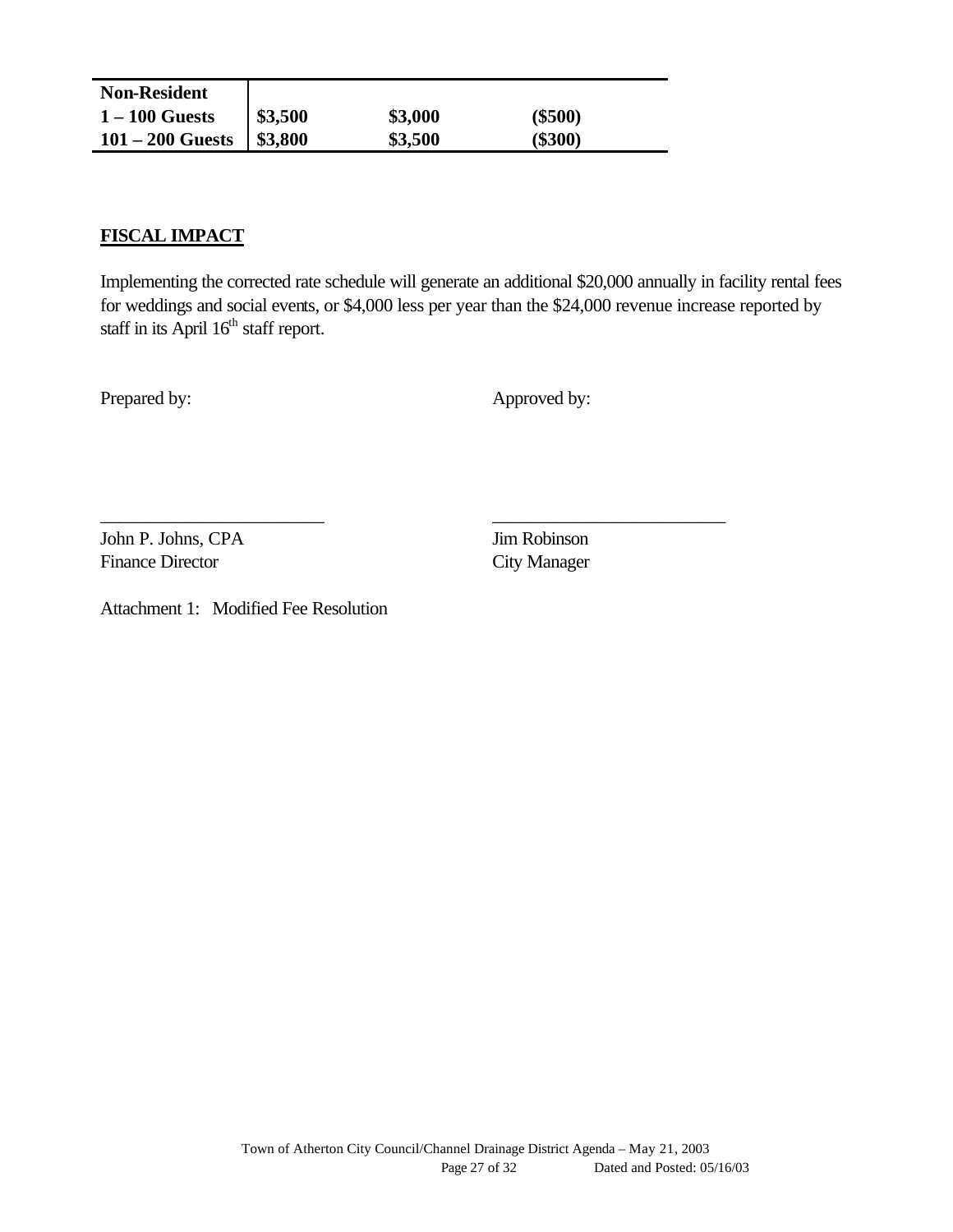#### **RESOLUTION NO. 03-**

## **A RESOLUTION OF THE CITY COUNCIL OF THE TOWN OF ATHERTON MODIFYING FEES FOR SOCIAL EVENTS AT HOLBROOK PALMER PARK AND REPEALING RESOLUTION NO. 03-07**

**WHEREAS, the Parks Program Manager has conducted a survey of fees for wedding and social events to be held in various localities which are comparable to Holbrook Palmer Park; and**

**WHEREAS, the Parks Program Manager has determined, based upon the results of this survey, that fees for wedding and social events could be increased by \$500 per event per category; and**

**WHEREAS, the Parks and Recreation Commission has reviewed and recommended approval of the new fee schedule for weddings and social events; and,**

**WHEREAS, such an increase in fees would generate an estimated \$24,000 in additional revenue to the General Fund annually; and**

**WHEREAS, previously adopted Resolution No. 03-07 modified fees for weddings and social events at Holbrook-Palmer Park, now again said fees are modified as set forth below.** 

**NOW, THEREFORE, BE IT RESOLVED BY THE CITY COUNCIL OF THE TOWN OF ATHERTON, CALIFORNIA, that fees for weddings and social events will be adjusted as described below.**

| <b>Classification</b> | <b>Rate</b> |
|-----------------------|-------------|
| <b>Resident</b>       |             |
| $1 - 100$ Guests      | \$2,500     |
| $101 - 200$ Guests    | \$3,000     |
| <b>Non-Resident</b>   |             |
| $1 - 100$ Guests      | \$3,000     |
| $101 - 200$ Guests    | \$3,500     |

**Resolution No. 03-07, to the extent that it is inconsistent with any of the foregoing provisions, is hereby superceded and repealed.**

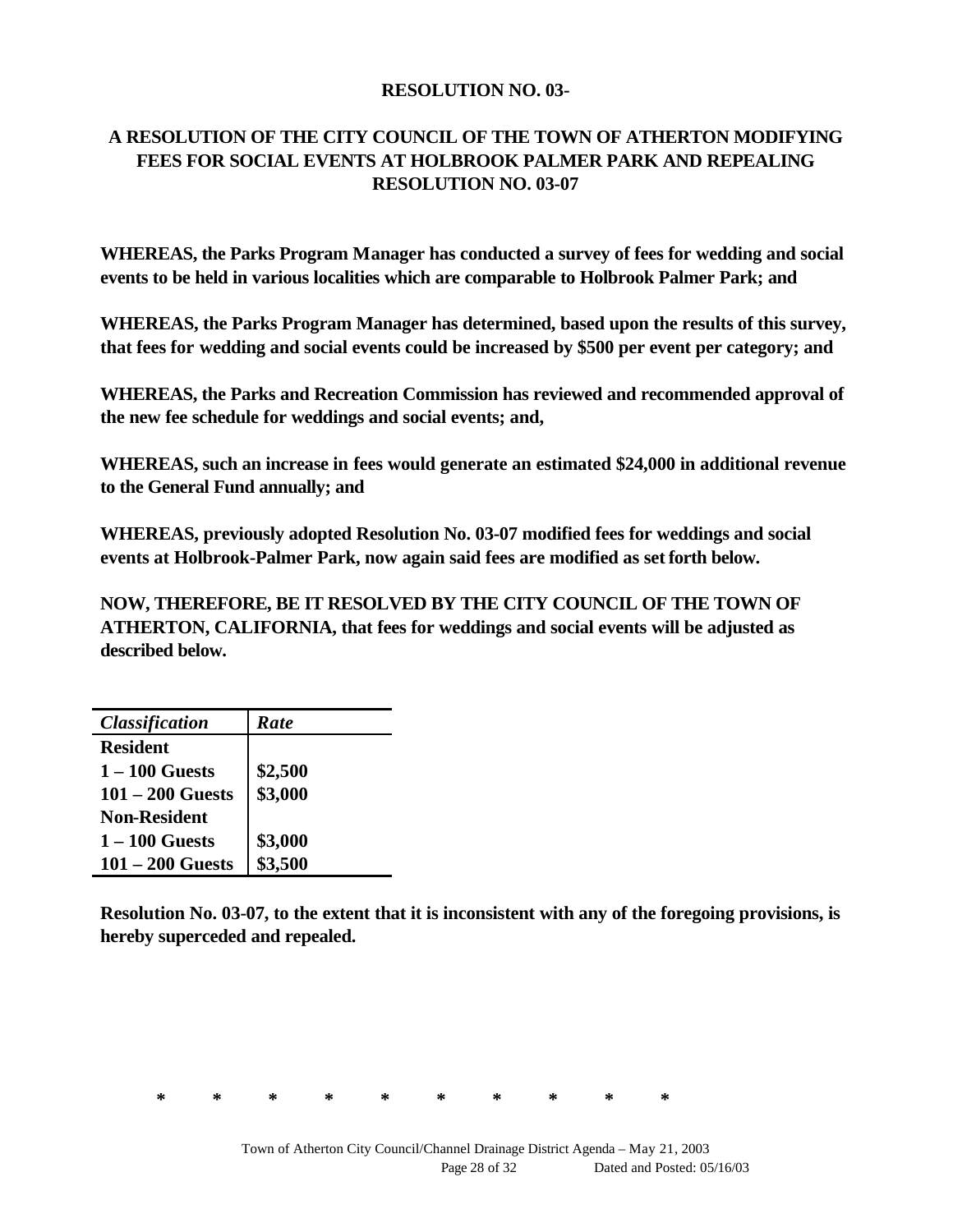*I hereby certify that the foregoing Resolution was regularly introduced and adopted at a Regular Meeting of the City Council of the Town of Atherton held on \_\_\_\_, 2003 by the following vote:*

*Ayes: Councilmembers: Noes: Councilmembers:* Absent: Councilmembers: *Abstain: Councilmembers:*

> James R. Janz, Mayor Town of Atherton

\_\_\_\_\_\_\_\_\_\_\_\_\_\_\_\_\_\_\_

ATTEST:

Sharon Barker, City Clerk

APPROVED AS TO FORM:

\_\_\_\_\_\_\_\_\_\_\_\_\_\_\_\_\_\_\_\_\_\_\_\_\_

Marc G. Hynes, City Attorney

\_\_\_\_\_\_\_\_\_\_\_\_\_\_\_\_\_\_\_\_\_\_\_\_\_\_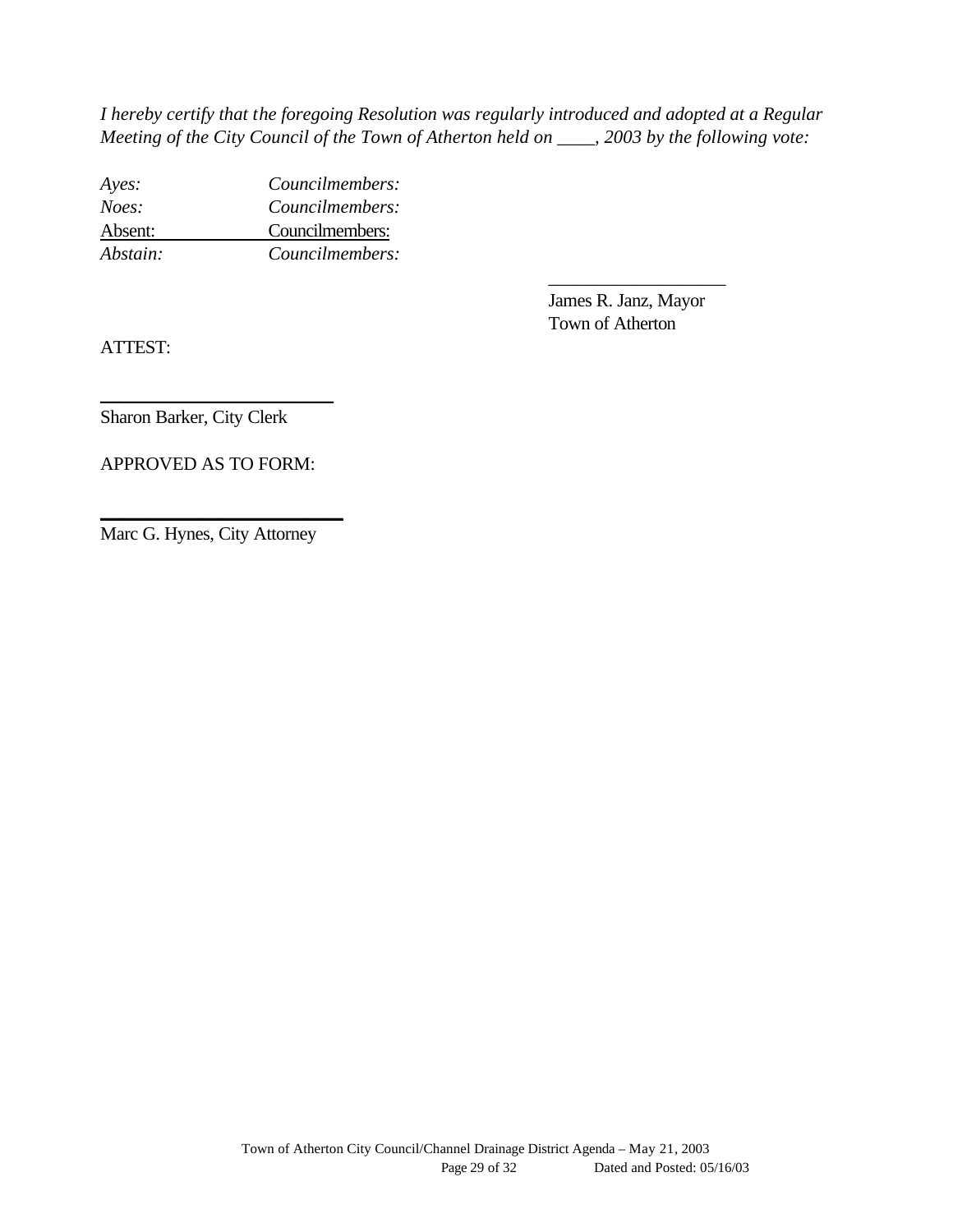**Item No. 14**



# **Town of Atherton**

# **CITY COUNCIL STAFF REPORT**

| TO:             | HONORABLE MAYOR AND CITY COUNCIL<br><b>CITY MANAGER, JAMES ROBINSON</b> |
|-----------------|-------------------------------------------------------------------------|
| <b>FROM:</b>    | <b>SHARON BARKER, CITY CLERK</b>                                        |
| <b>DATE:</b>    | FOR THE CITY COUNCIL MEETING OF MAY 21, 2003                            |
| <b>SUBJECT:</b> | NOMINATION OF ATHERTON RESIDENT TO SERVE ON THE                         |

## **RECOMMENDATION:**

Approve the recommendation of the Screening Committee to nominate a resident to serve on the Mid-Peninsula Community Media Center Board for a three year term.

**MID-PENINSULA COMMUNITY CENTER BOARD**

## **ANALYSIS:**

The Boards of Directors of the Mid-Peninsula Access Corporation and Silicon Valley Community Communications merged to form one Board, the Mid-Peninsula Community Media Center Board. The Board has recommended that the City Council nominate individuals to serve on the Board who are cognizant of the cable and media needs of Atherton residents. One application for the Board has been received by the Town. The Screening Committee, consisting of Council Members Conwell and Marsala, are scheduled to interview the applicant on Monday, May 19, and will make their recommendation at the May 21, 2003 City Council meeting.

Reviewed/Approved by:

City Clerk City Manager

Sharon Barker James Robinson

Attachment: October 16, 2002 Staff Report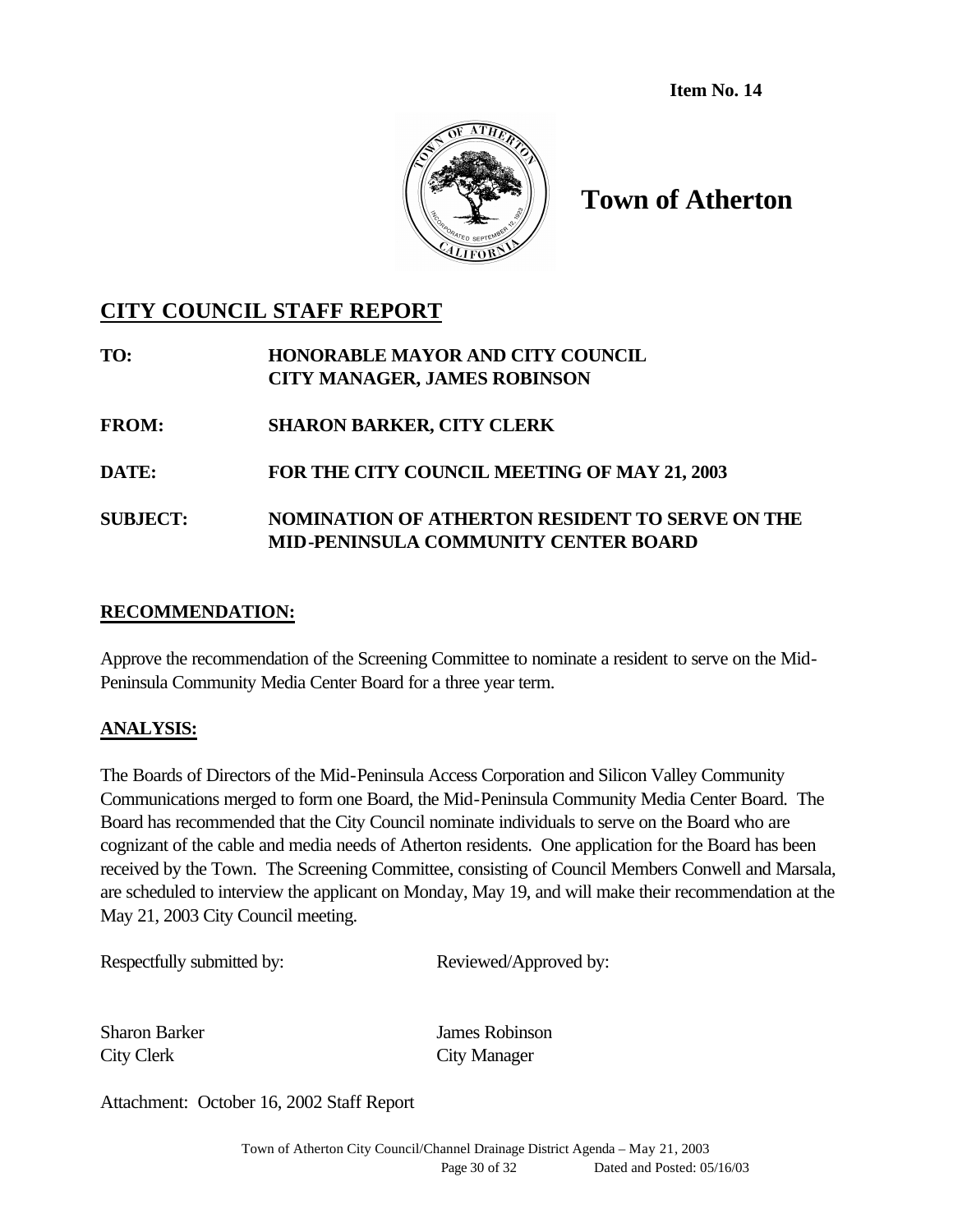

**Town of Atherton**

# **CITY COUNCIL STAFF REPORT**

## **TO: HONORABLE MAYOR AND CITY COUNCIL JAMES H. ROBINSON, CITY MANAGER**

## **FROM: LINDA KELLY, ASSISTANT TO THE CITY MANAGER**

## **DATE: FOR THE MEETING OF OCTOBER 16, 2002**

## **SUBJECT: INFORMATION REPORT REGARDING NOMINEES FOR THE MID-PENINSULA COMMUNITY MEDIA CENTER BOARD**

## **RECOMMENDATION**

Receive and file this Report on nominating a resident to serve on the Mid-Peninsula Community Media Center Board. Once applications have been received, the Council Screening Committee will be presented with the applicants, with a nomination to be made by the Council. The actual appointment is made by the Mid-Peninsula Community Media Center Board itself in accordance with their bylaws.

## **BACKGROUND**

The attached document contains the background on the Mid-Peninsula Community Media Center. In 2001, the Boards of Directors of the Mid-Peninsula Access Corporation and Silicon Valley Community Communications merged to form one Board, referred to as the Mid-Peninsula Community Media Center, or "Media Center." The main goal of the Media Center is to build a new facility with enhanced media technologies with services to government, education, non-profits and the community at large, mostly in the area of cable television productions. The service area is made up of Atherton, Palo Alto, East Palo Alto, Menlo Park and the Stanford area. The funding for the Media Center is the result of the 1999 sale of Cable Co-op to AT&T, wherein AT&T donated \$17 million to Silicon Valley Community Communications. Of this amount \$7 million was paid to the IRS since it was deemed a charitable pledge as party of the purchase price paid by AT&T. The remaining \$10 million is in investments and is considered working capital and is earmarked for a new facility to serve the covered jurisdictions.

Currently, the Assistant to the City Manager serves on the Media Center Board representing Atherton. However, due to the increase in the activity of the Board with more frequent meetings, the Assistant to the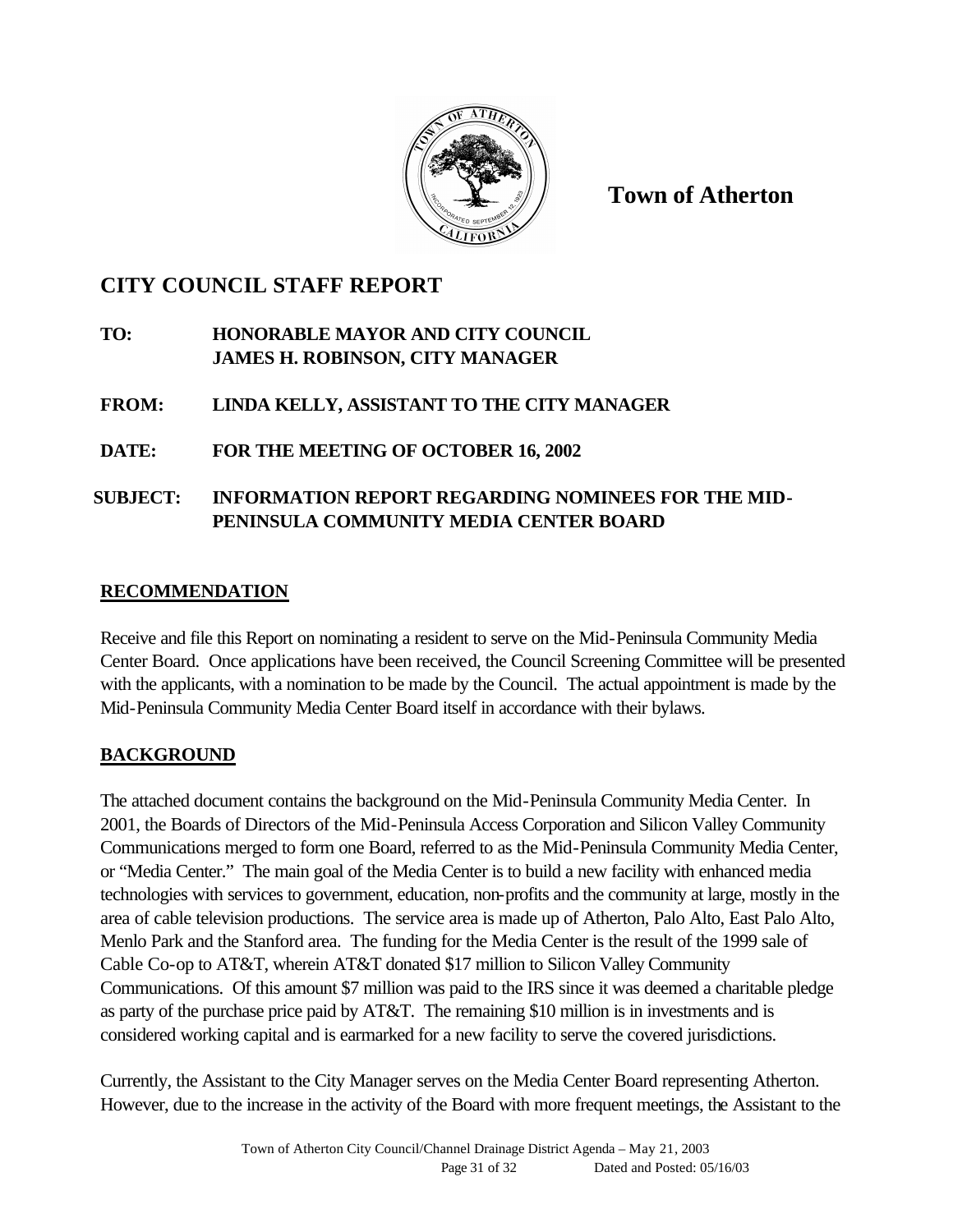City Manager is not able to devote the time necessary to be a contributor to the Board, given other priority Town duties. In addition, it is recommended that a Town resident who is cognizant of the perspective of Atherton residents with respect to cable and media needs represent the Town in this function. The Board is especially interested in an individual with fundraising experience, as the Media Center is not going to be a self-sustaining entity due to the nature of its public business once the facility is completed. They are also looking for a nominee with either design and construction expertise, new technologies, or youth programs.

Regular meetings are once a month, and special meetings are called as needed, which recently has been up to two additional meetings per month. Meetings are held in Palo Alto, typically at 4:30 p.m. lasting two hours or more.

## **CONCLUSION**

It is recommended that the City Council receive and file this report. If Council Members are aware of individuals interested in serving on the Media Center Board, please notify the City Clerk. Once applicants have been identified, the Council Screening Committee could interview them, with the nomination being made at a future Council Meeting.

Prepared by: Approved by:

Linda Kelly James H. Robinson Assistant to the City Manager City Manager

*s/Linda Kelly*\_\_\_\_\_\_\_\_\_\_\_\_\_\_\_\_ *s/James H. Robinson*\_\_\_\_\_\_\_

Attachment: Media Center Board Development Program Document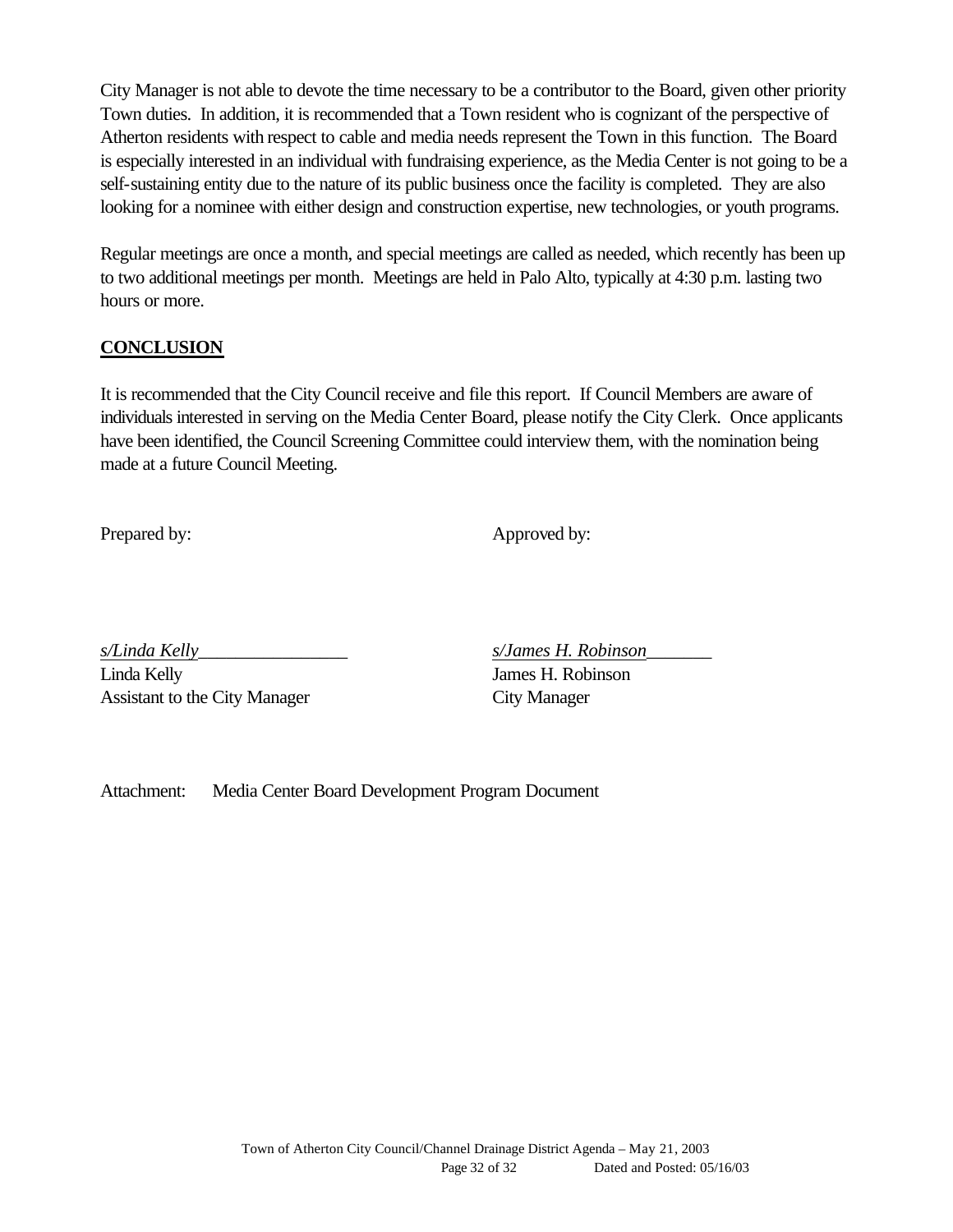**Item No. 15**



#### **CITY COUNCIL STAFF REPORT**

#### **TO: THE HONORABLE MAYOR AND CITY COUNCIL**

#### **FROM: LISA COSTA SANDERS, DEPUTY TOWN PLANNER**

#### **DATE: FOR THE CITY COUNCIL MEETING OF MAY 21, 2003**

#### **SUBJECT: APPEAL OF THE DECISION OF THE PLANNING COMMISSION TO DENY A HERITAGE TREE REMOVAL PERMIT AT 77 FLOOD CIRCLE**

#### **RECOMMENDATION**

Staff recommends that the City Council conduct the public hearing and approve the appeal, thereby approving the Heritage Tree Removal Permit based on the following finding for the reasons outlined in this staff report:

1. The removal of the tree would not be contrary to the purpose and intent of the Atherton General Plan.

#### **INTRODUCTION:**

The applicant is requesting a Heritage Tree Removal Permit to allow the removal of one heritage tree. The applicant plans on constructing a new residence, detached garage and guesthouse. The applicant is requesting removal of the heritage tree to make way for the new driveway.

The Planning Commission, at their April 23, 2003 meeting, reviewed this item. At that meeting, the Planning Commission voted 40 to deny the Heritage Tree Removal Permit based on the finding that the removal of the tree would be contrary to the purpose and intent of the Atherton General Plan. At the Planning Commission meeting, one neighbor spoke in opposition to the request (draft minutes attached)

Notice of the Appeal and the City Council meeting in which it will be considered was mailed to property owners within 500 feet of the subject site.

#### **ANALYSIS:**

The subject site is located along Flood Circle at the intersection of Magnolia Drive. There is an access strip along the right side of the property accessing the property to the rear (79 Flood Circle).

The applicant is requesting removal of tree number 25 as shown on the attached site plan. The arborist report dated April 16, 2003 identifies this tree as a Southern Magnolia of fair to good condition. The arborist observation on the tree is that; "foliage is typical of the species and indicates normal tree vitality.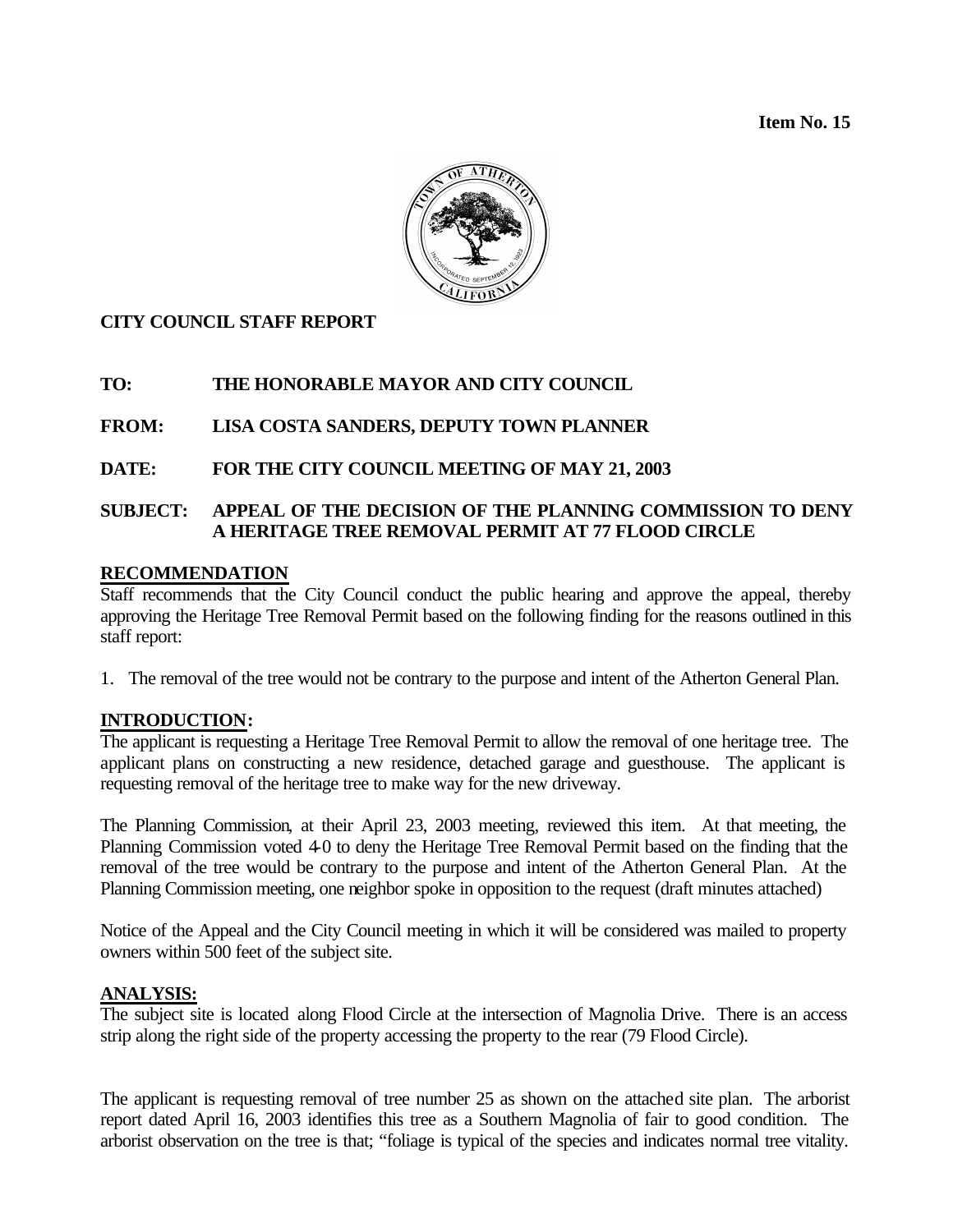Tree structure is sound with no visible signs of decay. Small girdling roots were observed".

The applicant submitted a Tree Survey, dated April 16, 2003 and attached to the staff report. This report comments on tree protection measures that are applicable to the proposed site plan. Kathy Hughes Anderson, Town Arborist, has reviewed the request and prepared a memo as attached to the packet.

Ms. Hughes Anderson, in her memo to the Planning Commission, states that tree number 25 is in good condition with a fair structure rating for the species. She also notes that the tree is in close proximity to four other large heritage trees. The removal of this tree would open the space up and eliminate the crowding into tree number 23 (Deodar Cedar) and tree number 24 (Coast Redwood). Ms. Hughes Anderson also states that removal of this tree would allow the planting of under story or hedge plant material along the perimeter to enhance the screening. She also states that trees number 26 and 27 (located in front of tree number 25) are both excellent Coast Redwood specimens and are being impacted slightly by tree number 25.

At the discretion of the City Council, for each tree permitted to be removed, the permittee may be required to plant three trees of fifteen-gallon container size, or two trees of twenty-four inch box container size, or one tree of fifteen-gallon container size and one tree of thirty-six inch container size in the tree preservation area. Ms. Hughes Anderson recommends that if the request were to be approved, that the applicant be required to plant a minimum of two 48" box size trees for mitigation.

#### **CONCLUSION:**

It is Planning Staff's professional opinion that the removal of one heritage tree would not be contrary to the purpose and intent of the General Plan and the Zoning Ordinance with the replacement requirement as recommended by the Town Arborist and with the preservation of existing heritage trees.

#### **ALTERNATIVES:**

The Council could deny the appeal and thereby deny the Heritage Tree Removal Permit. The applicant would then need to consider alternative locations for the detached garage or modifications to the driveway.

The applicant has already considered alternate site plans and has indicated that the proposed site plan preserves more trees than alternative site plans.

#### **FISCAL IMPACT:**

All costs covering the processing of this application are paid for by the applicants.

#### **ENVIRONMENTAL IMPACT:**

A Master Negative Declaration has been approved by the Planning Commission for the removal of heritage trees.

#### **FORMAL MOTION:**

I move that the City Council find that the removal of one heritage tree at 77 Flood Circle in Atherton would not be contrary to the purpose and intent of the General Plan, for the reasons outlined in the Staff Report.

#### *s/Lisa Costa Sanders*

Lisa Costa Sanders, Deputy Town Planner James Robinson, City Manager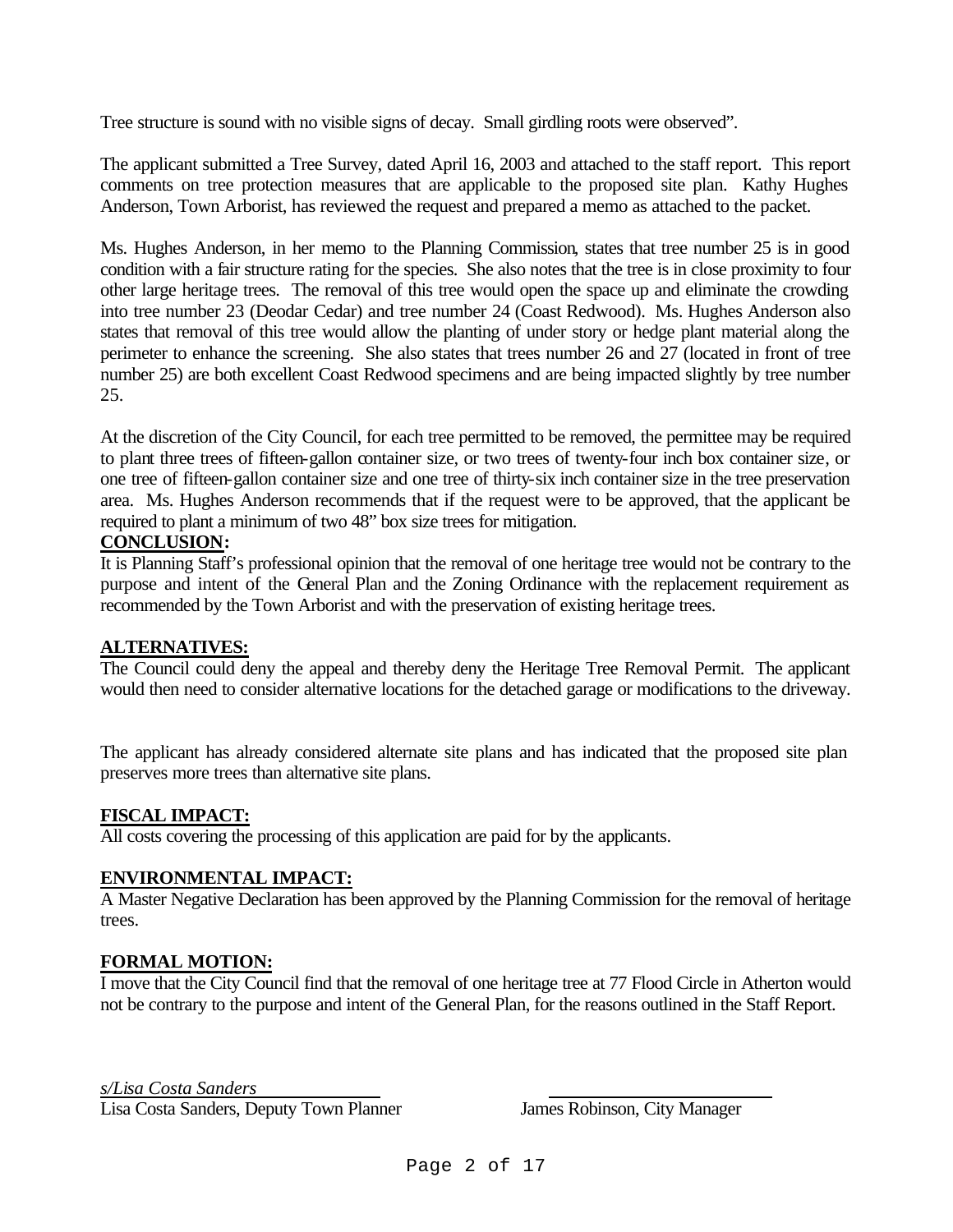#### **Attachments:**

- 1. Draft Heritage Tree Removal Permit
- 2. Memo from Kathy Hughes Anderson, Town Arborist, dated April 14, 2003
- 3. Letter of Appeal and Application from Brad Smith dated May 5, 2003
- 4. Letter of Request from Brad Smith, PPG, dated April 3, 2003
- 5. Draft Minutes from the April 23, 2003 Planning Commission meeting
- 6. Tree Survey prepared by James McClenahan, Certified Arborist, dated April 16, 2003
- 7. New Residence site plan prepared by Pacific Peninsula Architecture, dated March 27, 2003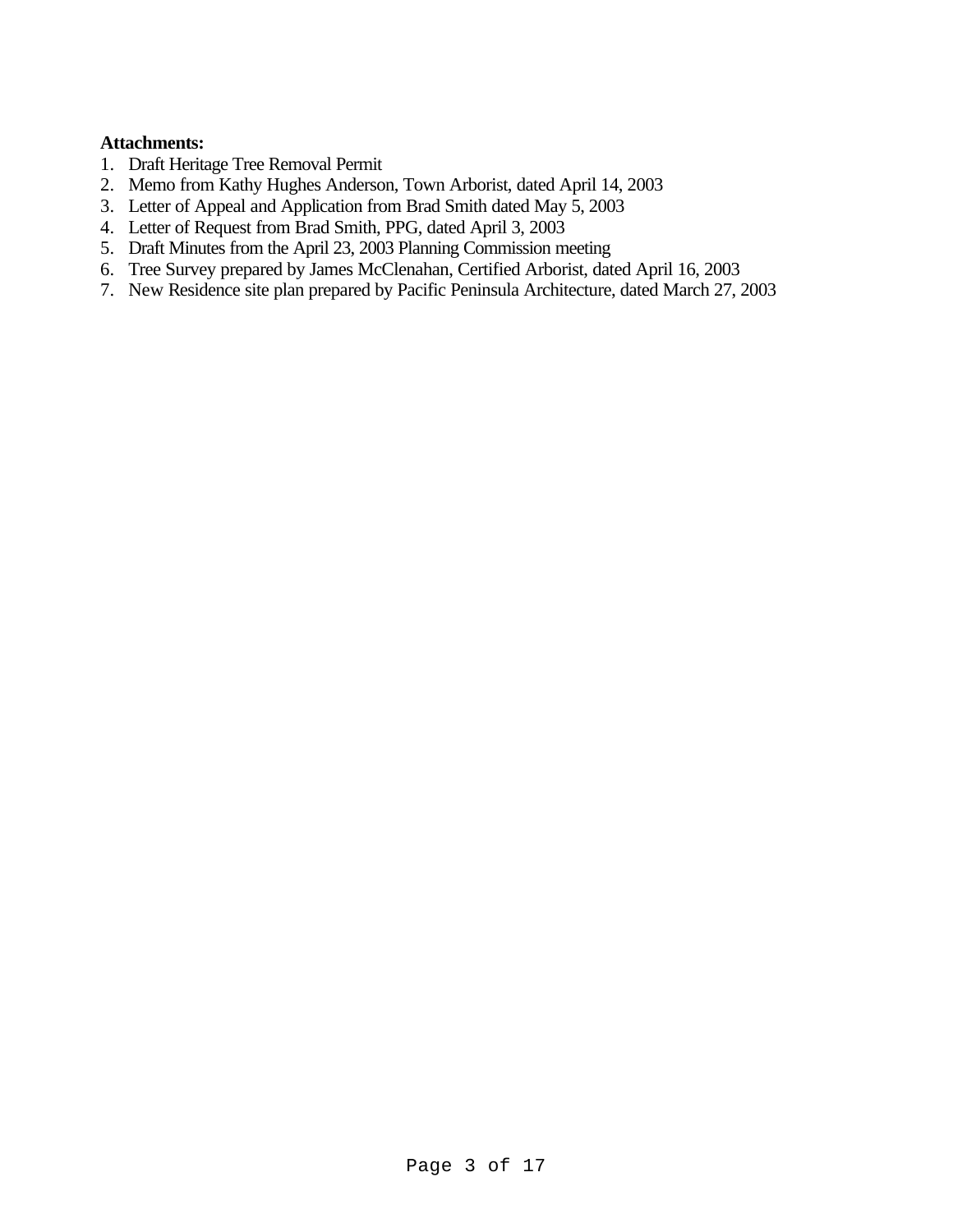

**Town of Atherton**

# **CITY COUNCIL STAFF REPORT**

**TO: HONORABLE MAYOR AND CITY COUNCIL**

**FROM: DUNCAN JONES, PUBLIC WORKS DIRECTOR**

**DATE: FOR THE MEETING OF MAY 21, 2003**

## **SUBJECT: TEMPORARY NO PARKING ZONES ON OAK GROVE AVENUE**

## **RECOMMENDATIONS:**

Adopt a resolution of the City Council of the Town of Atherton establishing a temporary No Parking zone on both sides of Oak Grove Avenue between Oak Grove Avenue cul-de-sac and Edge Road, on Monday through Friday between the hours of 9:00 am and 3:00 pm from May 22, 2003 to June 13, 2003.

#### **INTRODUCTION:**

Residents along Oak Grove Avenue submitted a petition at the April 8, 2003 Transportation Subcommittee meeting requesting a No Parking zone in the vicinity of the fire trail that leads from Oak Grove Avenue to Menlo-Atherton High School, west of Toyon Road. It was recommended that the petition be referred directly to the City Council rather than waiting until the July Transportation Subcommittee meeting. The City Manager, Police and Public Works departments visited the site and discussed the pros and cons of establishing this No Parking zone.

A primary concern is that the parked vehicles would move down the road to a location where parking is not prohibited, and that the new location may be less desirable than the current location. In addition, a large number of signs would need to be installed to allow enforcement of the No Parking zone.

#### **ANALYSIS**:

Several alternatives were discussed to resolve this situation:

Alternative 1 – do not install any additional No Parking zones. The vehicles are legally parked, however, the residents are unable to use these spaces and the vehicles cause sight distance at driveways to be limited, causing residents to use caution when exiting their driveways and side-streets.

Alternative 2 – place No Parking signs to prohibit parking in the sight distance area at the side-street intersections. This would alleviate the sight distance problems at the intersections, but not at the residents' driveways.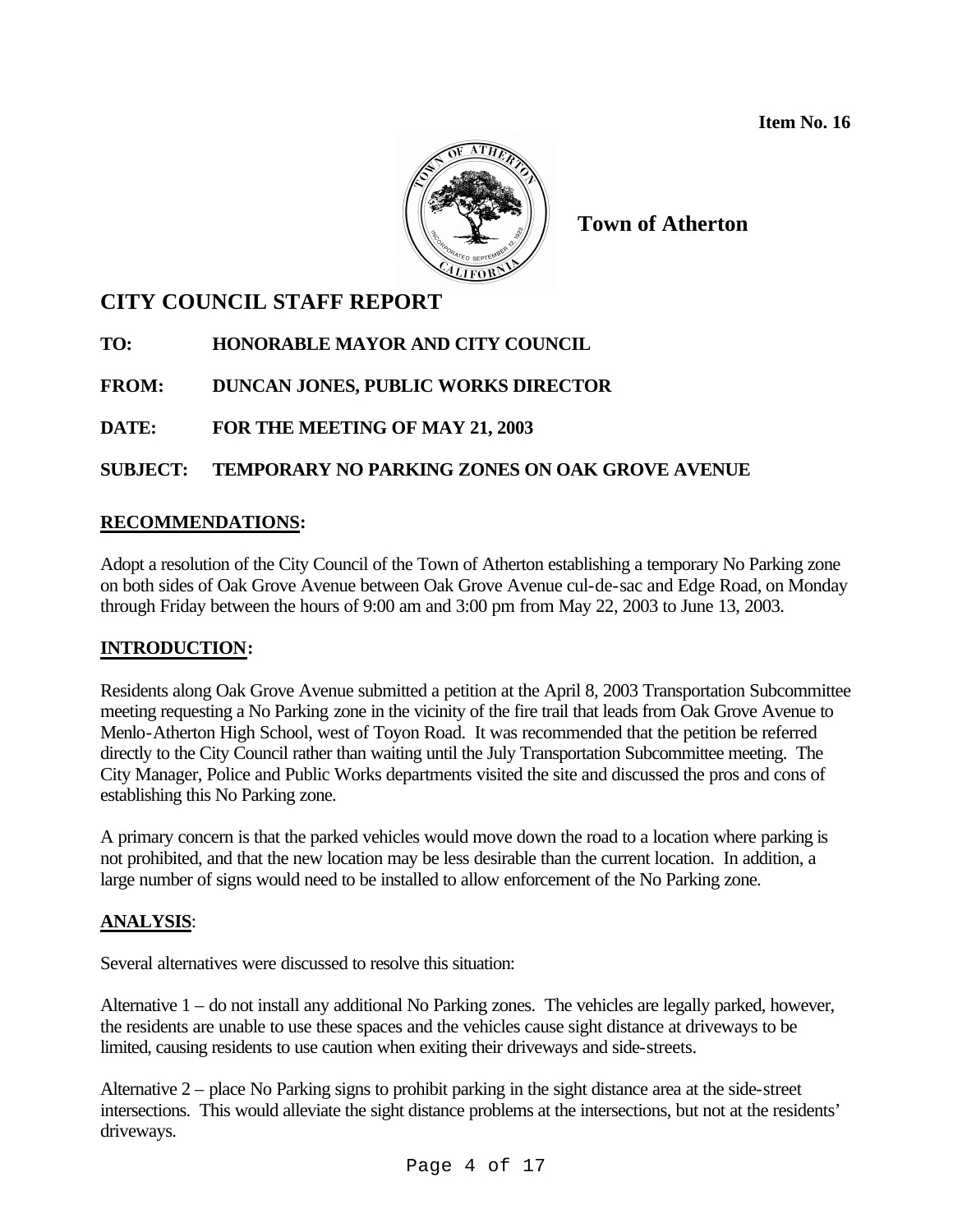Alternative 3 – attempt to work with Menlo-Atherton High School to reconfigure their on-campus lots to provide additional student parking. This is especially important during the current construction, which will eliminate more student parking next fall. This longer term solution will be explored.

Alternative 4 – survey residents to determine preferences. A petition was received from all residents along the portion of Oak Grove Avenue where the No Parking zone was requested. However, the other areas which may be affected by the diverted parking were not included.

Alternative 5 – install a No Parking zone as requested

Alternative 6 - initiate a No Parking zone for a trial period to determine if parking diverts to less desirable locations. At the end of the period the City Council will reconsider the matter. At that time the No Parking zone could be made permanent, or any of the other alternatives could be reconsidered.

#### **FISCAL IMPACT:**

Signs are available from our existing inventory. It will take the Town's street crew about 1 day to install the signs. These costs will be absorbed in the operating budget.

#### **CONCLUSION**:

The Town should evaluate all the potential impacts of installing the No Parking zone. The most practical way to perform this evaluation is a trial installation.

Prepared By: Approved:

**Duncan L. Jones, PE** James Robinson Public Works Director City Manager

Attachments: **Petition** Resolution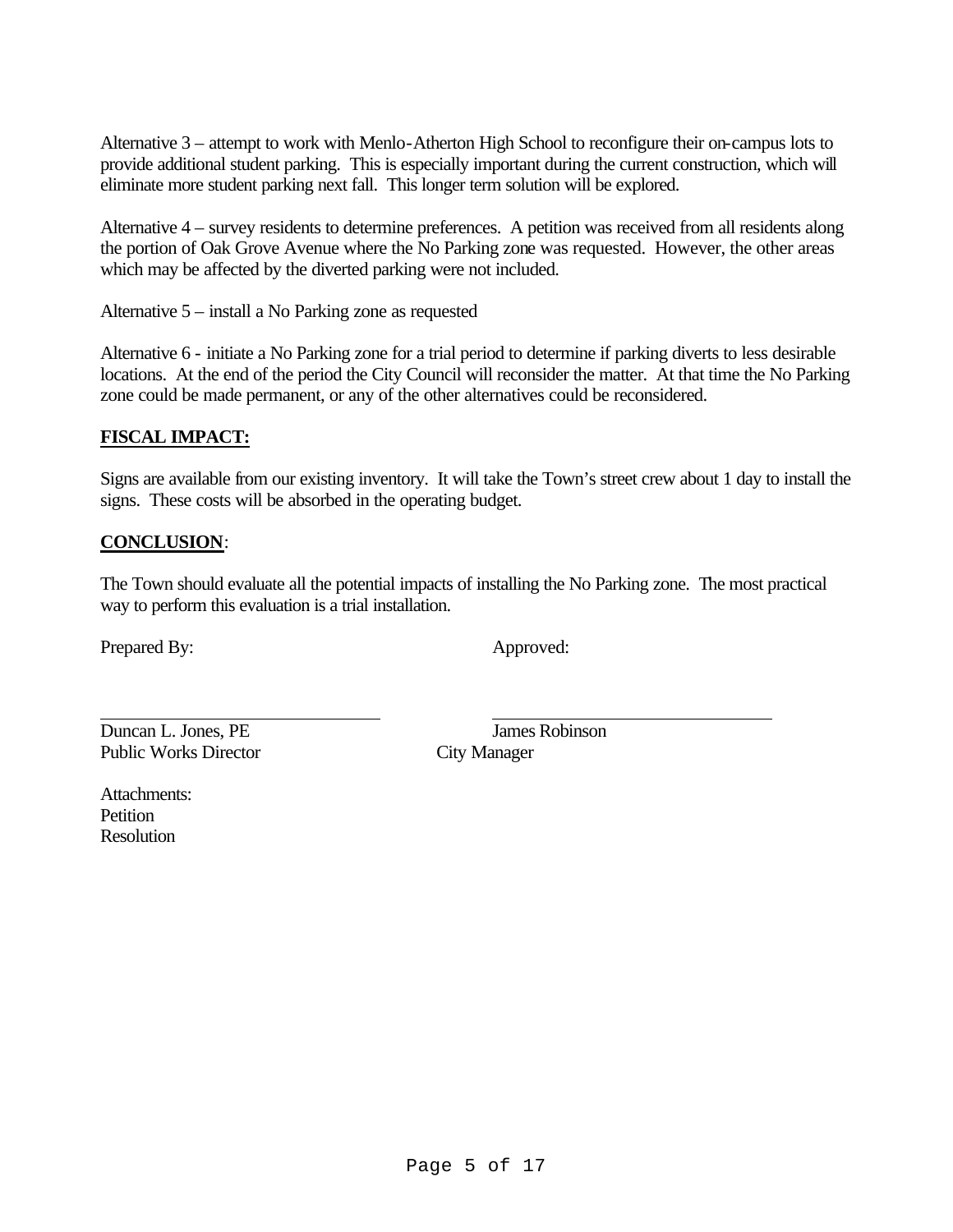#### **RESOLUTION 03-\_\_**

#### **A RESOLUTION OF THE CITY COUNCIL OF THE TOWN OF ATHERTON ESTABLISHING A TEMPORARY NO PARKING ZONE ON BOTH SIDES OF OAK GROVE AVENUE BETWEEN OAK GROVE AVENUE CUL-DE-SAC AND EDGE ROAD, ON MONDAY THROUGH FRIDAY BETWEEN THE HOURS OF 9:00 AM AND 3:00 PM FROM MAY 22, 2003 TO JUNE 13, 2003**

**WHEREAS,** a petition was received from residents along Oak Grove Avenue requesting a No Parking Zone; and

**WHEREAS,** the Atherton Transportation Subcommittee recommended that this issue be presented to the City Council in order to take action before the end of the school year; and

**WHEREAS,** staff recommends establishing a No Parking Zone for a trial period to evaluate the potential effects of such No Parking Zone.

**NOW, THEREFORE, BE IT RESOLVED** by the City Council of the Town of Atherton that:

A No Parking Zone, per Section 22507 of the California Vehicle Code, is hereby established on both sides of Oak Grove Avenue, from Oak Grove Avenue Cul-de-sac to Edge Road, effective May 22, 2003 until June 13, 2003.

This No Parking Zone is for a trial period to determine the effects of this restriction on other streets. This No Parking Zone shall be reconsidered at the July 16, 2003 City Council meeting.

\* \* \* \* \* \* \* \* \* \* \*

*I hereby certify that the foregoing Resolution was duly and regularly passed and adopted by the City Council of the Town of Atherton at a regular meeting thereof held on this day of May, 2003, by the following vote:*

| $AYES^+$               | COUNCILMEMBERS: |
|------------------------|-----------------|
| NOES:                  | COUNCILMEMBERS: |
| <i>ABSENT:</i>         | COUNCILMEMBERS: |
| <i><b>ABSTAIN:</b></i> | COUNCILMEMBERS: |

ATTEST: James R. Janz, Mayor TOWN OF ATHERTON

Sharon Barker, City Clerk

APPROVED AS TO FORM:

*s/Marc G. Hynes*\_\_\_\_\_\_\_\_\_\_\_\_\_\_\_\_\_\_\_ Marc G. Hynes, City Attorney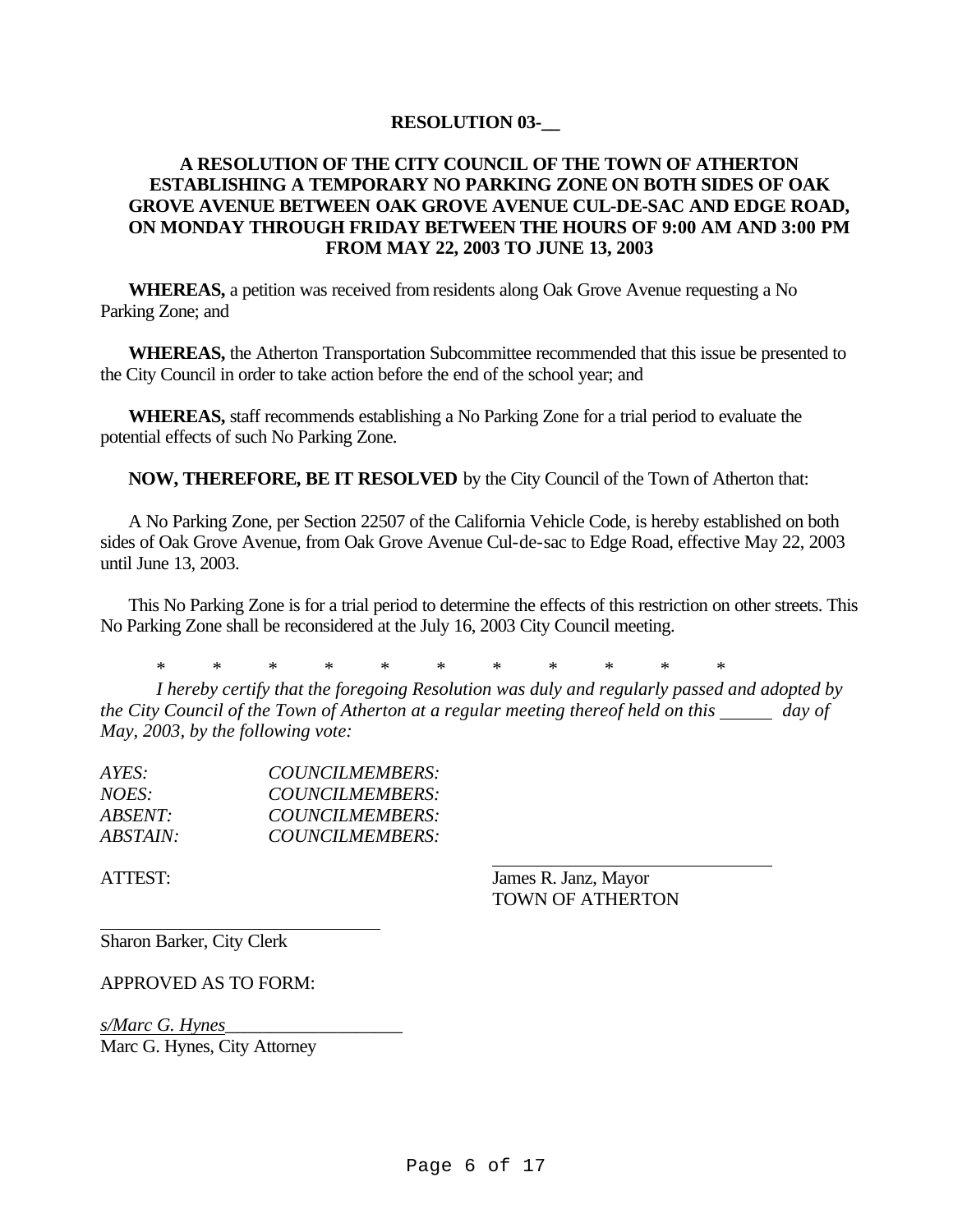**Item No. 17**



**Town of Atherton**

## **CITY COUNCIL STAFF REPORT**

## **TO: HONORABLE MAYOR AND CITY COUNCIL**

## **FROM: JAMES H. ROBINSON, CITY MANAGER**

## **DATE: FOR THE MEETING OF MAY 21, 2003**

#### **SUBJECT: CONSIDERATION OF A RESOLUTION IN SUPPORT OF REBUILDING A NEW, STATE-OF-THE-ART SEQUOIA HOSPITAL IN REDWOOD CITY**

#### **RECOMMENDATION:**

That the City Council consider a Resolution in support of rebuilding a new, state-of-the-art Sequoia Hospital in Redwood City.

#### **BACKGROUND:**

At the April Council meeting, Sequoia Healthcare District made a presentation to the Council (see attached) regarding their plans to rebuild Sequoia Hospital, and requested that the Council adopt a resolution in support of these plans. Attached is a resolution, the body of which was provided by the District.

The Sequoia Healthcare District encompasses the cities of Atherton, Belmont, Menlo Park, Portola Valley, Redwood City, San Carlos and Woodside, and is supported by a tax on the properties in these jurisdictions. Staff surveyed the cities in the District regarding whether they had or were planning to adopt a resolution in support of the rebuild of Sequoia Hospital. The responses are below.

| City<br><b>Belmont</b> | <b>Response</b><br>Unanimously approved Resolution in April.                                                                                                                      |
|------------------------|-----------------------------------------------------------------------------------------------------------------------------------------------------------------------------------|
| Menlo Park             | City Council will hear a presentation by Sequoia Hospital on June $3^{rd}$ . The<br>Council may subsequently consider whether to adopt a resolution in support of<br>their plans. |
| Portola Valley         | No action taken yet; no interest expressed by Council.                                                                                                                            |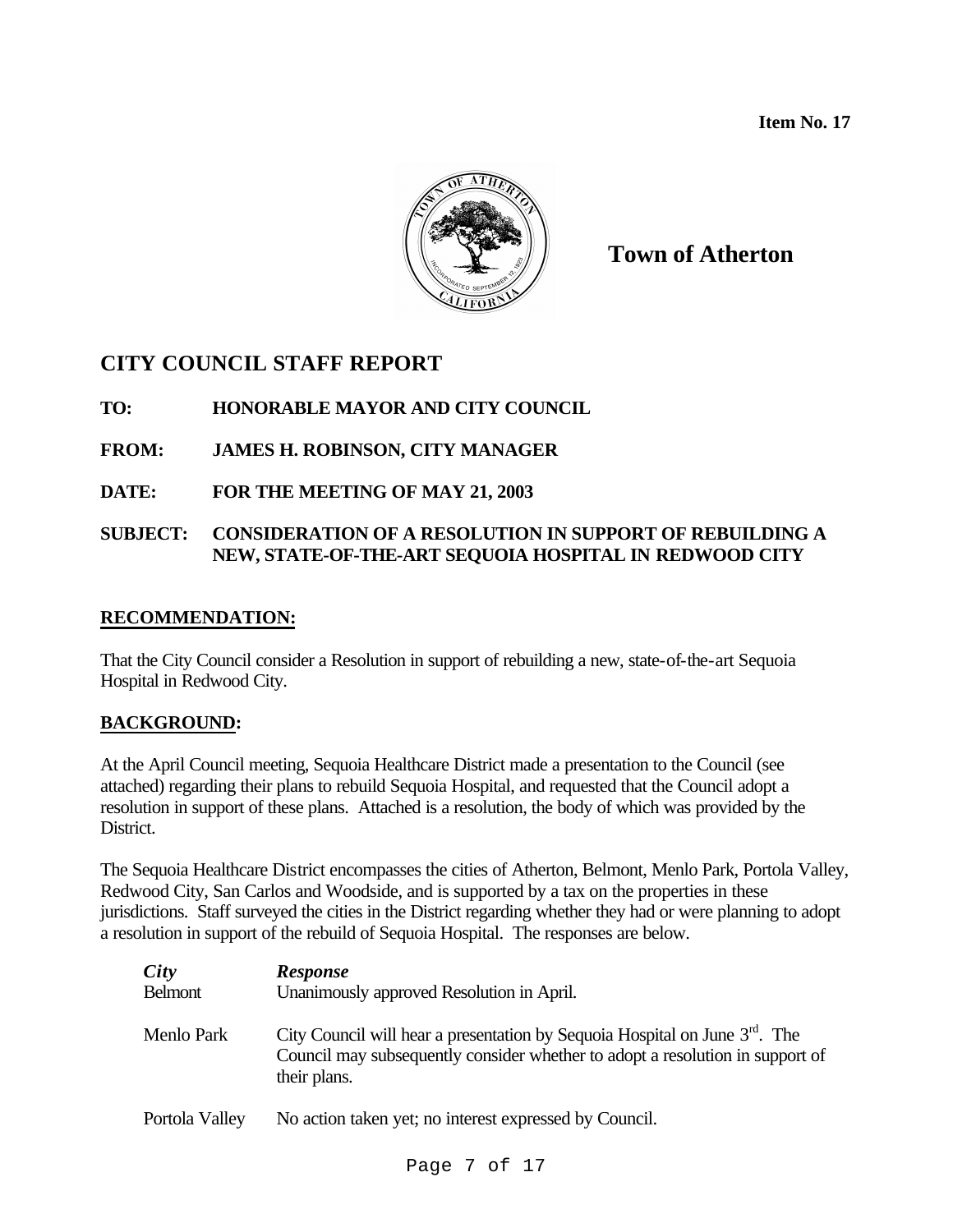| Redwood City | City will not be endorsing a resolution as they will be moving to another<br>location within Redwood City and City Attorney advises the Council should<br>not pass such as they will have to rule on the project.                                                                                         |  |
|--------------|-----------------------------------------------------------------------------------------------------------------------------------------------------------------------------------------------------------------------------------------------------------------------------------------------------------|--|
| San Carlos   | The San Carlos policy is not to take stands on issues that are not of direct<br>municipal concern to their city. They are inviting the supporters and opponents<br>of the idea of the new hospital to address Council at a study session. The<br>Council has not taken stands on such issues in the past. |  |
| Woodside     | No plans to agendize the issue at this time. Staff is not aware of a request<br>from the Hospital District to adopt a Resolution.                                                                                                                                                                         |  |

Attached is a page from the District's website with information regarding how the District was formed and has evolved.

It is recommended that the Council discuss and consider the adoption of the attached Resolution.

Attachments: Resolution Sequoia Healthcare District – About Us Presentation from April Council Meeting – Sequoia Hospital – Planning the Future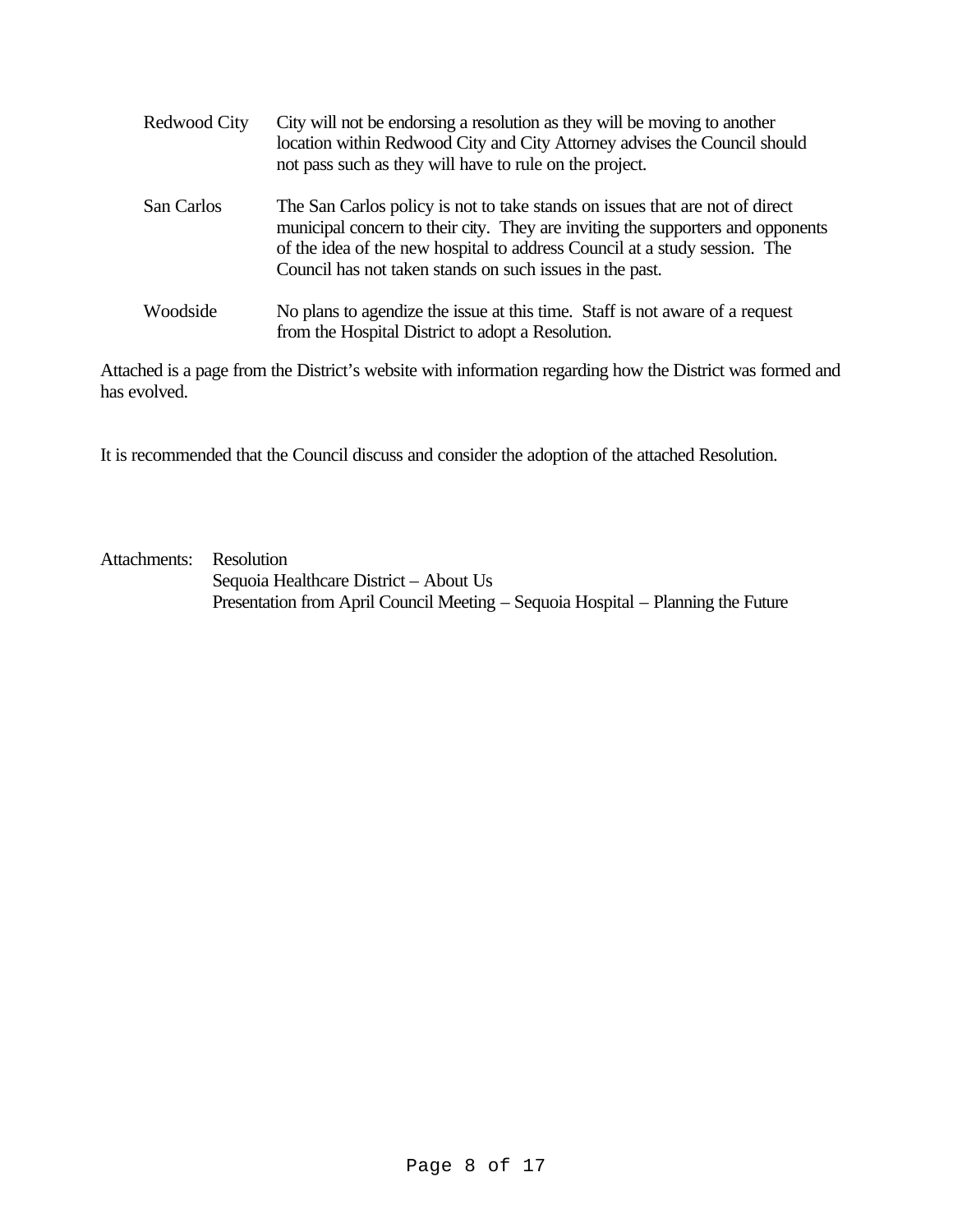#### **RESOLUTION NO. 03-\_\_\_\_**

#### **RESOLUTION OF THE TOWN OF ATHERTON IN SUPPORT OF REBUILDING A NEW, STATE-OF-THE ART SEQUOIA HOSPITAL IN REDWOOD CITY**

Whereas, Sequoia Hospital has been a valuable community asset for more than 50 years, and Sequoia Hospital is an integral part of our healthcare delivery system in San Mateo County; and it is vital that Sequoia Hospital continue to provide healthcare services to our community for the next 50 years; and

Whereas, the rebuilding of a new state-of-the-art Sequoia Hospital will best serve the future healthcare needs for those residents who live in the Sequoia Healthcare District; and, a new Sequoia Hospital will include approximately 150 acute care beds, an emergency room, Cardiovascular Center for Excellence, Medical Office Building, and patient, visitor and staff parking. The new hospital will offer more out-patient services. In addition, the new hospital campus would be designed by the physicians, nurses and clinical staff; and

Whereas, Sequoia Hospital offers world-class medical programs to our community including being rated number one in cardiovascular services in the state of California; and

Whereas, Sequoia Hospital should be commended for its due diligence in working to meet the legal requirements of the Hospital Facilities Seismic Safety Act SB 1953. SB 1953, enacted in 1994, requires hospitals to conduct a major seismic retrofit or reconstruction of existing facilities to increase the probability that hospitals can maintain uninterrupted operations following major earthquakes; and

Whereas, Business, Labor and Community representatives have all endorsed the concept of rebuilding Sequoia Hospital in a new location;

Now, Therefore, be it resolved that, the Atherton City Council endorses the Sequoia Healthcare District Board of Directors, Sequoia Health Services Board of Directors, and the Catholic Healthcare West Board of Directors' decision to move forward with plans to build a new Sequoia Hospital at a new location in the District.

\* \* \* \* \* \* \* \* \* \*

*I hereby certify that the foregoing Resolution was duly and regularly passed and adopted by the City Council of the Town of Atherton at a regular meeting thereof held on the \_\_\_\_ day of \_\_\_\_\_\_\_\_\_\_\_\_\_, 2003, by the following vote.*

| Councilmembers: |
|-----------------|
| Councilmembers: |
| Councilmembers: |
| Councilmembers: |
|                 |

James R. Janz, Mayor Town of Atherton

\_\_\_\_\_\_\_\_\_\_\_\_\_\_\_\_\_\_\_\_\_\_\_\_\_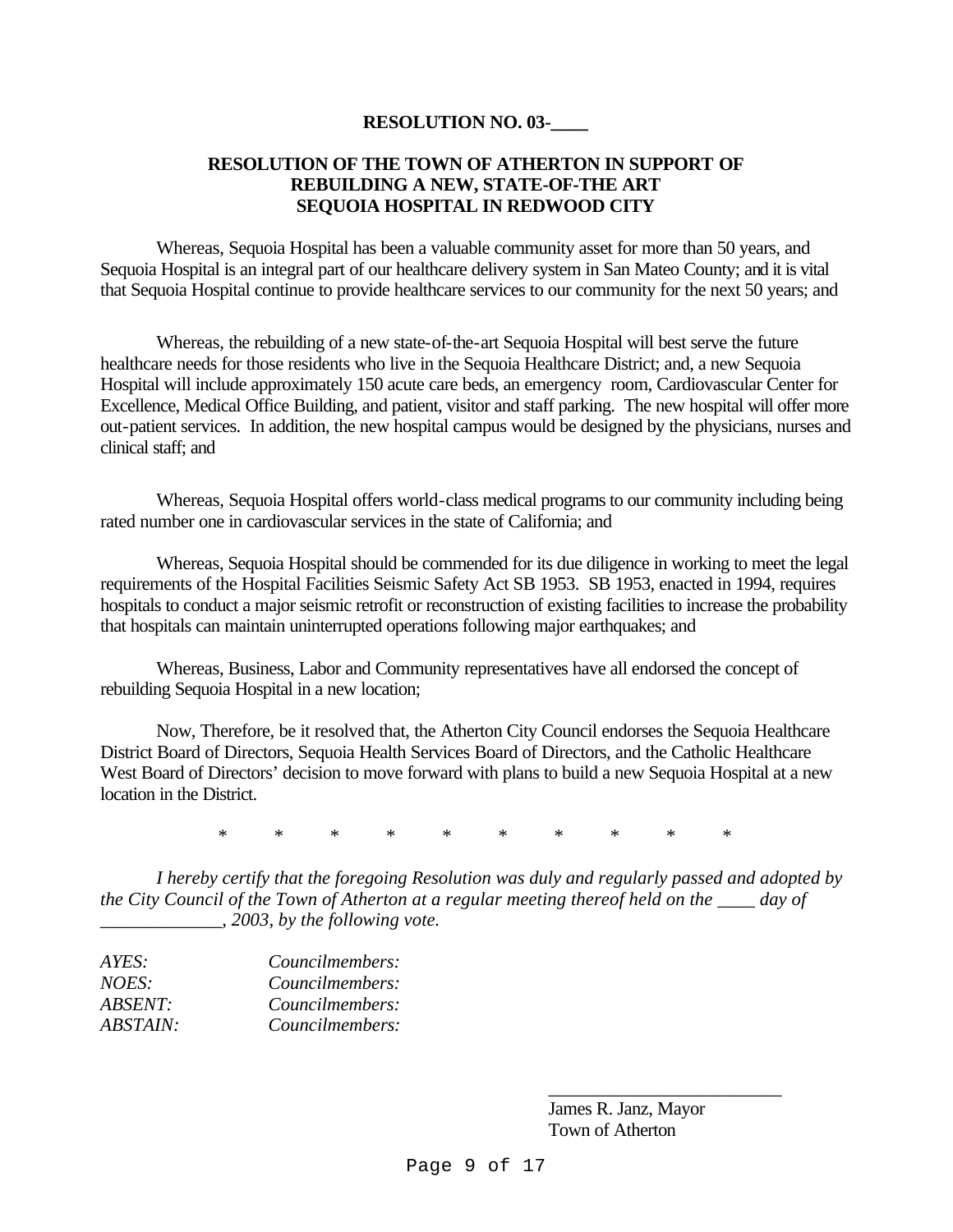ATTEST:

Sharon Barker, City Clerk

APPROVED AS TO FORM:

\_\_\_\_\_\_\_\_\_\_\_\_\_\_\_\_\_\_\_\_\_\_\_\_\_\_\_

*/s/ Marc Hynes* **Marc Hynes**<br>Marc Hynes, City Attorney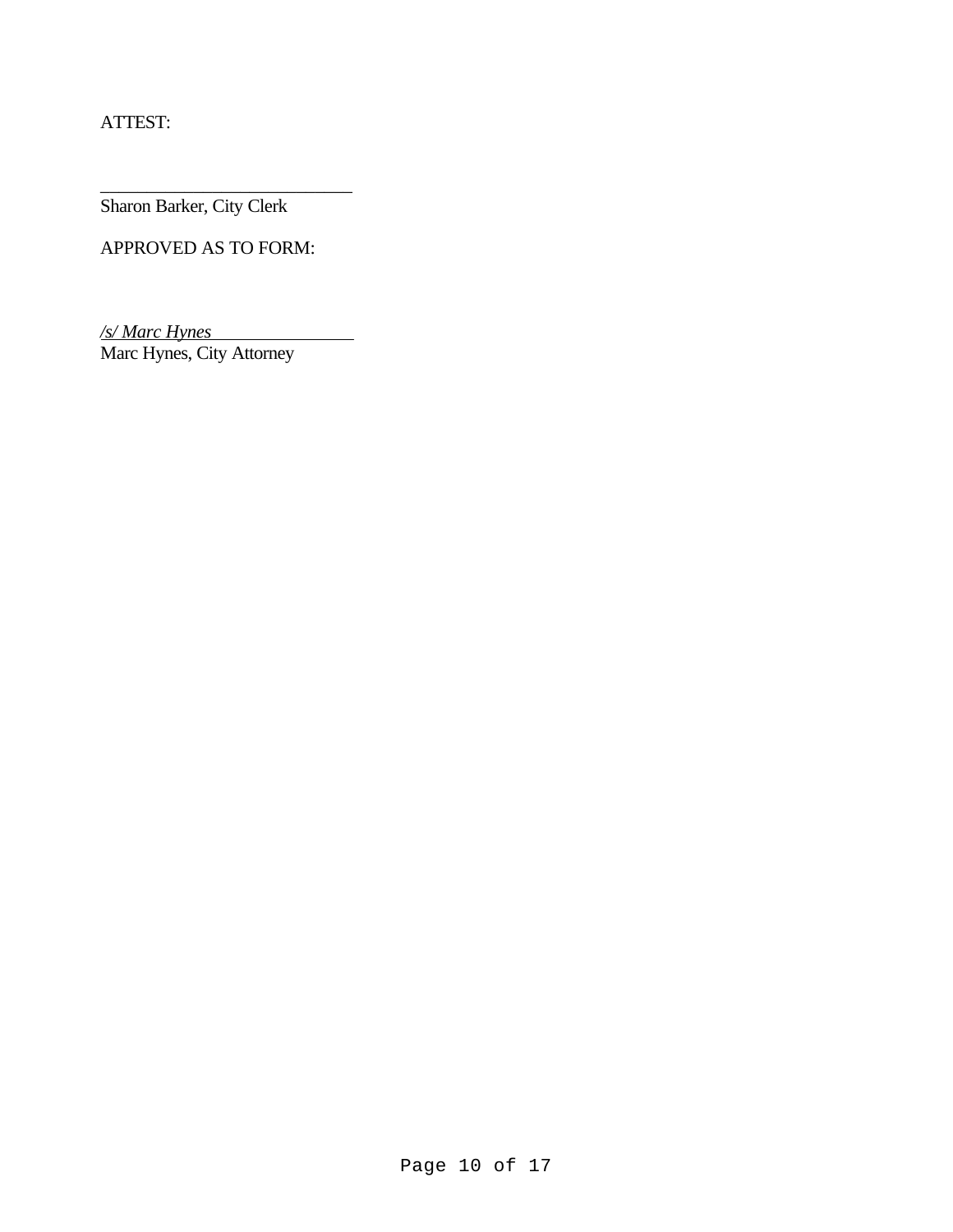**Item No. 18**



**Town of Atherton**

# **CITY COUNCIL STAFF REPORT**

## **TO: HONORABLE MAYOR AND CITY COUNCIL**

## **FROM: JAMES H. ROBINSON, CITY MANAGER**

## **DATE: FOR THE MEETING OF MAY 21, 2003**

#### **SUBJECT: CONSIDERATION OF ENDORSEMENT OF THE ATHERTON CIVIC INTEREST LEAGUE "ATHERTON PRIDE" PROJECT**

#### **RECOMMENDATION:**

That the City Council discuss and consider the endorsement of the Atherton Civic Interest League's "Atherton Pride" Project.

#### **BACKGROUND:**

At the April City Council meeting, Atherton Civic Interest League (ACIL) Director Charlie Ramorino requested that the City Council endorse the ACIL's "Atherton Pride" project. As stated on the attached letter from Charlie Ramorino, Chair of the ACIL's Atherton Pride Committee, the "purpose of the project is to make Atherton residents aware of the appearance of their properties, and to take an interest in maintaining their homes and grounds in a manner that is respective to the character and beauty of the town of Atherton."

Attached are the Municipal Code Sections on Nuisance Abatement, Chapter 8.20.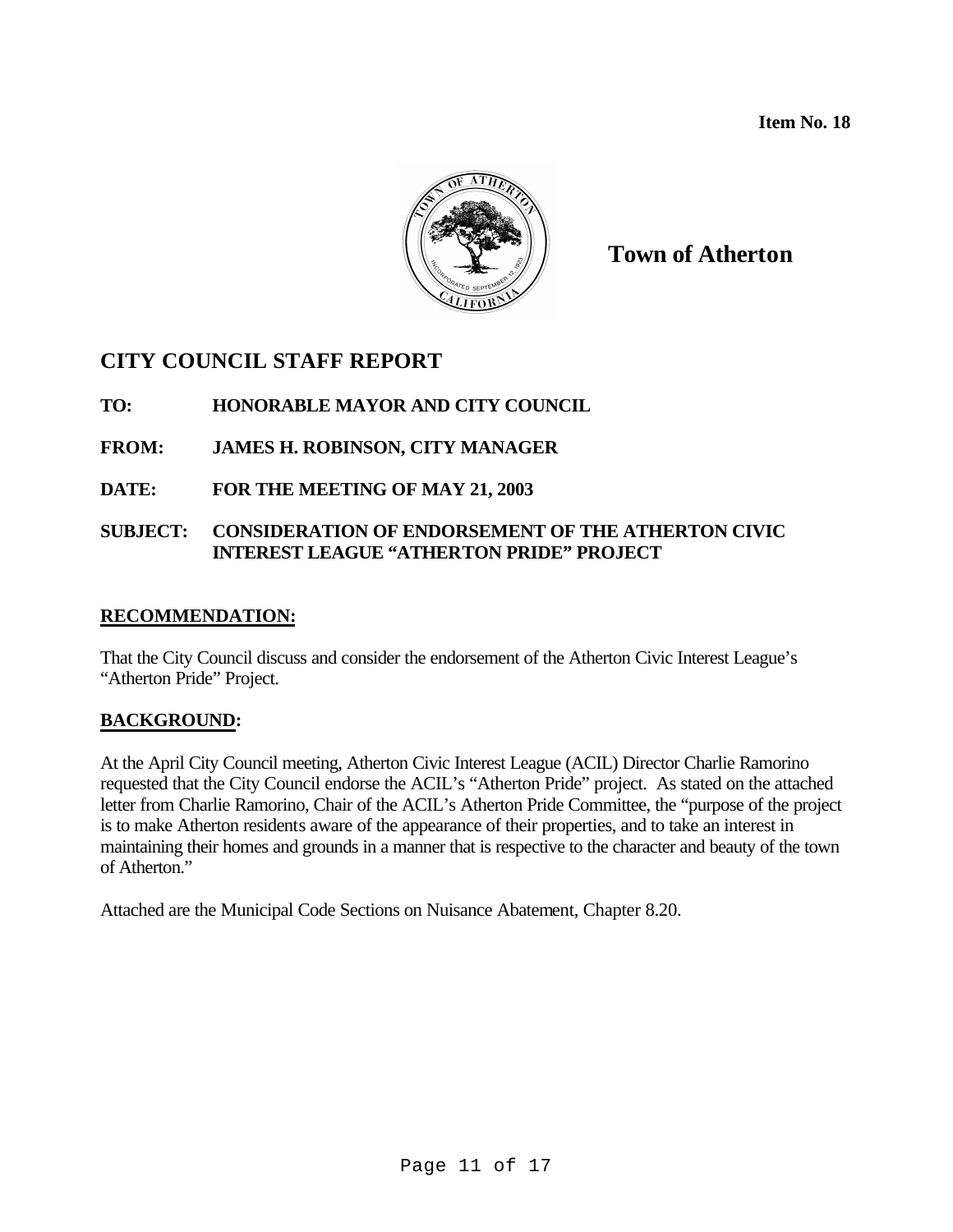

**Town of Atherton**

# **CITY COUNCIL STAFF REPORT**

**TO: HONORABLE MAYOR AND CITY COUNCIL**

**FROM: DUNCAN JONES, PUBLIC WORKS DIRECTOR**

**DATE: FOR THE MEETING OF MAY 21, 2003**

## **SUBJECT: APPROVAL OF DESIGN DEVELOPMENT PLANS FOR THE PUBLIC WORKS STREET CORPORATION YARD REMODEL**

## **RECOMMENDATION:**

Approve Design Development plans for the Public Works Street Corporation Yard Remodel project.

## **INTRODUCTION:**

The adopted Capital Improvements Budget for FY 2002-2003 provided for the Street Corporation yard Remodel Design. Conceptual designs of the proposed Public Works Street Corporation Yard Remodel project were prepared by John Matthews Architects. The project adds a new building to the corporation yard to house crew changing/locker rooms, a superintendent's office, and other essential street crew operating needs. The existing building will be converted to provide additional equipment storage, a heated shop and a covered outside work porch. Outside bulk storage areas will be added to the yard to allow purchase of bulk materials and enable better handling of green waste for recycling and other materials.

# **ANALYSIS:**

A study session with the Planning Commission was held on March 26, 2003. The session consisted of a site inspection to review the proposed plans for the Public Works Street Corporation Yard Remodel Project. Based on comments received at this meeting, the plans were modified to eliminate a connection to Dinkelspiel Station Lane and to rotate the new building to allow continued use of the existing access through the Caltrain parking lot.

The project was presented to the Planning Commission on April 23, 2003. The comments from the Planning Commission were to use earth tones on the building to blend with the other City buildings nearby, and to locate any air conditioners on the track side of the building. These comments have been incorporated in the current plans.

Final plans for the project will be prepared and brought to the City Council in July 2003 for plans approval.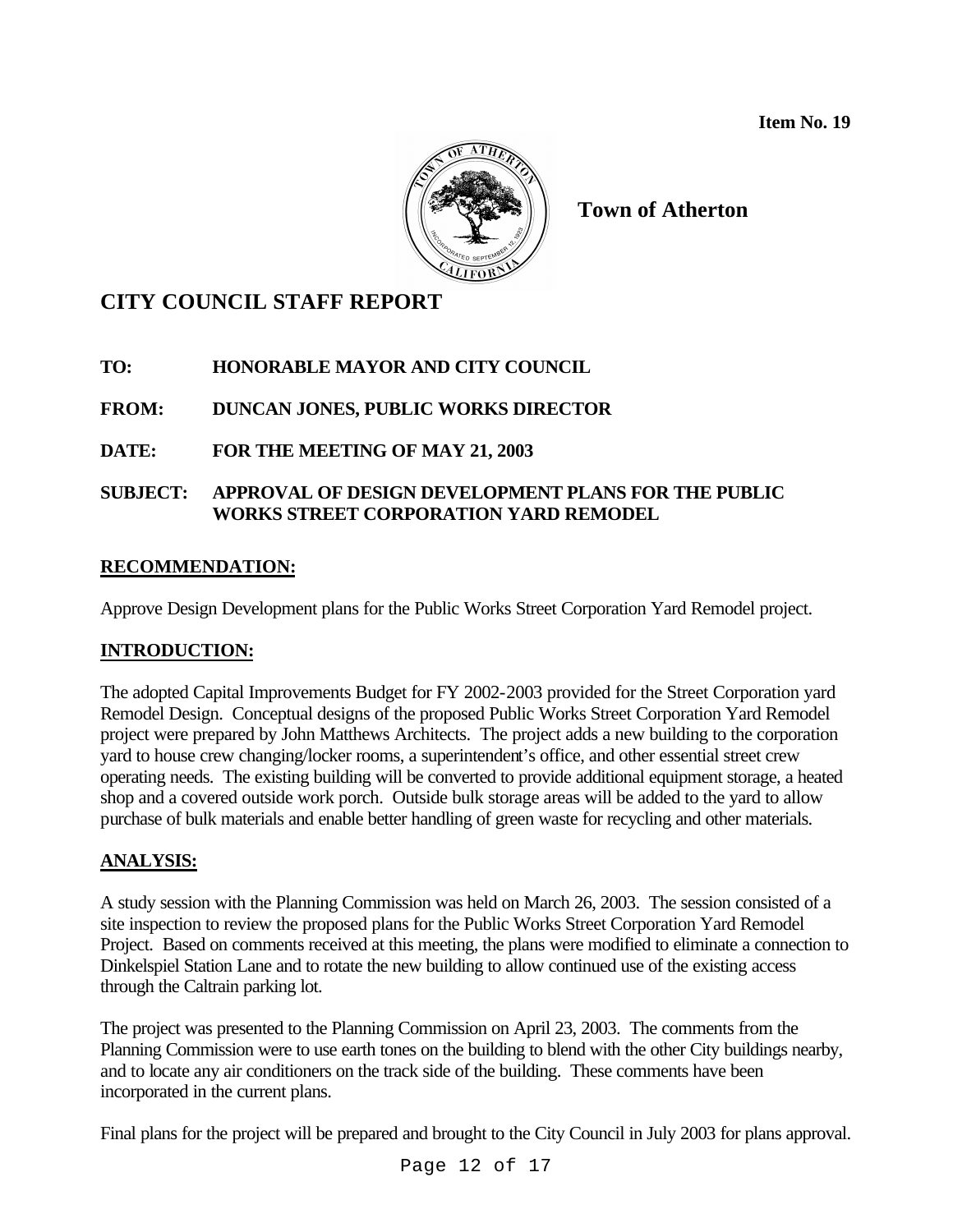Bids will be accepted in September and the project awarded at the September City Council meeting.

#### **CONCLUSION:**

The Public Works Street Corporation Yard Remodel project incorporates all comments from the Planning Commission and is recommended for approval.

## **FISCAL IMPACT:**

The FY 2003-04 budget includes \$487,305 for construction of the remodel project.

Prepared By: Approved:

Duncan L. Jones, PE James Robinson<br>Public Works Director City Manager Public Works Director

Attachments: Site Plan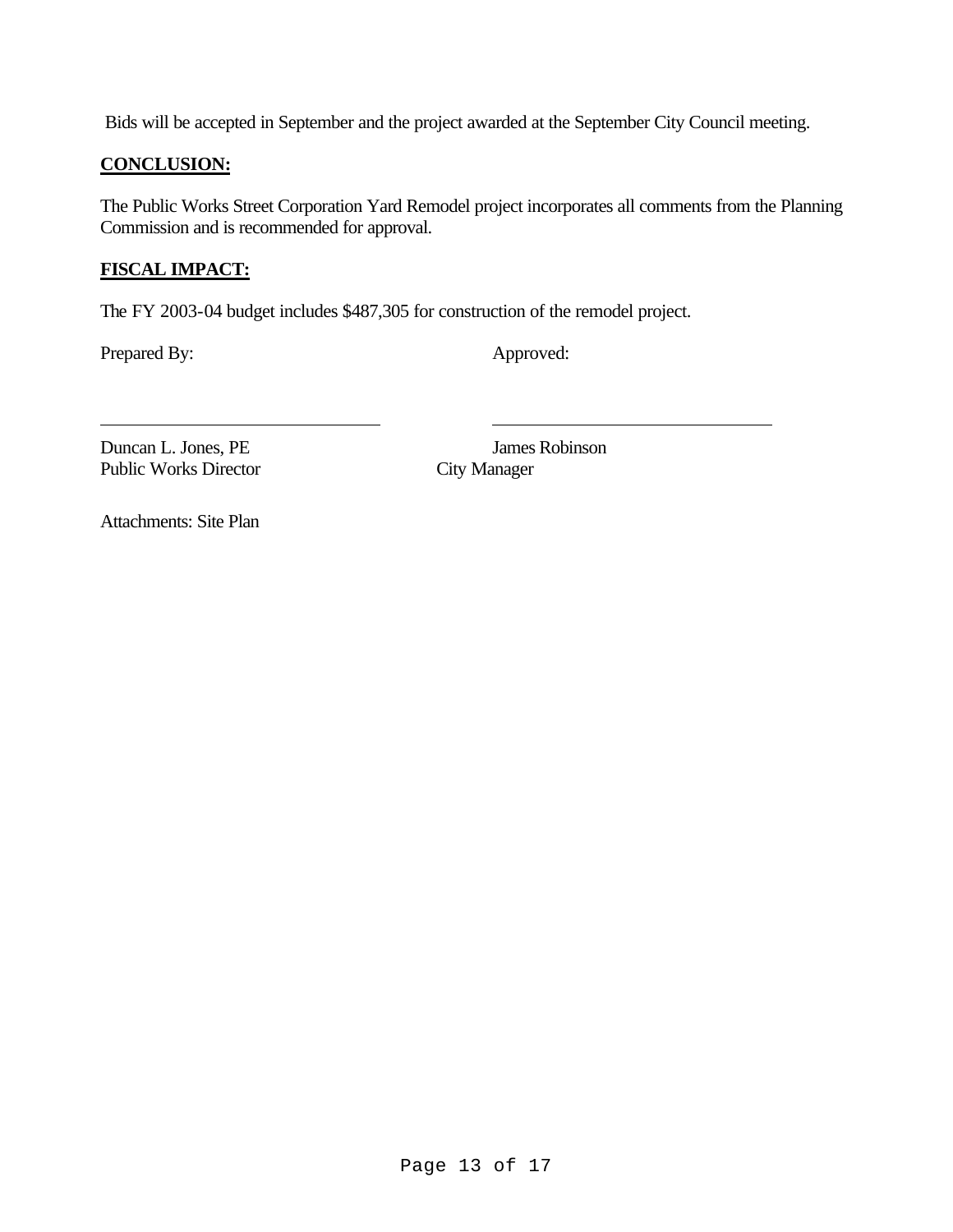**Item No. 20**



**Town of Atherton**

# **CITY COUNCIL STAFF REPORT**

## **TO: HONORABLE MAYOR AND CITY COUNCIL**

## **FROM: JAMES H. ROBINSON, CITY MANAGER**

## **DATE: FOR THE MEETING OF MAY 21, 2003**

#### **SUBJECT: CONSIDERATION OF SUSTAINABLE SAN MATEO COUNTY GRANT REQUEST**

#### **RECOMMENDATION:**

That the City Council consider the request from Sustainable San Mateo County for a grant in the amount of \$1,500 and provide direction to staff if appropriate.

#### **BACKGROUND:**

Sustainable San Mateo County, which is now a freestanding nonprofit public benefit corporation, has contacted the Town and is requesting a grant from the Town in the amount of \$1,500 (see attached letter). Sustainable San Mateo County is requesting the funding to support their production of the  $7<sup>th</sup>$  edition of a report entitled *Indicators for a Sustainable San Mateo County: A Yearly Report Card on Our County's Quality of Life*. This report is made available on the organization's web site, and a few sample pages are attached. The report is made available for public review on the Sustainable San Mateo County website at no charge.

The current Fiscal Year 2002-03 Adopted Budget does not contain funds earmarked for the Sustainable San Mateo County grant request.

The following San Mateo County cities provided funding for this project in 2002:

| <b>Belmont</b>       | Millbrae       |
|----------------------|----------------|
| <b>Brisbane</b>      | Pacifica       |
| <b>Burlingame</b>    | Portola Valley |
| Colma                | San Bruno      |
| <b>Half Moon Bay</b> | San Carlos     |
| <b>Menlo Park</b>    | San Mateo      |
|                      | Page 14 of 17  |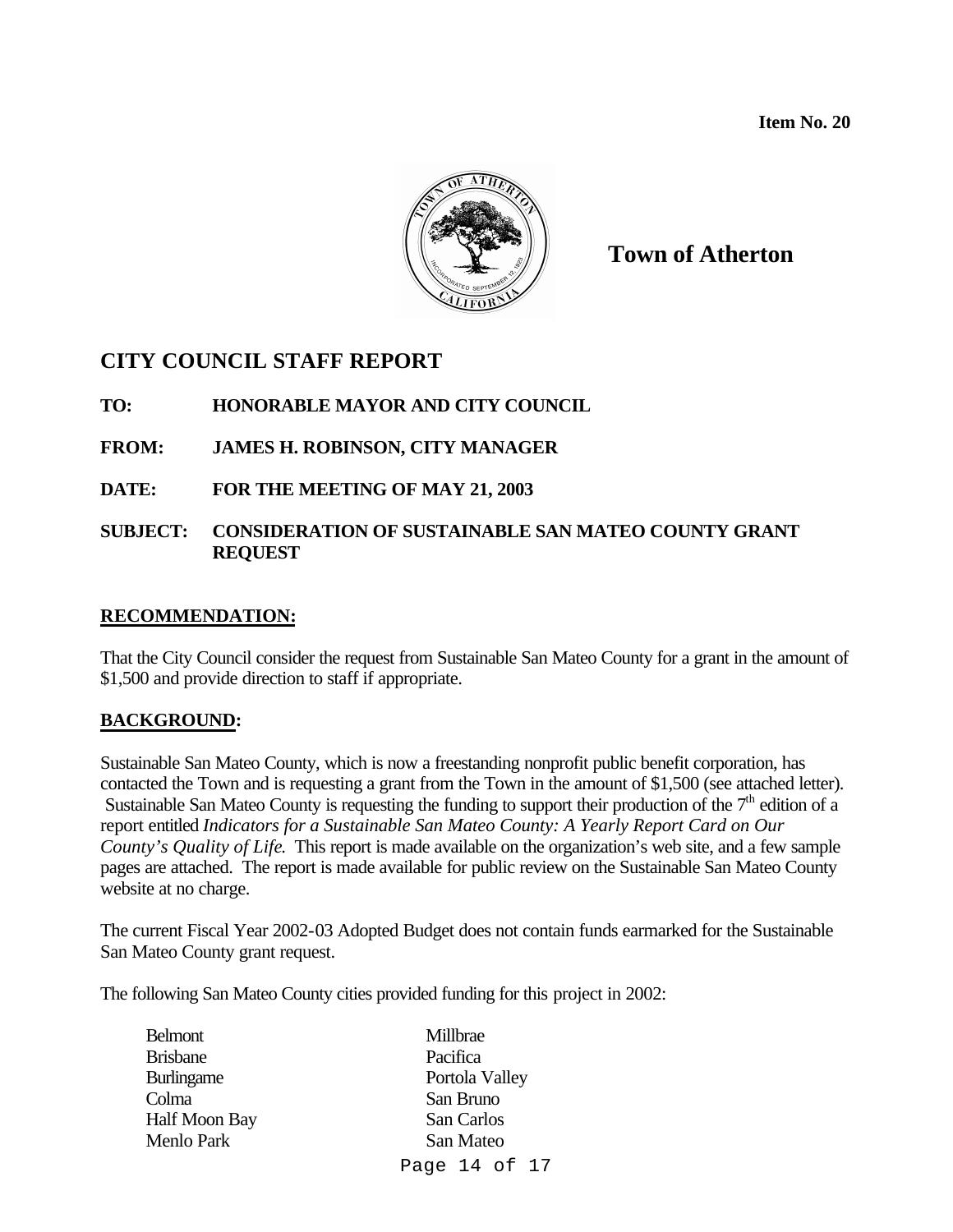Some of the reasons provided by these cities for supporting the project included the value of the information in the report which was presented in an objective way and provided additional information for decision-making on County wide issues.

The following San Mateo County cities did not provide funding for this project in 2002:

Atherton Daly City East Palo Alto Foster City Hillsborough Redwood City South San Francisco Woodside

Some of the reasons cited by these cities for not supporting the project included the lack of funding for the project, and other Council priorities.

Its is recommended that the Council provide direction to staff regarding this request.

Attachments: Letter from Sustainable San Mateo County with Request for Support Pages from Sustainable San Mateo County website regarding the Indicators Project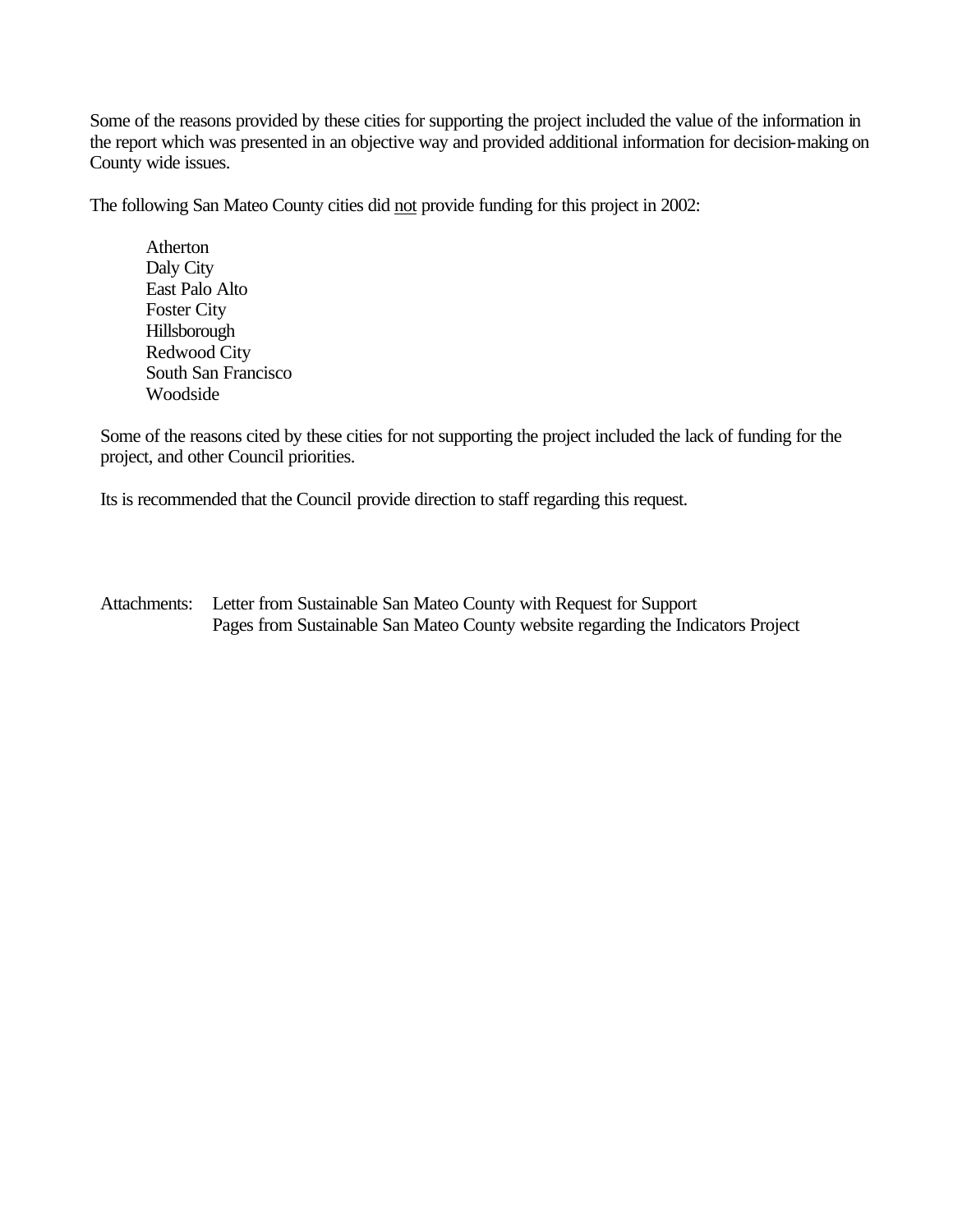**Item No. 21**



**Town of Atherton**

# **CITY COUNCIL STAFF REPORT**

**TO: HONORABLE MAYOR AND CITY COUNCIL**

- **FROM: JAMES H. ROBINSON, CITY MANAGER**
- **DATE: FOR THE MEETING OF MAY 21, 2003**
- **SUBJECT: CONSIDERATION OF AUTHORIZING THE MAYOR TO SIGN LETTERS ON BEHALF OF THE CITY COUNCIL IN SUPPORT OF ASSEMBLY BILL 1546 AND ASSEMBLY CONSTITUTIONAL AMENDMENT 10, AT THE REQUEST OF THE CITY/COUNTY ASSOCIATION OF GOVERNMENTS (C/CAG)**

#### **RECOMMENDATION**

That the Council consider authorizing the Mayor to sign letters on behalf of the City Council in support of Assembly Bill 1546 and Assembly Constitutional Amendment 10, at the request of the City/County Association of Governments (C/CAG).

#### **BACKGROUND:**

The City/County Association of Governments (C/CAG) is requesting the support of the jurisdictions within San Mateo County for passage of two pieces of legislation in Sacramento:

- Assembly Bill 1546: AB 1546 is sponsored by C/CAG and would authorize the C/CAG Board to levy an assessment of up to four dollars on the motor vehicle license fee to support two types of program that address the impacts of automobiles.
	- 1. The first program is to deal with traffic congestion. The funding will be used for a wide range of transportation services throughout the County.
	- 2. The second program is to address the storm water pollution that is directly the result of automobiles. The copper residue from brake pads and the condensation of mercury from vehicle exhaust are major sources of pollution in our storm drains and ultimately in the Bay, ocean, streams and creeks.

League of California Cities has not taken a position on AB 1546.

(See attached letter from C/CAG for more detail on each of these programs.)